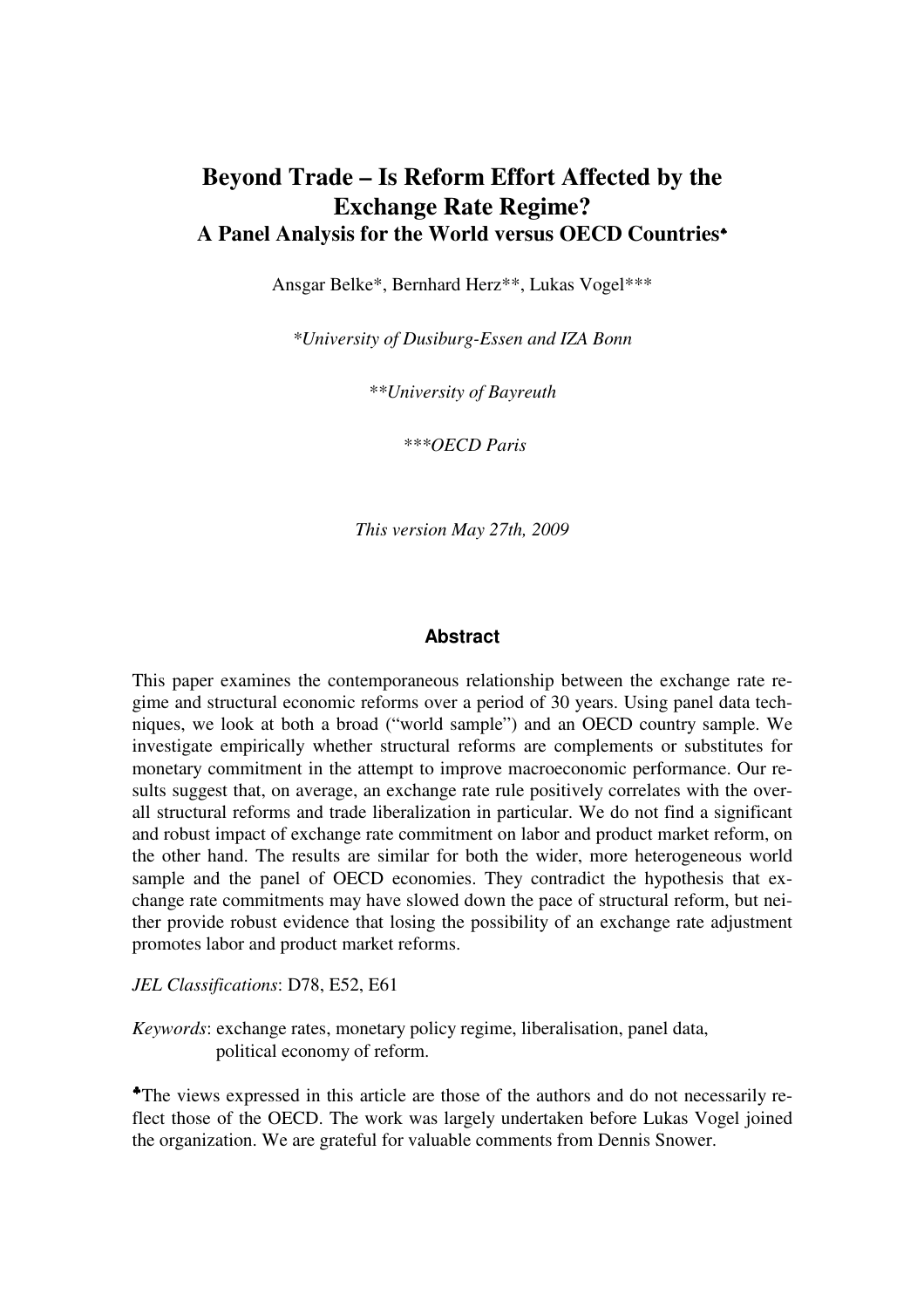## **1. Introduction**

Addressing unsatisfactory economic performance with low growth as well as high and persistent unemployment by means of structural reforms and an appropriate monetary policy strategy is an important challenge for academics and policy-makers alike. Although public debates often connect both the implementation of structural reforms and macroeconomic policies, the academic discussion has for a long time neglected to provide rational arguments for such an interrelation. Until the mid-nineties, the incentives and disincentives for labor, product and financial market reforms and liberalization, on the one side, and the costs and benefits of monetary policy rules, on the other side, had usually been analyzed in isolation. In the absence of a unified approach it was impossible to analyze whether monetary rules and structural reforms act either as complements or as substitutes in improving macroeconomic performance.

In the following we present an empirical analysis of the relationship between monetary commitment in the form of an exchange rate peg and structural economic reforms. We investigate whether empirically the implementation of structural reforms and an exchange rate commitment constitute either alternative or complementary policy choices. Theoretical arguments exist for both relations. On the one hand, exchange rate flexibility is a possible shock absorber that could substitute for structural change and real wage adjustment. An exchange rate commitment may then increase the pressure and the incentive to increase real flexibility by implementing structural reforms. More generally, monetary commitment may force labor unions to lower wage demands, as monetary policy does not accommodate the negative employment effect of excessive wage claims. Monetary commitment and structural reforms should then occur together.

In the Barro and Gordon (1983, 1983a) and Kydland and Prescott (1977) framework, on the other hand, structural reforms that improve the economic performance reduce the central bank's incentive to exploit the short-run Phillips curve trade-off. Consequently, they also reduce inflationary expectations. From this perspective, structural reforms re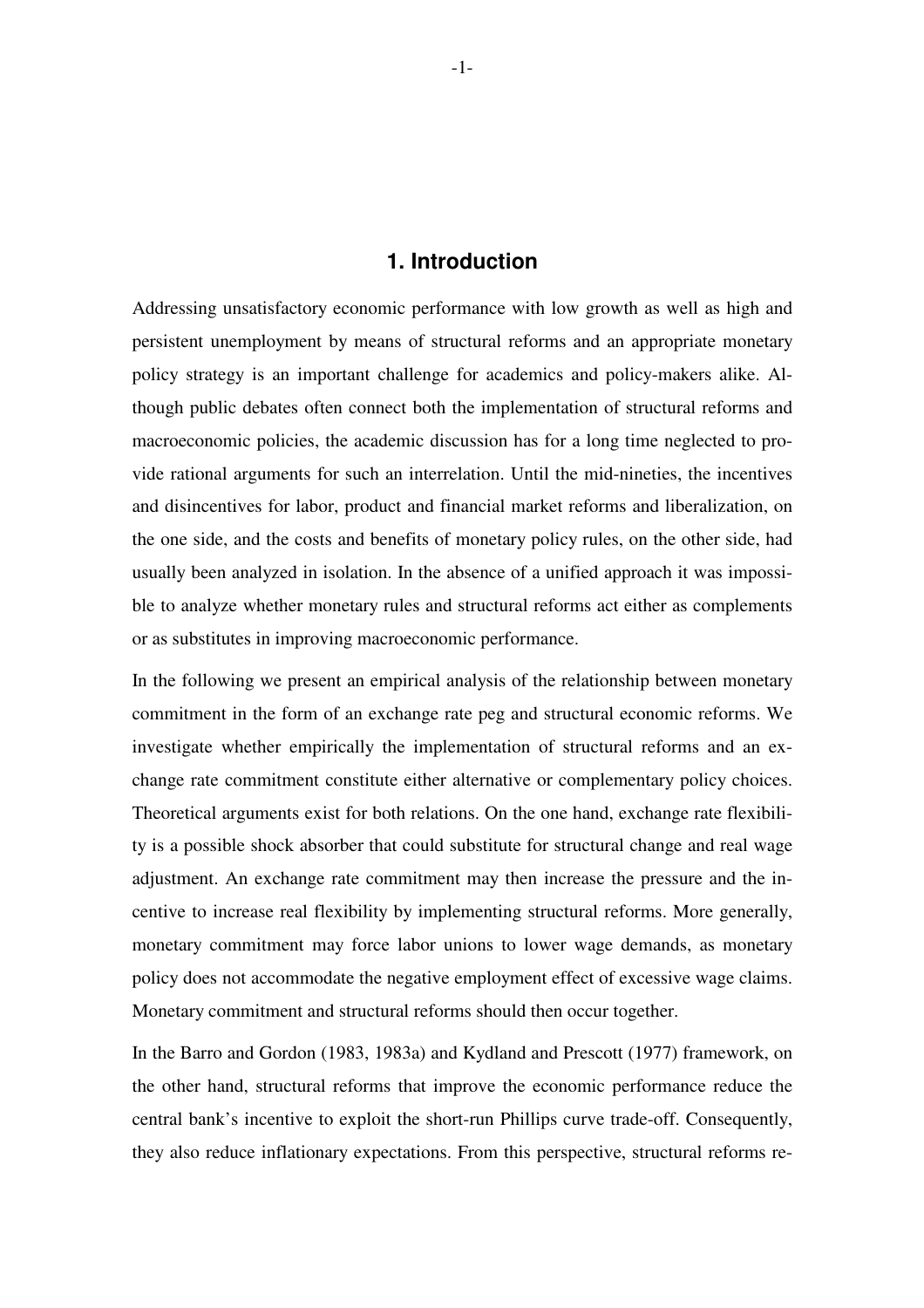duce the costs of monetary discretion and the benefits of commitment. Monetary commitment and structural reforms may then appear as alternative policy choices.

What do we add to the literature and what results do we obtain? The empirical examination of the relationship between monetary policy strategies and structural economic reforms may be based either on cross-country event studies or on formal econometric evidence. Cross-country event studies are less encompassing and yield contradicting results, however. The U.S., for instance, are a monetary union with labor market institutions that encourage low structural unemployment. Another example of reform enhancing exchange rate commitment might be the European Monetary System that has apparently promoted reform processes in Denmark and the Netherlands, as it was the case for Austria under the Deutschmark peg. In contrast, the U.K. and New Zealand have implemented far-reaching labor market reforms without adhering to an exchange rate arrangement (Hochreiter and Tavlas, 2005).

Given the above contrasting case-study results, we conduct an econometric analysis for a large sample of countries that goes beyond the EMU focus in van Poeck and Borghijs (2001), Bertola and Boeri (2001), Duval and Elmeskov (2005) and IMF (2004), which are rare examples of empirical investigations in this field.<sup>1</sup> We define market-oriented structural reforms as economic liberalization in the definition of the *Economic Freedom of the World (EFW) index* and the sub-indices *money and banking system*, *government size*, *labor market*, *credit and business regulation*, and impediments to *international trade*, respectively (Gwartney and Lawson 2003, Gwartney et al. 2003). We thus investigate a wider range of economic reforms than Duval and Elmeskov (2005). The latter study, which in terms of empirical strategy and theoretical motivation is closest to ours, limits itself to different aspects of labor market reforms and investigates changes in unemployment benefit systems, labor taxation, employment protection legislation, product market regulation and retirement schemes.

The remainder of the paper is structured as follows. Section 2 discusses the main theoretical links between monetary autonomy and structural reforms. In section 3 we extend our analysis to the multi-reform and the open economy case and derive testable hypotheses on the relationship between exchange rate commitment and the extent of economic reforms. Panel estimates are presented in section 4. The regressions include a set of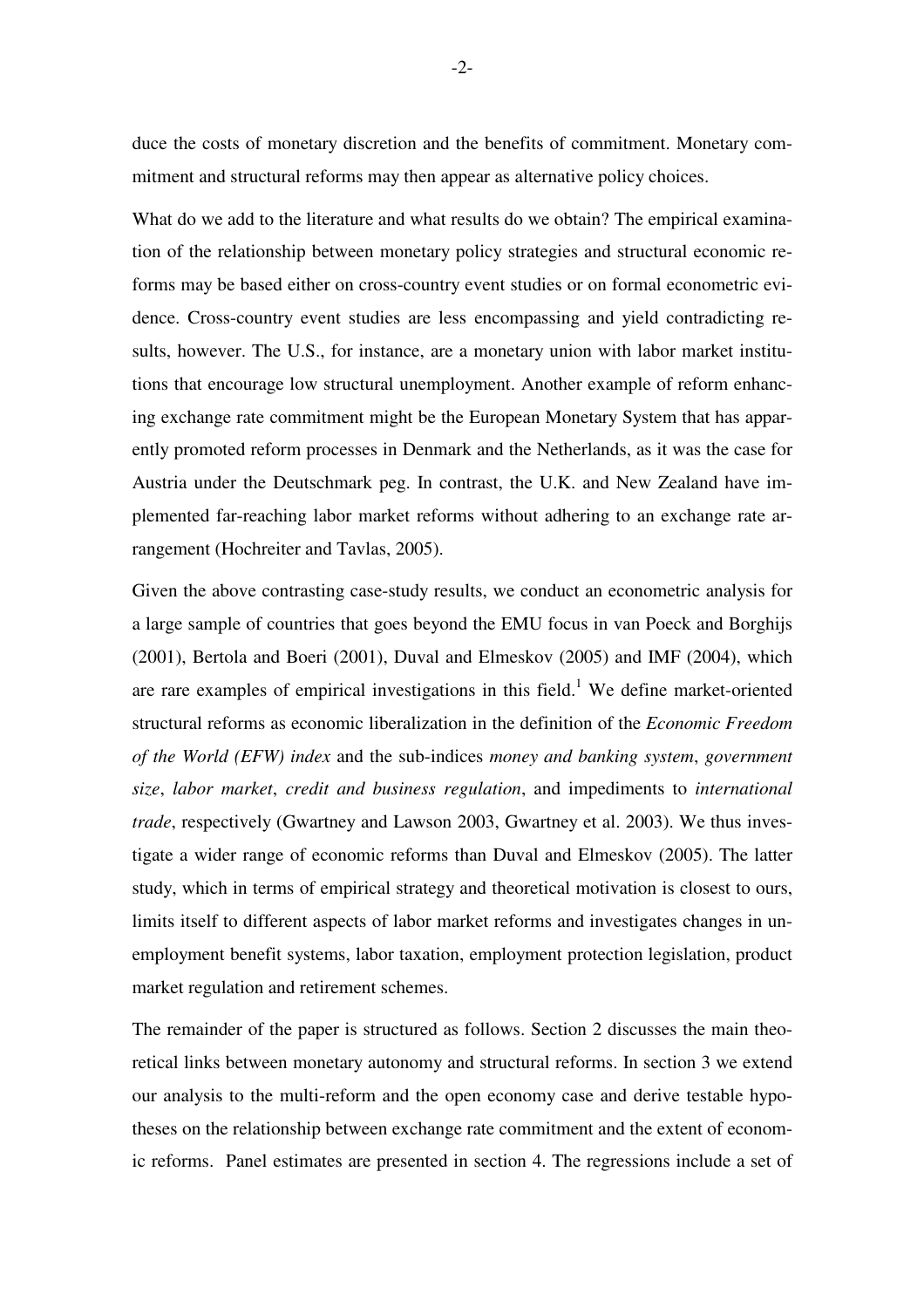additional variables and a number of robustness checks. Section 5 summarizes the results and concludes.

## **2. Theory: Conflicting views on the relationship between monetary rules and structural reforms**

The discussion on monetary policy autonomy and structural reforms is characterized by a wide spectrum of conflicting views. We start with a sketch of the literature on monetary policy autonomy and reforms and refer to a prominent example of loss of monetary autonomy: the irrevocable fixing of exchange rates under European Monetary Union (EMU). In the run-up to EMU a number of studies tried to assess the incentive effects of alternative monetary policy strategies on labor market reforms. $2$ 

According to the proponents of a liberal view, EMU as a classical variant of a rulebased monetary policy should have a disciplinary impact on national labor markets. EMU enhances the credibility of monetary policy and thereby lowers inflation expectations. Negative employment effects as a result of (too) high wage claims can no longer be accommodated by discretionary monetary policy. The responsibility of wage setters for unemployment increases significantly, because they no longer negotiate nominal but *real* wages. In contrast, autonomous discretionary monetary policy makes it more difficult to remove market rigidities because there is still one option to solve or at least to shift the unemployment problem onto third parties –an *expansionary monetary policy*.

Insofar as the single currency increases transparency, the costs of structural rigidities, as reflected in relative prices, become more evident. Lower trading costs and higher transparency jointly tend to foster competition in goods markets, which in turn reduces the available product market rents. With shrinking rents the incentive to resist reforms should also decline.

Taken together, if changes in monetary policy and the nominal exchange rate are not available, and if labor is immobile as is the case in most parts of the Euro area, there is no other option than to undertake reforms in order to facilitate the market-based adjustment to shocks. Hence, a credible currency peg has often been interpreted as a version of Mrs. Thatcher's There-Is-No-Alternative (TINA) strategy.<sup>3</sup>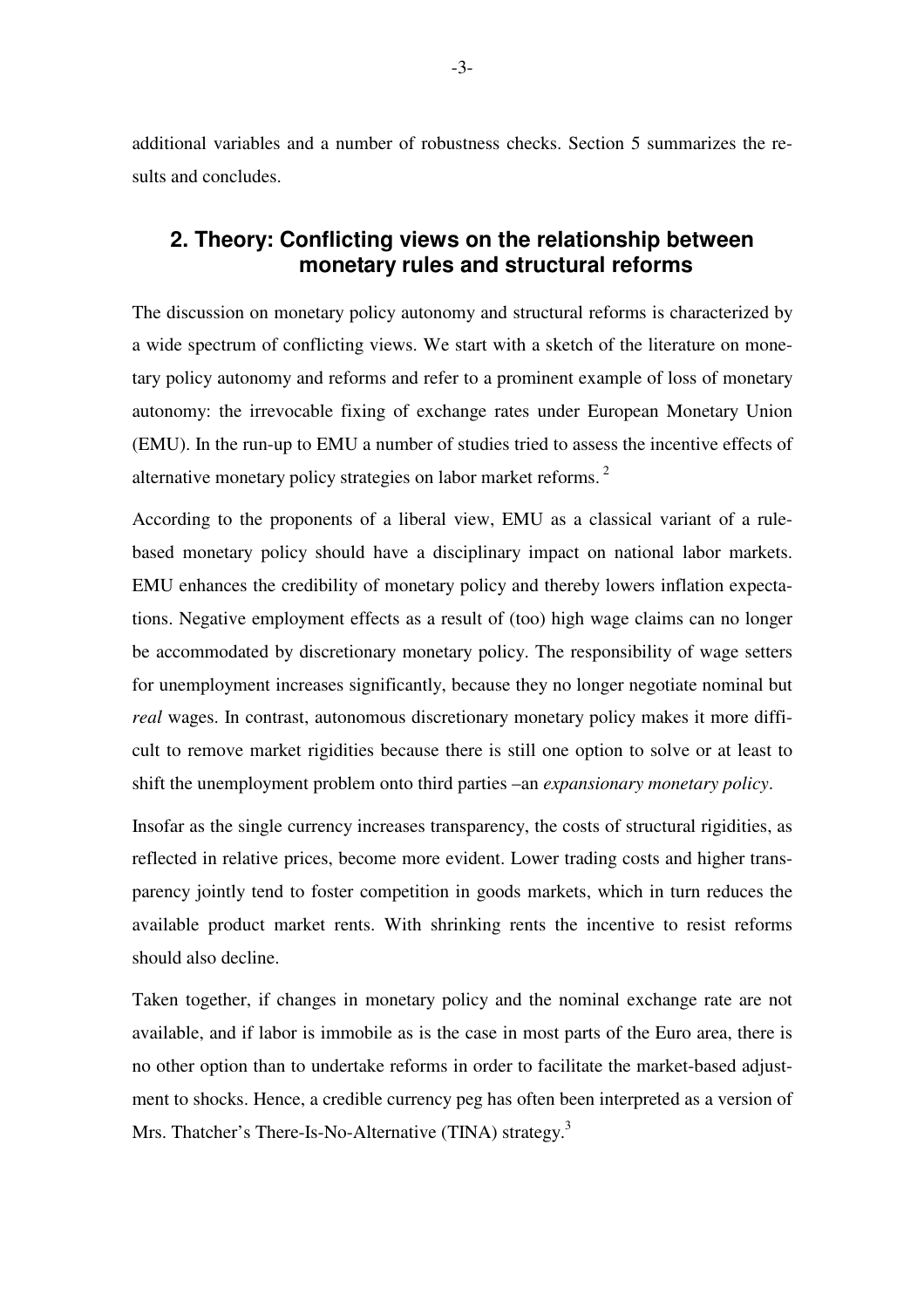However, there are also important arguments against a positive impact of monetary rules on economic reform. First, based on OECD macro model simulations it was often argued with respect to EMU that the so-called up-front costs of structural reforms may be larger within a currency union. Removing restrictions in financial markets tends to stimulate demand more than labor market reforms and hence allows an easier and quicker "crowding-in" of the positive supply side effects of reforms (Bean, 1998, Duval and Elmeskov, 2005: 10-12, Saint-Paul and Bentolila, 2000).The prior in this case would be that rule-based monetary policy regimes like European Monetary Union lead to more reforms in the financial market than in the labor market.

Secondly, Calmfors (1997) and Sibert and Sutherland (1997) argue that monetary policy with its mainly short-run real effects is not likely to diminish structural unemployment significantly. Hence, rule-based monetary policy does not necessarily imply more reform pressure. In the same line, empirical analysis indicates that the capability of exchange rates to absorb asymmetric shocks to labor and goods markets is rather low. Hence, flexibility of exchange rates does not seem to be a good substitute for reforms and the degree of reforms is not necessarily higher under fixed exchange rates (Belke and Gros, 1999).

Thirdly, some analysts support the view that rule-based monetary policy, at least if implemented via a fixed exchange rate regime, has no disciplinary effects on the wage setting process, but leads to centralization processes and strengthens the incentives to claim high wages on the part of unions. Also, the limited evidence of price convergence for instance among core-EMS countries does not point to any significant impact of exchange rate stabilization on product market competition. There are still product market rents to be captured and there is still resistance to reforms (Haffner et al., 2000).

During the discussions about the pros and cons of EMU at the end of the nineties it was also argued that market-oriented reforms could achieve a 'double dividend' if monetary policy was discretionary (autonomous). As a first effect reforms reduce –like a rulebased monetary policy – the costs of structural unemployment. They also lessen equilibrium inflation since they diminish the credibility problem of discretionary monetary policy. This second effect is absent in the case of rule-based monetary policy as a rulebased monetary policy does not suffer from a credibility problem by definition.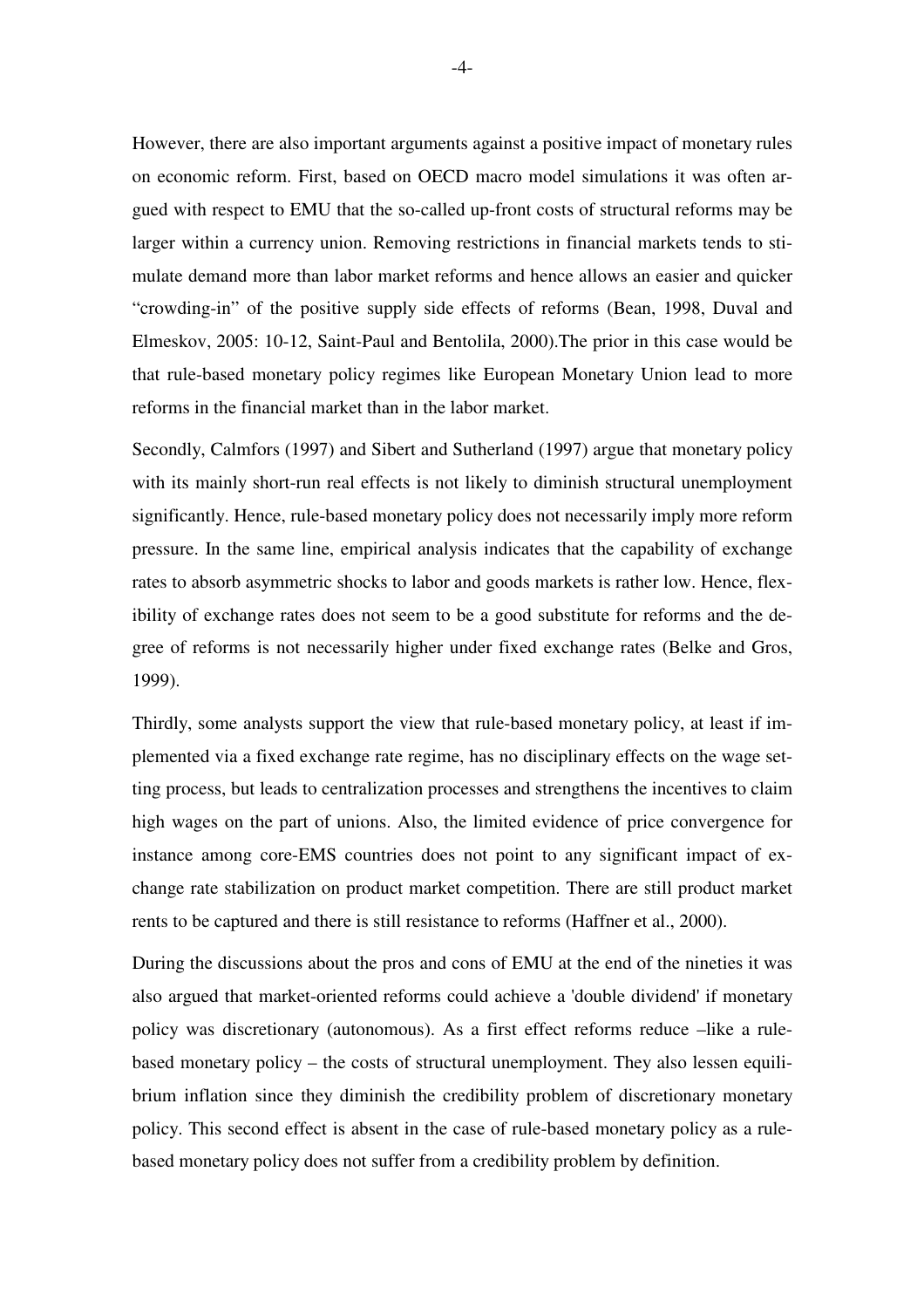The usual result of this literature is that for individual member countries a fixed exchange rate rule like EMU implies a lower degree of reforms than an autonomous monetary policy, where reforms reduce both unemployment and the inflation bias. In contrast, a rule-based monetary policy inside EMU limits the benefits of reforms to a positive impact on employment. Expressed more generally, the degree of reforms is therefore higher in the case of autonomous policy (discretion) and lower in the case of commitment (Calmfors, 1997, 1998; Gruener and Hefeker, 1996).

Finally, fixed exchange rate pegs as a special case of a monetary rule eliminate the exchange rate risk, which should enhance capital inflows. Having access to more foreign capital might reduce the incentive to reform financial markets. In this sense, fixed exchange rates tend to lower the degree of reforms as well.

Hence, our central question relates to the correlation between reform intensity and the degree of autonomy of monetary policy, which in turn might be determined to a large degree by the exchange rate regime, at least if the country is small and open (Duval and Elmeskov, 2005: 9 and 23 ff.). We focus on the notion of monetary policy autonomy instead of discretion since we consider autonomy as an important prerequisite of discretionary monetary policy. In this respect, our approach strictly follows Duval and Elmeskov (2005: 25) who measure the loss of monetary autonomy by the degree of commitment to a fixed exchange rate. From these introductory remarks it should be clear that the implementation of specific monetary policy rules for instance by EMU a priori changes the conditions for and the efficiency of structural reforms significantly. The results from our empirical exercise might also shed some light on the theoretical foundations of positive employment impacts of currency unions or other exchange rate pegs often found in empirical studies for different regions of the world – additional to the Dixit-type EXR uncertainty effect on employment (Belke and Gros, 2001, 2002, 2002a, Belke and Goecke, 2005, Belke and Kaas, 2004).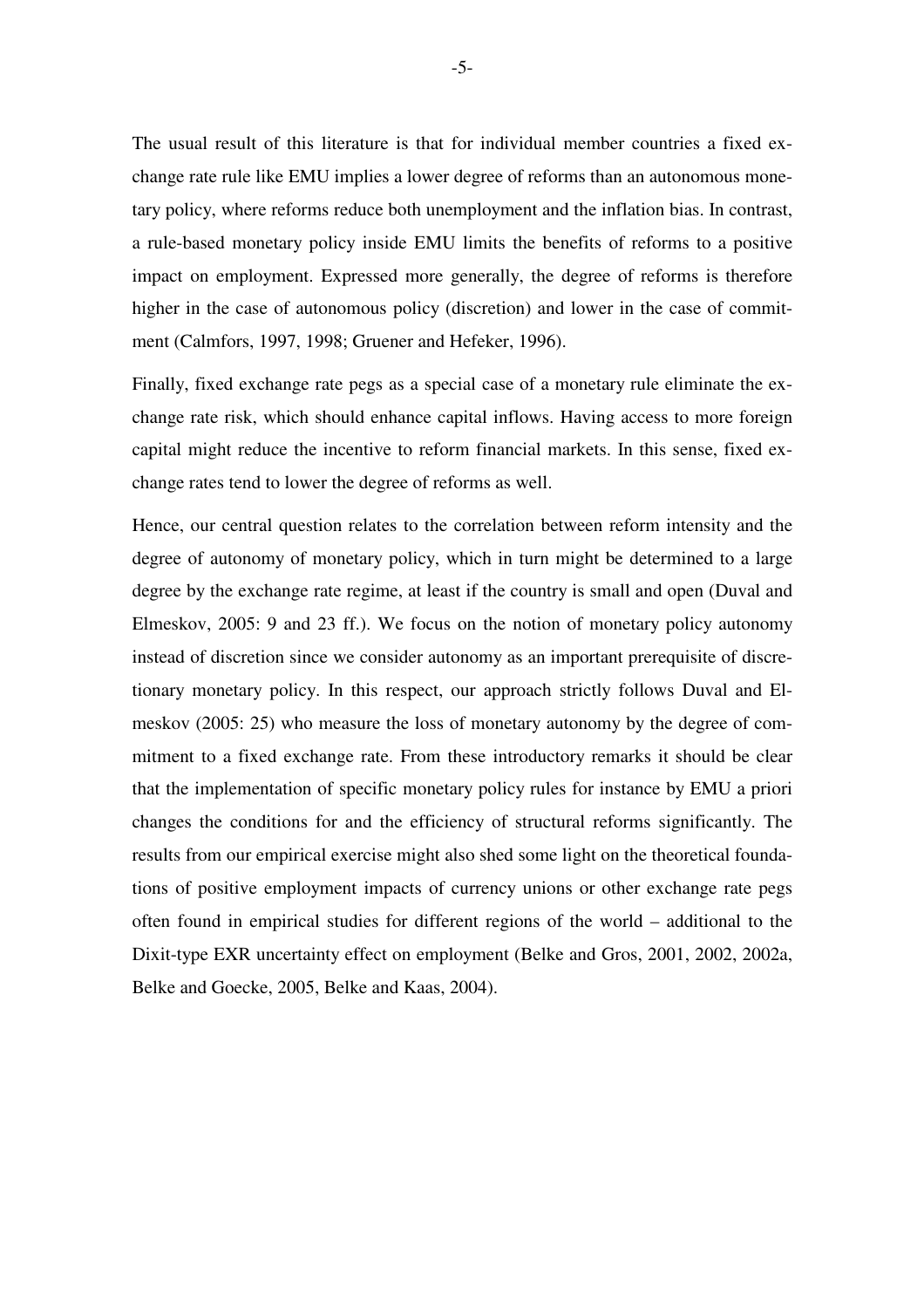## **3. Extensions**

#### **3.1 Extension to the multi-reform case**

A first extension of our simple Calmfors-type considerations relates to our approach to not only take into account labor market reforms but also to include liberalizations in other policy fields. One potential caveat is that it might not be possible to test the Calmfors-type hypotheses with an aggregated reform index, since the above derivation of this hypothesis – at least implicitly – relates to labor market reforms. We cannot exclude a priori that the aggregation of different types of reforms into one composite indicator introduces some noise. Indeed, structural reforms can cover a large set of areas and reforms . Hence, the aggregate level can hide some internal counter-acting movements. For example, we can have liberal reforms on one side, e.g. on the labor market, and on the other side an increase of government consumption, to lower the political cost of the reforms (complementarity). In this extreme case, both effects would neutralize each other and no reform would be depicted at the aggregate level.

However, it might be appropriate to combine reforms in different sub-areas to a few composite reform indicators which are aggregated on the medium level since at this level there exist a lot of different reform approaches and possibilities with comparable effects. Hence, reform activity might be captured better to a certain extent by aggregated indicators. Moreover, both theoretical and empirical evidence suggest that policy interactions can be important and that comprehensive reform packages in general tend to be more effective than "piece-meal" reforms in improving labor market outcomes (Duval and Elmeskov, 2005: 21).

Already these introductory statements indicate that it is necessary to further discuss the question how to appropriately measure structural reforms. We use the Economic Freedom of the World index to quantify structural reforms. This overall index measures "the consistency of a nation's policies and institutions with economic freedom" by utilizing 37 distinct pieces of data. Each component is placed on a zero-to-ten scale that reflects the distribution of the underlying data. These components are gathered in five major areas: i) money and banking system, ii) government size, iii) freedom to trade, iv) market regulation and v) labor-market regulation.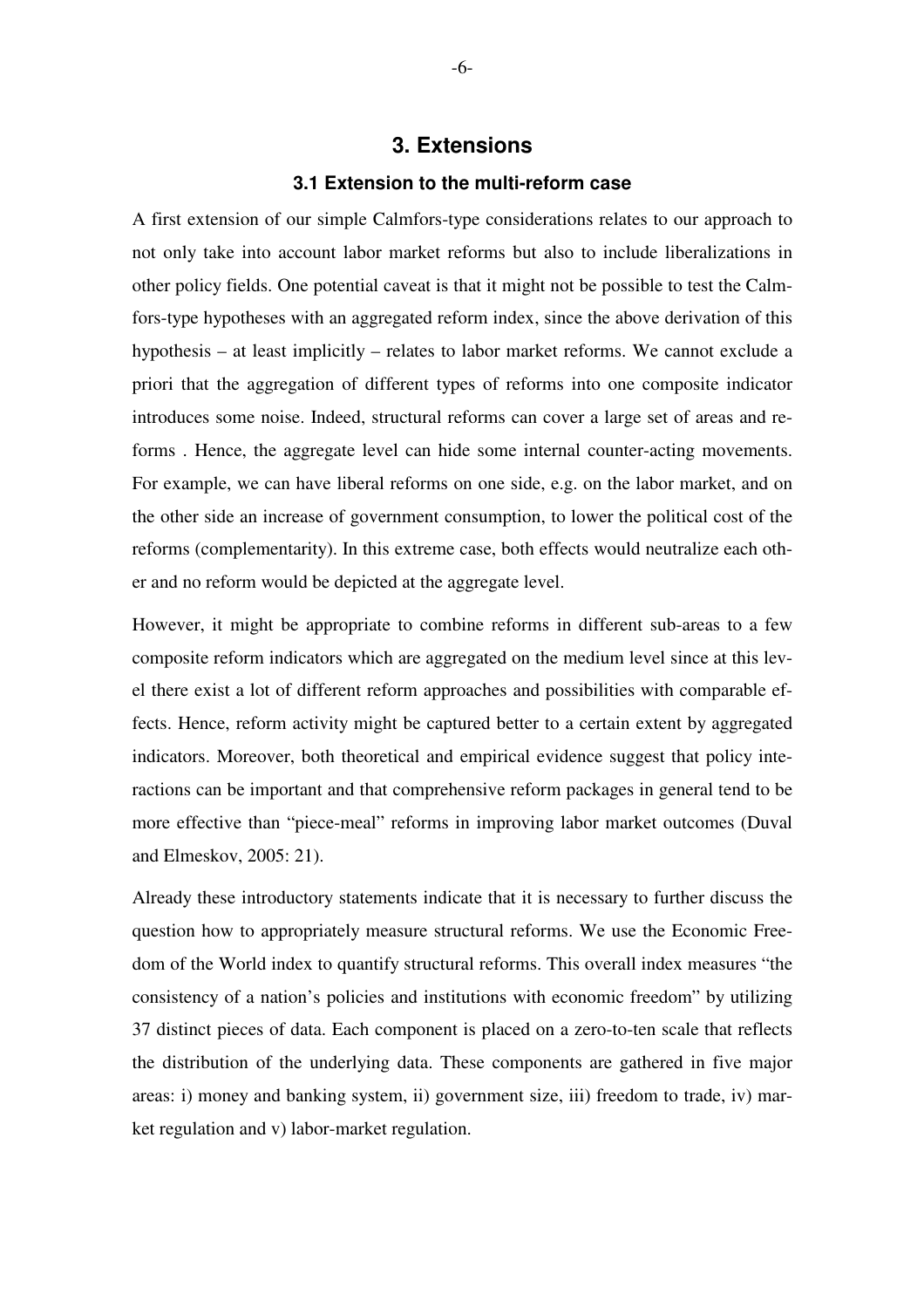It cannot be excluded that this wide index is not appropriate to test the Calmfors hypothesis. However, there is tentative evidence that product market deregulation could pave the way for subsequent liberal labor market reforms, which both tend to lower unemployment. This evidence is consistent with the view that reducing rents may progressively curb the support for rent-seeking labor market institutions (Blanchard and Giavazzi, 2003; Duval and Elmeskov, 2005: 25; or Ebell and Haefke, 2004).<sup>4</sup>

Product market reforms may also create better conditions to loosen employment protection legislation via two other channels: i) they have a direct positive impact on overall employment, thereby reducing the incentives for incumbent workers to protect their jobs through strict employment protection legislation (Koeniger and Vindigni, 2003); and, ii) they increase the marginal employment gains that can be expected from less strict employment protection (Kugler and Pica, 2004). By stimulating labor demand, product market deregulation can be a useful complement to labor market reforms aimed at increasing labor utilization. This supports theoretical research claiming that, at least in the long run, increasing competitive pressures should be a priori good for employment. Nicoletti and Scarpetta (2005) find that anti-competitive regulations tend to be costlier for employment when labor market policies and institutions protect insiders and enhance their bargaining power. Thus, the long-run employment gains from deregulation are larger in situations in which workers' insider power is strong.<sup>5</sup> Hence, we feel legitimized to generalize our notion of reforms from a view strictly focused on labor markets to a broader indicator of reforms.

A further caveat might be relevant. To be consistent with the specific Calmfors model, structural reforms should reduce the equilibrium unemployment. While this condition is satisfied for labor market reforms it could be questionable for several other policy fields covered by the EFW index. As a first example, the relation between taxes and equilibrium unemployment is not well-established in the literature (Calmfors and Holmlund, 2000). It also seems difficult to predict the effect of a reduction of the "top marginal tax rate" (post D Area I of the EFW index), i.e. an increase of structural reforms in the EFW index, on unemployment. However, there is quite robust evidence in favor of increased labor taxes having a negative impact on the employment record. High marginal tax rates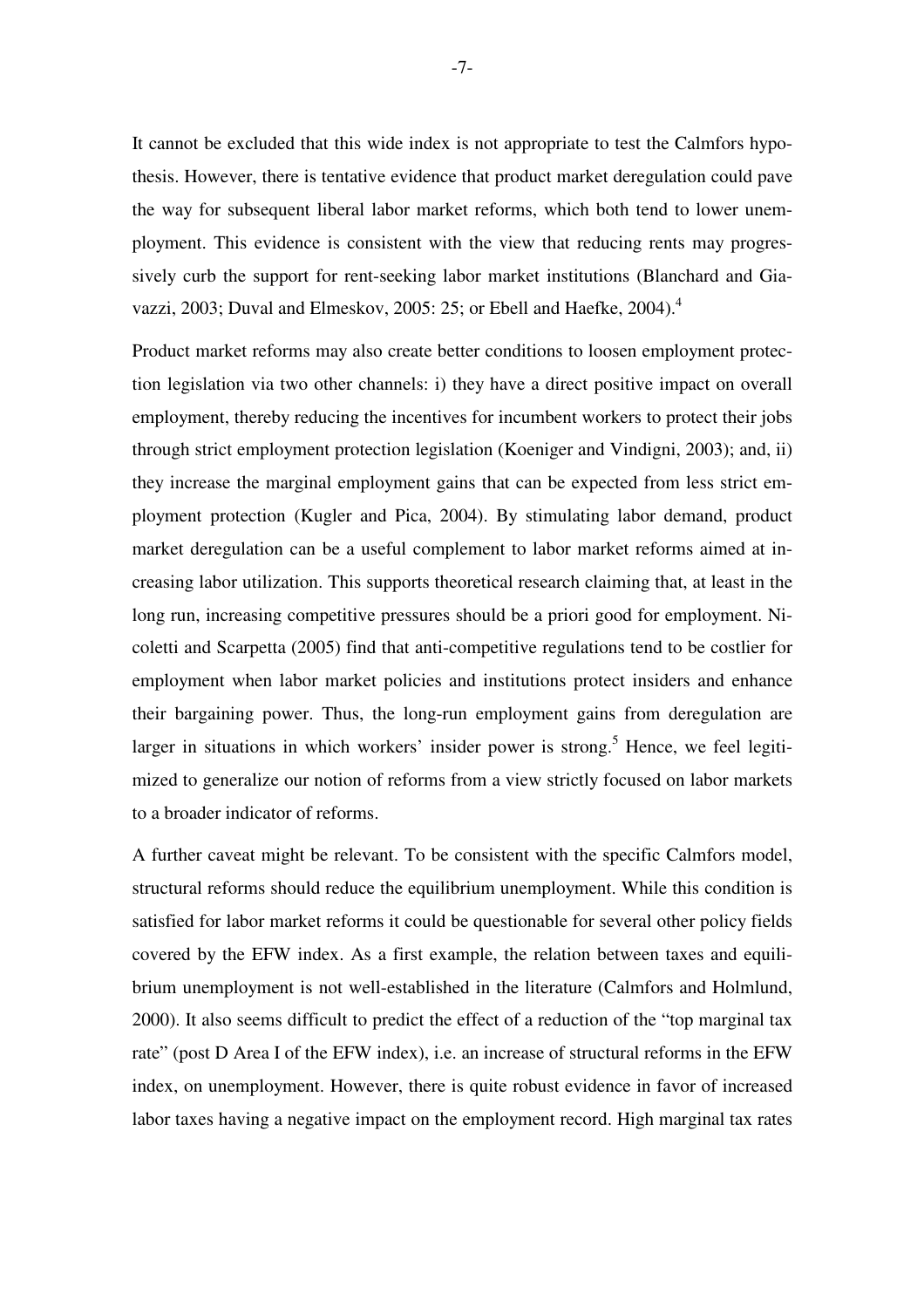can generate inactivity traps in the low income-low productivity segment (Buscher et al., 2005: 9; and Daveri and Tabellini, 2000).

As a second example, some factors that indicate structural reforms according to the EFW index may, in fact, increase the unemployment rate. This might be the case for the "share of labor force whose wages are set by centralized collective bargaining" (post B Area V of the EFW index, Gwartney and Lawson, 2003: 413). If the share of centralized bargaining increases, ceteris paribus, the index decreases indicating less reforms and we should expect increased unemployment. However, there is no consensus on the effects of industry-wide bargaining. While some authors like Calmfors and Homlund (2000) predict that "... centralized wage bargaining is conductive to wage moderation and is therefore beneficial for employment", other authors relate unemployment to centralized wage bargaining (Berthold and Fehn, 2006, Lindbeck and Snower (1997) or emphasize a non-linear relation, the so-called "Calmfors-Driffill hump" (Duval and Elmeskov, 2005; Nicoletti and Scarpetta, 2005).

While we cannot rule out that the use of the overall EFW index may introduce some noise, we would like to point out that in our context it is exactly the *net* reform effect which is of interest for us. To control for the effects of more specific reforms we use sub-indices of the EFW to address specific areas of reforms. Finally, since the effects of each particular institution depends on other institutions in place (reform complementarities) and in view of many interconnections between institutions and shocks, it is nearly impossible to agree on a specific set of hypotheses about the direction of the employment impact of reforms in some controversial cases a priori (Blanchard, 2006).<sup>6</sup> As an empirical matter, our indicator of labour market reforms (5B of the EFW index) is relatively close to the aggregated or reform-package variable used by Duval and Elmeskov (2005).

#### **3.2 Extension to the open economy case**

Economic openness is generally related to the share of exports and imports in GDP. A stronger exposure of firms to international competition is often assumed to increase the pressure and the incentives for market-oriented reforms. In open economies, output and employment tend to be highly responsive to price competitiveness so that there are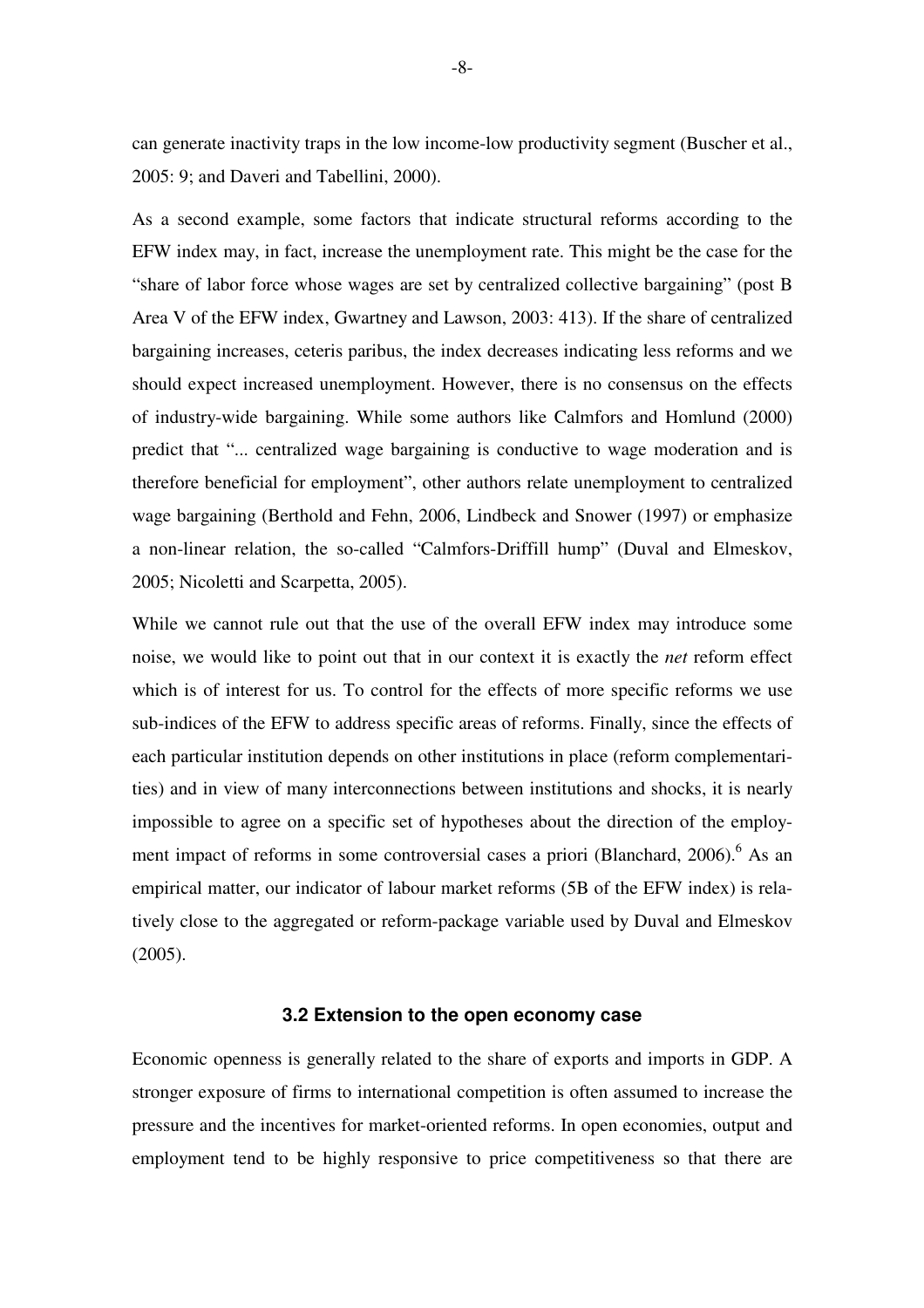stronger incentives to reform (Katzenstein, 1985, and Nickell, 2005: 2-3). However, empirical evidence is not especially supportive of the view that open economies are more likely to liberalize. Although Pitlik and Wirth (2003) report a positive impact of economic openness on market-oriented reforms, Herz and Vogel (2005) and Pitlik (2004) do not find robust significant coefficients of economic openness for their overall reform indicator. Only in the case of trade policy do they find a positive effect of economic openness on liberalization. Our theoretical discussion in section 2 seems to indicate a possible solution to this empirical puzzle. The key insight borrowed, for instance, from the political economy literature on openness, size of governments and reform efforts (Rodrik, 1996, and other papers by this author) is that more open economies are more likely to implement rule-based exchange rate stabilization and, hence, generally implement less reforms. But is this really true?

Table 1 illustrates the empirical relation between economic openness and exchange rate policy in the overall sample of 123 countries. Exchange rate flexibility is measured on a scale from 1 (hard peg) to 4 (free float). The average and median statistics indicate that less open economies tend to have relatively flexible exchange rate regimes, whereas very open economies tend to favor currency pegs.

#### - **Table 1 about here -**

In the following we continue to assume that the main aim of reforms is to lower structural unemployment, and generalize the term monetary policy to include monetary and exchange rate policy. We equate the case of flexible exchange rates with an autonomous and discretionary monetary policy and use the notion of a fixed exchange rate system in cases which we originally addressed as rule-based monetary policy. But is this generalization legitimate? Can we interpret our model in terms of exchange rate regimes instead of monetary policy regimes?

As a stylized fact, money in an open economy is not controlled autonomously by the central bank but is determined endogenously by the exchange rate regime (Annett, 1993: 25; Krugman and Obstfeld, 2003, chapters 16 and 17). From early political business cycle research it is well-known that especially in the case of small open economies there is little evidence of high and increasing inflation rates under left-wing governments and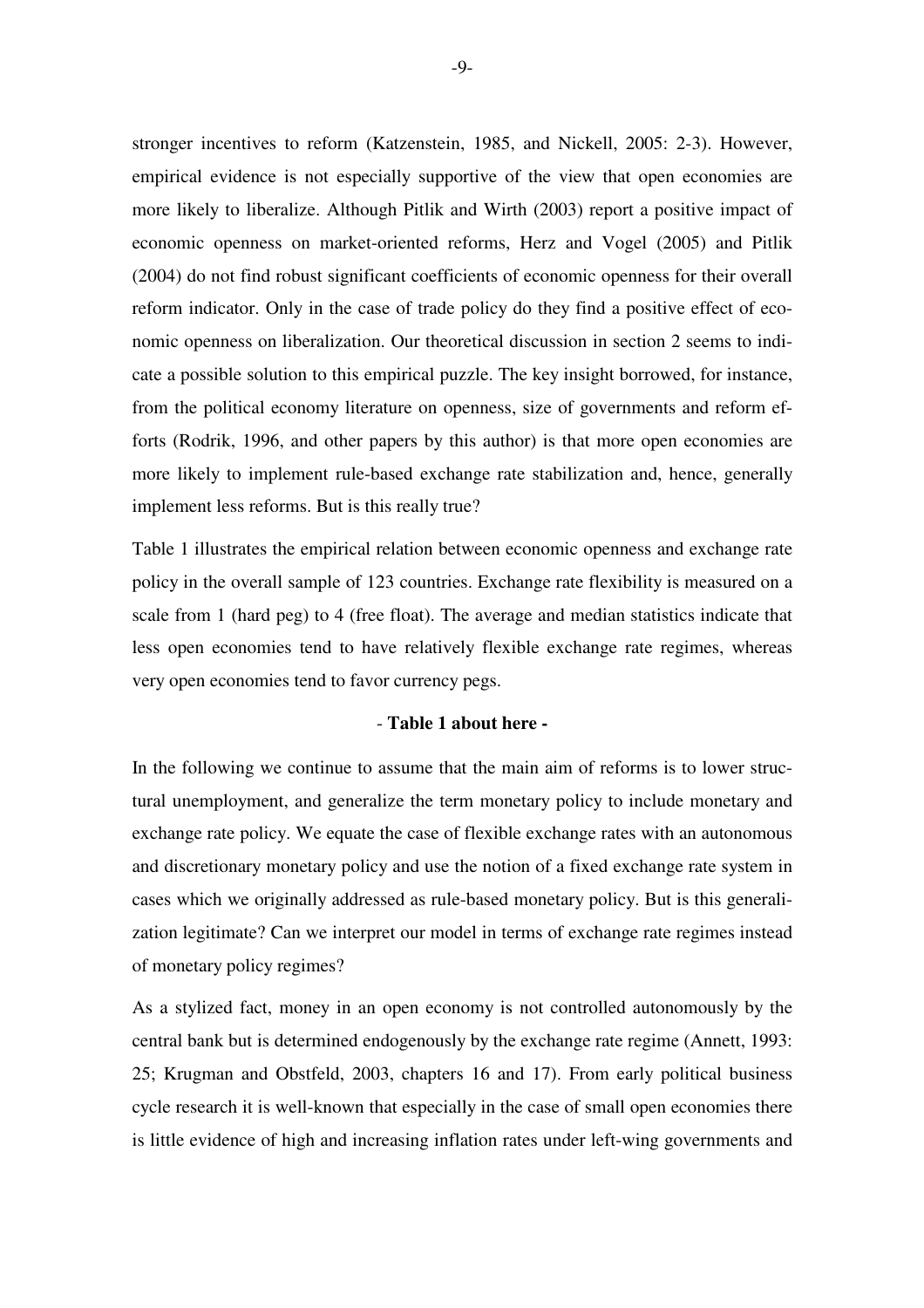low and diminishing inflation rates under right-wing regimes as a pattern of rational partisan cycles (e.g. Alesina and Roubini 1992: 680 and Annett 1993: 25 and 42). In the standard literature, the failure to establish partisan cycles is generally traced back to the fact that small open economies tend to have fixed exchange rates and, hence, the ability of these countries to exert an ideologically motivated impact on the inflation rate is limited.<sup>7</sup> If the limited degree of monetary policy autonomy under fixed exchange rates is raised by choosing a flexible exchange rate regime, there is more scope for partisanoriented monetary policies. Wage negotiating parties tend to anticipate and account for different preferences of political parties only if exchange rates are flexible. Only in this case, incumbent governments are able to manipulate the inflation rate by monetary and exchange rate policies. Hence, higher inflation rates under left-wing governments induced by a dynamic inconsistency problem can only arise, if exchange rates are flexi $ble.<sup>8</sup>$ 

A second argument underpins this view. Assume the existence of an international business cycle. In more open economies partisan considerations that arise at the domestic level are more likely to affect policymakers' incentives to engage in international cooperation. Left-wing governments cannot credibly commit themselves to international cooperation and prefer beggar-thy-neighbor policies so that the inflation bias of left-wing governments even increases in open economies. International cooperation by means of fixed exchange rate arrangements tends to eliminate the inflation bias via the same mechanism (Lohmann, 1993: 1374 ff.). The final argument in favor of our approach is that the hypothesis of a loss of monetary autonomy under fixed exchange rates rests on the assumption of capital which is perfectly mobile. International capital mobility has increased dramatically since the 1970s, the beginning of our estimation period.

Empirical studies of the rational partisan theory clearly show that - assuming a monetary model of the exchange rate - party-specific trajectories of money growth and inflation rates go along with proportional movements of the exchange rate. For instance, leftwing governments are more likely to experience inflation, capital flight, current account deficits and currency devaluation.<sup>9</sup> Hence, we feel justified to equate a flexible exchange rate system with a regime of autonomous and discretionary monetary policy and a system of fixed exchange rates with a rule-based monetary policy regime. Accordingly, the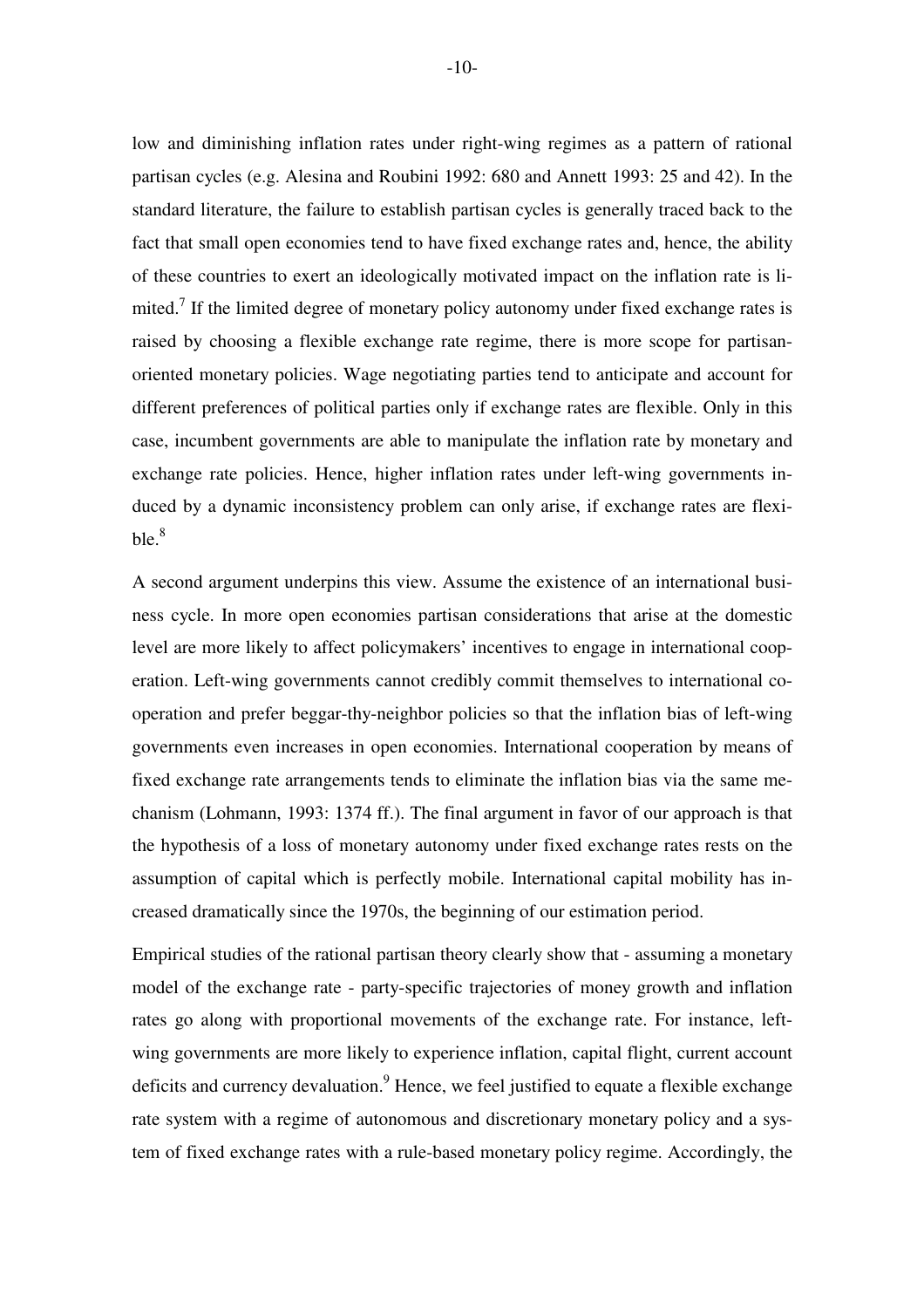arguments that have been elaborated for the concepts 'rule-based versus discretionary monetary policy' are transferred to the discussion of 'fixed versus flexible exchange rate systems' and can be tested empirically in a straightforward fashion.

## **4. Empirical analysis**

#### **4.1 Hypotheses**

In the following we investigate, whether a significant positive correlation between exchange rate flexibility and market liberalization exists if the usual impact factors like the macroeconomic environment or political and institutional impediments to economic reforms are controlled for. Hence, we test for a significant coefficient of our measure of exchange rate flexibility in regressions using reform indices as the dependent variable and check for robustness of the results. In accordance with section 2, the following hypotheses are expected to hold:

- (1) If the view of excessive reforms under monetary policy autonomy which also implies that exchange rate rules and reforms are substitutes is correct, the degree of reforms will be higher under more flexible exchange rates, net of other factors.
- (2) However, if the view of exchange rate fixing as a structural whip and, hence, of complementarity between exchange rate rules and reforms is valid, one should expect the contrary, namely a negative correlation of exchange rate flexibility with the degree of reforms, net of other factors.
- (3) If third factors like the initial need for reforms, the so-called problem pressure, dominate the relationship, the exchange rate regime should turn out to be less significant.

Note that (1) to (3) should be valid not only for labor market reforms but also for complementary structural reforms in the goods and the financial markets.

#### **4.2 Data and Definitions**

We estimate and test the conjectured correlation of the exchange rate regime with the degree of market-oriented reforms based on a panel of 123 countries and two different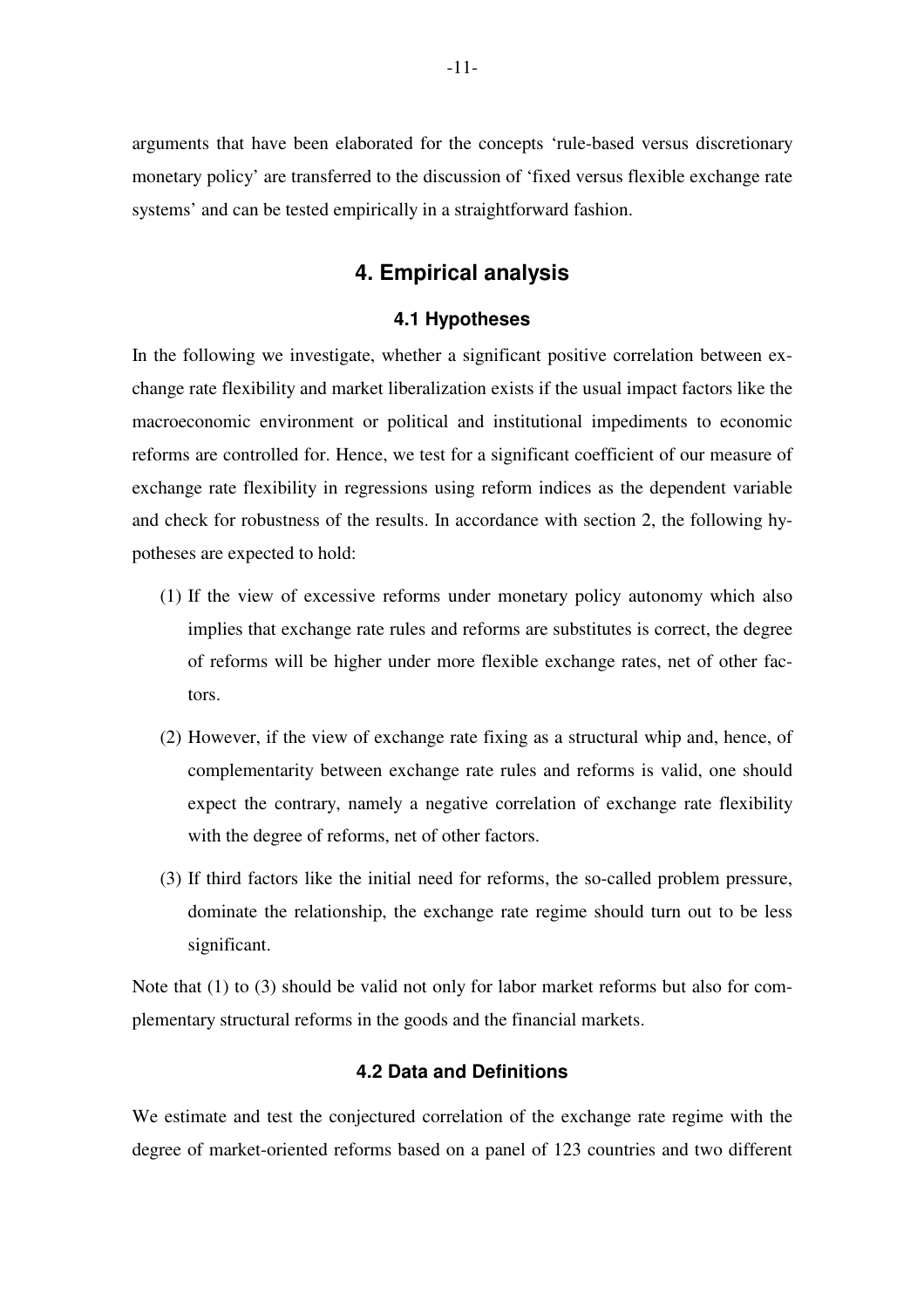subsets of countries. The first subsample covers 105 countries with more than one million inhabitants. Excluding the 18 smallest states might help to remove the noise due to their specific economic and political structure. The second subset comprises 23 OECD economies, which represent a relatively homogenous group of countries.<sup>10</sup> Our samples cover the period 1970 to 2000 in order to exploit all available data information. In line with our theoretical model, our empirical analysis focuses on the pattern of the correlation between the exchange rate regime and the contemporaneous degree of marketoriented reforms.<sup>11</sup>

As dependent variable we use the extent of economic liberalization as measured by the Economic Freedom of the World (EFW) index: the index of overall liberalization and the sub-indices for *international trade, money and banking system*, *government* and *labor market, credit and business regulation* (Gwartney and Lawson 2003, Gwartney et al. 2006). Additionally, we consider the regulation of labor markets, which is itself a sub-index of the more comprehensive regulation measure. These indices range from one to ten, with a high value corresponding to a high level of economic freedom. We use data from the 2006 report, which is the most recent data vintage. The EFW index and the sub-indices are available in five-year intervals over the period 1970-2000.<sup>12</sup>

Among the explaining variables, our discussion focuses on the measure of exchange rate flexibility. In section 2, we argued that we prefer to measure the loss of monetary autonomy by the participation in fixed exchange rate agreements. This approach allows exploiting a wider cross-country / time-series dataset of structural reforms than would otherwise be possible. As a result, we feel justified to apply an econometric analysis of reform determinants which includes the degree of exchange rate flexibility as one of the explanatory variables.

However, one obvious drawback of our analysis is that it does not cover some of the idiosyncratic characteristics of currency unions compared with other fixed exchange-rate arrangements. Obviously, the argument that a credible exchange rate rule fosters liberalization, as emphasized in section 2, is even more compelling in the case of a currency union like EMU than in the case of a reversible fixed exchange-rate regime. We therefore use the Reinhart and Rogoff (2002) index of *de facto* exchange rate arrangements to account for the wide spectrum of exchange rate regimes.<sup>13</sup> Reinhart and Rogoff  $(2002)$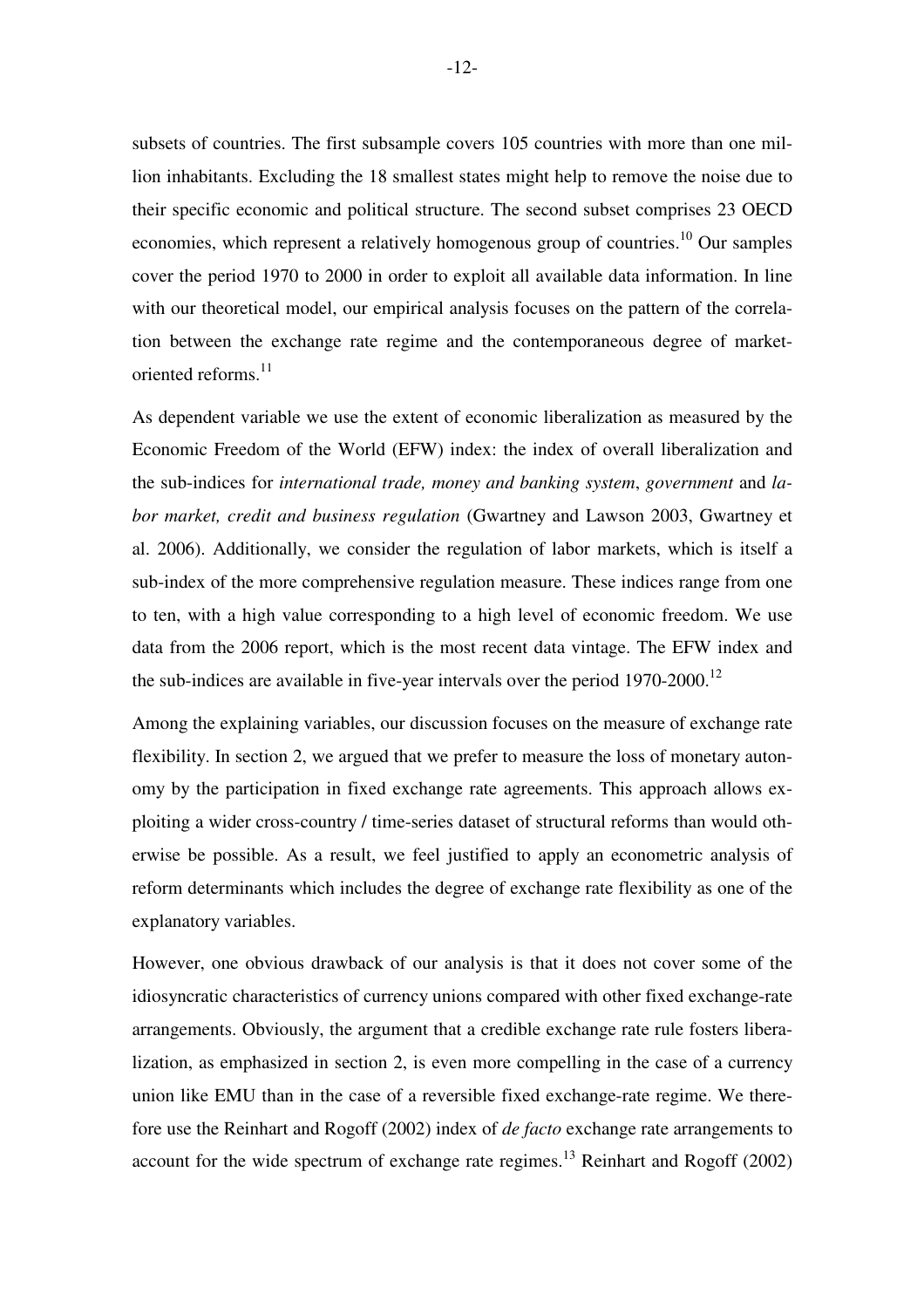distinguish between exchange rate pegs (1), limited flexibility (2), managed floating (3), and freely floating  $(4)$ .<sup>14</sup> Thus, the higher the index value the higher is the *de facto* flexibility of exchange rates. For our purpose and due to the time structure of the EFW data, we average the Reinhart and Rogoff (2002) index values over five-year intervals.

#### **- Table 2 about here -**

Table 2 contains some summary statistics on the indicators of economic reform and the exchange rate regime as our key variables. It quantifies the share of reform and noreform events across our different country samples. Equivalently, the table also indicates the percentage shares of shifts and persistence in exchange rate policy, respectively. The numbers show a fairly high amount of changes in either direction, whereby in most cases increases clearly dominate decreases in economic freedom. Exchange rate policy appears much more persistent, on the other hand. In about half the cases, countries keep their exchange rate regimes over a horizon of five years. In cases, where the exchange rate regime was changed, the numbers indicate a slight dominance of more flexibility over stronger exchange-rate pegs.

The additional control variables that we consider include inflation, economic growth, openness and the log of real per-capita GDP as proxies of the pressure to reform. Data are available from the World Development Indicators database (World Bank, 2002). Economic openness is defined as exports plus imports relative to GDP. To account for the potential endogeneity and in accordance with other contributions (Herz and Vogel, 2005; Pitlik 2004; Pitlik and Wirth, 2003; Lora 2000), we take these variables in first lags. Since we introduce the four proxies of reform pressure in lagged form, we are controlling for endogeneity, but at the same time we are also testing for Granger-causality. Hence, the results gained in the empirical analysis can also be read in this framework.

A final set of controls accounts for political and institutional barriers to policy reforms. Here we include POLCON5 and the number of government changes. POLCON5 (Henisz, 2000, 2002) measures the effective political restrictions on executive behavior. It accounts for the veto powers of the executive, two legislative chambers, the sub national entities and an independent judiciary. The index ranges from zero to one, with higher values indicating stronger political constraints on the government. Given the time struc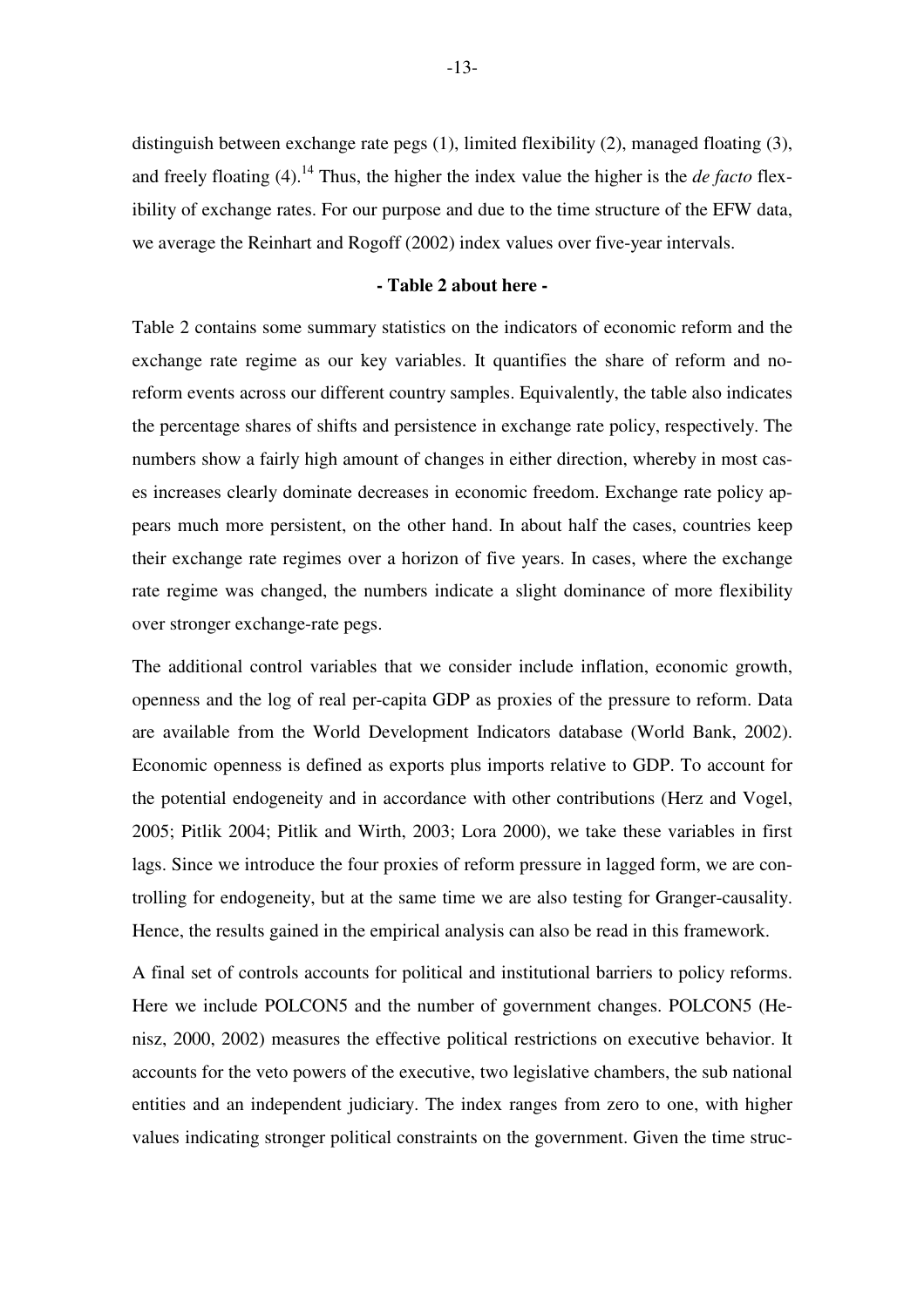ture of our dependent variable, we take average values of POLCON5 for the respective five-year interval. GOVCHANGES counts the number of government changes that entail a significant programmatic reorientation. The data are taken from Beck et al. (2001). The credibility and reliability of economic policy is assumed to decrease with the number of government changes. Frequent changes shorten the administration's time horizon and lead to a stronger discounting of positive future payoffs from reforms.<sup>15</sup>

#### **4.3 Empirical model and results**

#### **4.3.1 Empirical model**

To investigate the empirical relationship between reforms on the one side and the exchange rate regime and political as well as institutional characteristics one the other side, we estimate the equation

$$
\Delta EFW_{ii} = \alpha_0 + \alpha_1 EFW_{i,t-1} + \alpha_2 EXR_{it} + \alpha_3' X_{i,t-1} + \alpha_4' Y_{it} + \lambda_t + \varepsilon_{it},
$$

where ∆EFW represents the change in economic freedom as our index of reforms. EXR is our measure for exchange rate flexibility, X is the vector of macroeconomic variables (growth, inflation, openness, per-capita GDP), Y captures the political and institutional determinants of reforms, and *i* is a country index. Lagged EFW accounts for the prevailing status of economic freedom or put differently the prevailing reform gap. Most importantly, we expect  $\alpha$  > 0 to hold, if a high degree of exchange rate flexibility leads to more reforms (see section 2). However, if the hypothesis of more reforms under a regime of fixed exchange rates is valid, one should expect the contrary, namely  $\alpha_2 < 0$ . To account for unobserved heterogeneity across time, we add time-specific effects  $(\lambda_t)$ .

Although individual specific effects are a key advantage of panel data analysis, we do not include them to capture the impact of unobserved variables that may otherwise bias the other coefficient estimates. We exclude individual country dummies, because the short time-series dimension of the panel (six observations at maximum) would render any country-dummy estimate very imprecise and consume many degrees of freedom. Furthermore, country-specific effects drop out under the GMM first-difference estimator. Instead, we argue that the distinction and separate estimation of our world sample, a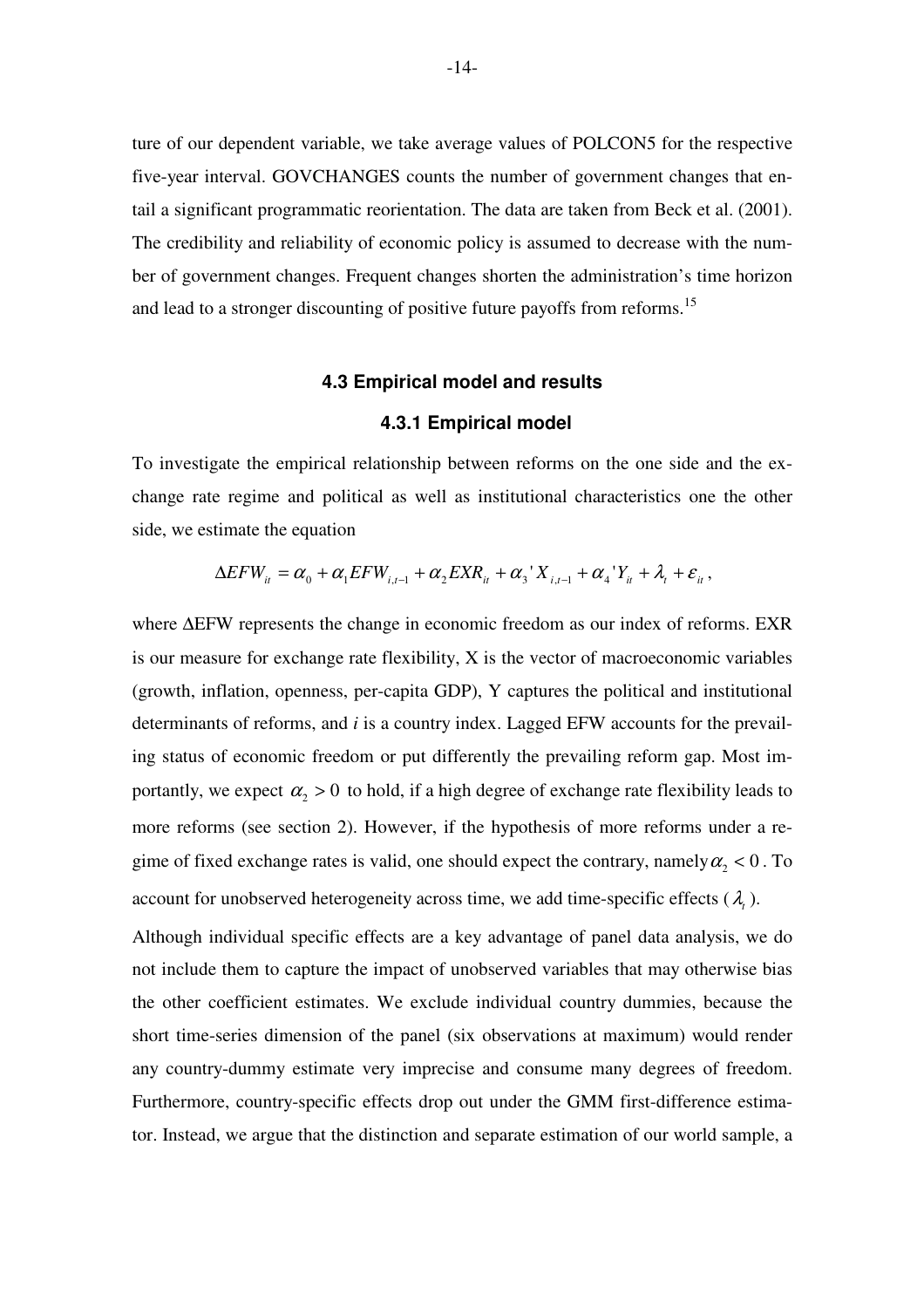large-country and an OECD country sample and the introduction of structural and macroeconomic variables in the regression equation should capture some structural country heterogeneity.

The lagged dependent variable figures among the regressors in our empirical model. This leads OLS estimates of the coefficients to be biased (Baltagi, 2005; Hsiao, 2003). We therefore estimate our dynamic equation with the GMM difference estimator of Arellano and Bond (1991) and report the one-step estimates in Tables 3 to 8 (1-step GMM DIFF). The GMM estimator uses lagged values of the explanatory variables as instruments and thus accounts for potential endogeneity of the regressors. Thus the GMM estimation includes, e.g., lagged values of our measure of exchange rate flexibility as instrument for the contemporaneous realization of exchange rate flexibility to achieve consistent estimates even if the variable is endogenous or not strictly exogenous, at least. It hence mitigates the issue of reverse causality among reforms and exchange rate flexibility appearing in our context.<sup>16</sup>

To check the robustness of the results we also apply the GMM system estimator of Arellano and Bover (1995) and Blundell and Bond (1998). GMM system uses the regression equation in levels and in first differences and thus exploits the information in both levels and differences of the variables. It uses past lagged differences and levels of the regressors as instruments, respectively. The Sargan test indicates the validity of the instrument choice. GMM system yields substantial efficiency gains over the GMM difference estimator in panels with a short time dimension and for  $\alpha_1$  close to zero (see Baltagi, 2005). The tables 3 to 8 report the two-step estimates of GMM system with the Windmeijer (2000) extension that corrects for the downward bias in two-step standard errors.

Arellano and Bond (1991) found the one-step Sargan test to over-reject in the presence of heteroskedasticity. Inference on the model specification should thus prefer the twostep Sargan results (2-step GMM SYS). AR(1) and AR(2) are the empirical realizations of the test statistics of first and second order residual autocorrelation. Significance means that the null hypothesis of no autocorrelation is rejected – as is often the case for AR(1) but never for AR(2).<sup>17</sup>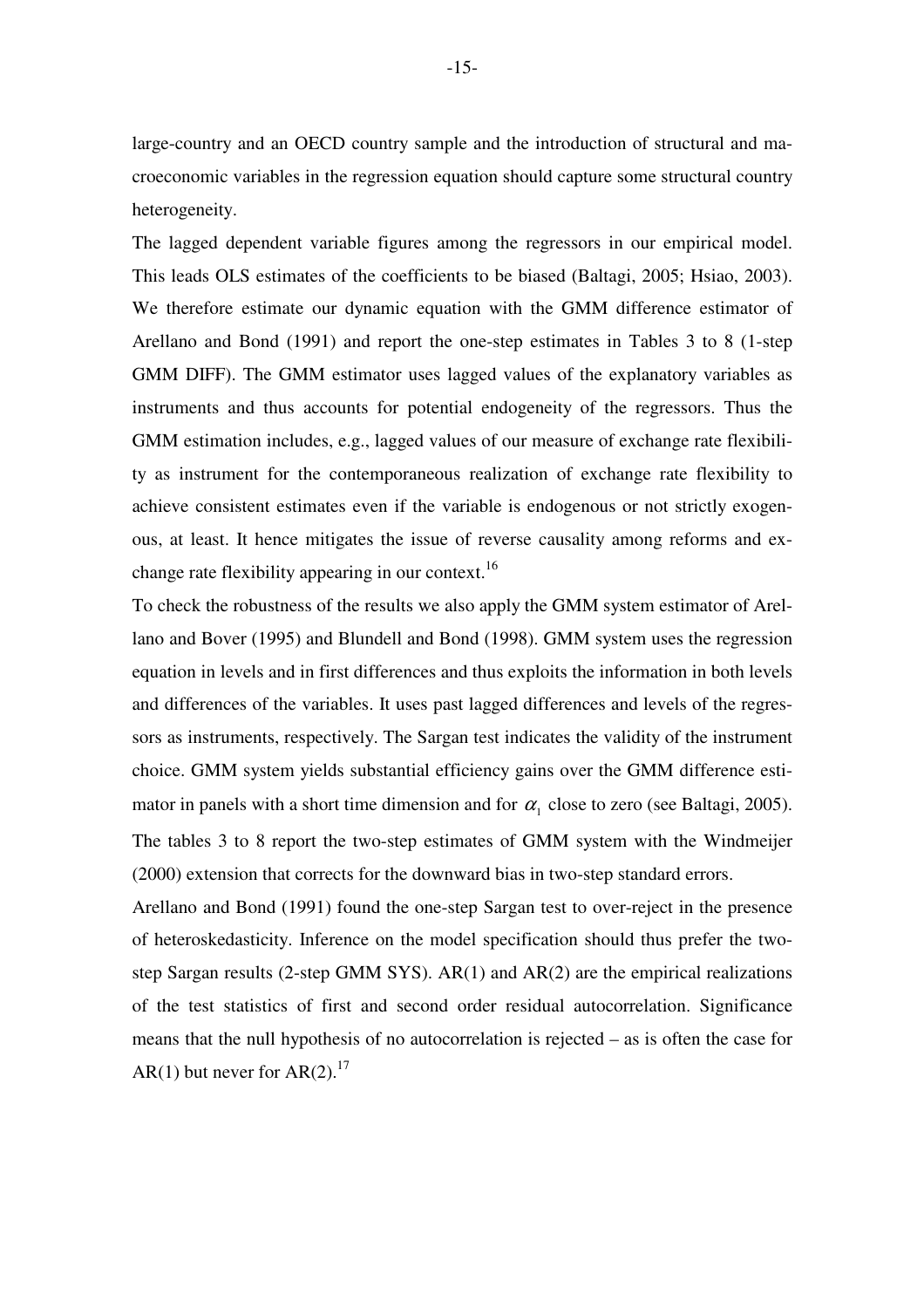#### **4.3.2 Results**

This section presents the regression results for our broad country sample and for the sample of high-income OECD economies, respectively. We report the regression results for overall liberalization, and liberalization in the sub-areas international trade, money and banking system, government, market regulation, and labor market regulation as dependent variables. Tables 3 to 8 display the GMM estimates for each of the indicators of economic liberalization. A robust result, which is strongly significant in the large majority of the regressions, is the negative impact of the initial level of economic freedom on the extent of subsequent market-oriented reforms. The higher the initial level of economic freedom, the lower is the scope and the need for further liberalization. The negative coefficient values also imply a conditional convergence in economic policy (Duval and Elmeskov, 2005: 23 ff.). Labor market regulation is a notable exception.

The GMM-DIFF results in the Tables are 1-step whereas those for GMM-SYS are 2 step. This fits with the observation that the Sargan results are worse for GMM-DIFF. According to our remarks in the last paragraph of section 4.3.1, this means that the 1 step Sargan results should not be dramatized. In the case of 1-step GMM-DIFF we used 1-step because the standard errors are not biased as is the case with AR(2). However, in the case of GMM-SYS there is a (Windmeijer) correction of the 2-step bias available which we applied. Hence, we tabulate 2-step GMM-SYS in our tables.<sup>18</sup> AR(1) and  $AR(2)$  are untouched by these considerations and only the absence of  $AR(2)$  is important.The main interest of our paper lies in the correlation of the exchange rate system with market-oriented reforms, however.

#### **- Table 3 about here -**

Here, we find a robust negative impact of higher exchange rate flexibility on overall liberalization, as measured by the chain-linked EFW index, in our world-wide sample. This result indicates complementarity between exchange rate rules and reforms. In the OECD sub-sample this relationship loses the robust significance found in the larger samples, however.

For *trade liberalization* we obtain a robust and negatively significant correlation between exchange rate flexibility and economic reform for both the world-wide and the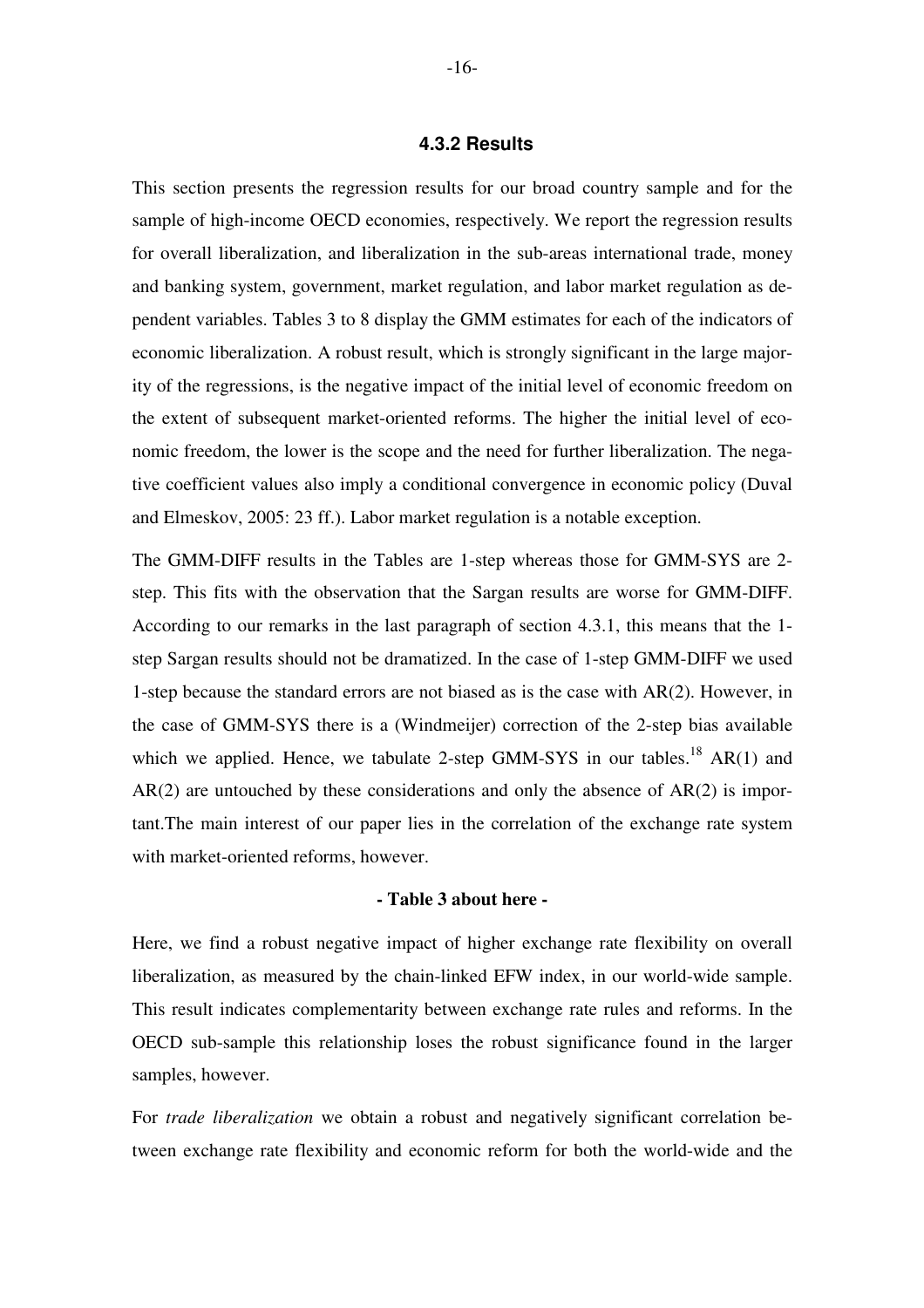OECD country sample. The result is compatible with the idea that the exchange-rate peg can be a complementary measure to facilitate cross-boarder exchanges and to reap the gains from international trade. Furthermore, the GMM system estimates in Table 5 provide some evidence for a complementarity between exchange rate commitment and *money and banking sector* reform at the world level.

#### **- Tables 4 and 5 about here -**

The exchange-rate variable is across the board insignificant in our regressions for *government-sector reform, labor market, credit and business regulation*, and its sub-index *labor market reform*. Hence, the estimates provide no empirical evidence for any relationship between the adoption of an exchange rate rule and the extent of structural reforms in these important fields of economic policy. This is compatible with our view that the up-front costs of reforms in the areas of product and labor markets are higher than in other areas and that insider-outsider forces are at work in these areas which might hamper significant reform progress (see section 2). Our results again confirm that it is easier to overcome reform resistance in areas which cannot be controlled by labor market insiders like, for instance liberalization in the areas of trade and money and banking. None of our estimates provides evidence for hypothesis (1) and the idea that exchange rate rules and structural reforms might be substitutes.

#### **- Tables 6 and 7 about here -**

How can we reconcile the negative coefficient values for the overall index on the one hand, and the insignificance of the exchange rate indicator for the sub-indices *government size* and *market (i.e., labor, credit and business) regulation* on the other hand? One candidate explanation is that the observed complementarity between fixed exchange rates and market-oriented reforms is entirely driven by the positive correlation between the exchange rate commitment and the liberalization of trade and to a certain extent – at the world level - also by the complementarity between the exchange rate commitment and *money and banking sector* reform. The positive correlation between the exchange rate commitment and trade liberalization coincides with the view of the exchange rate peg as an instrument to facilitate international trade and to reap the full benefits of economic integration. Indeed, the complementarity between trade and exchange rate com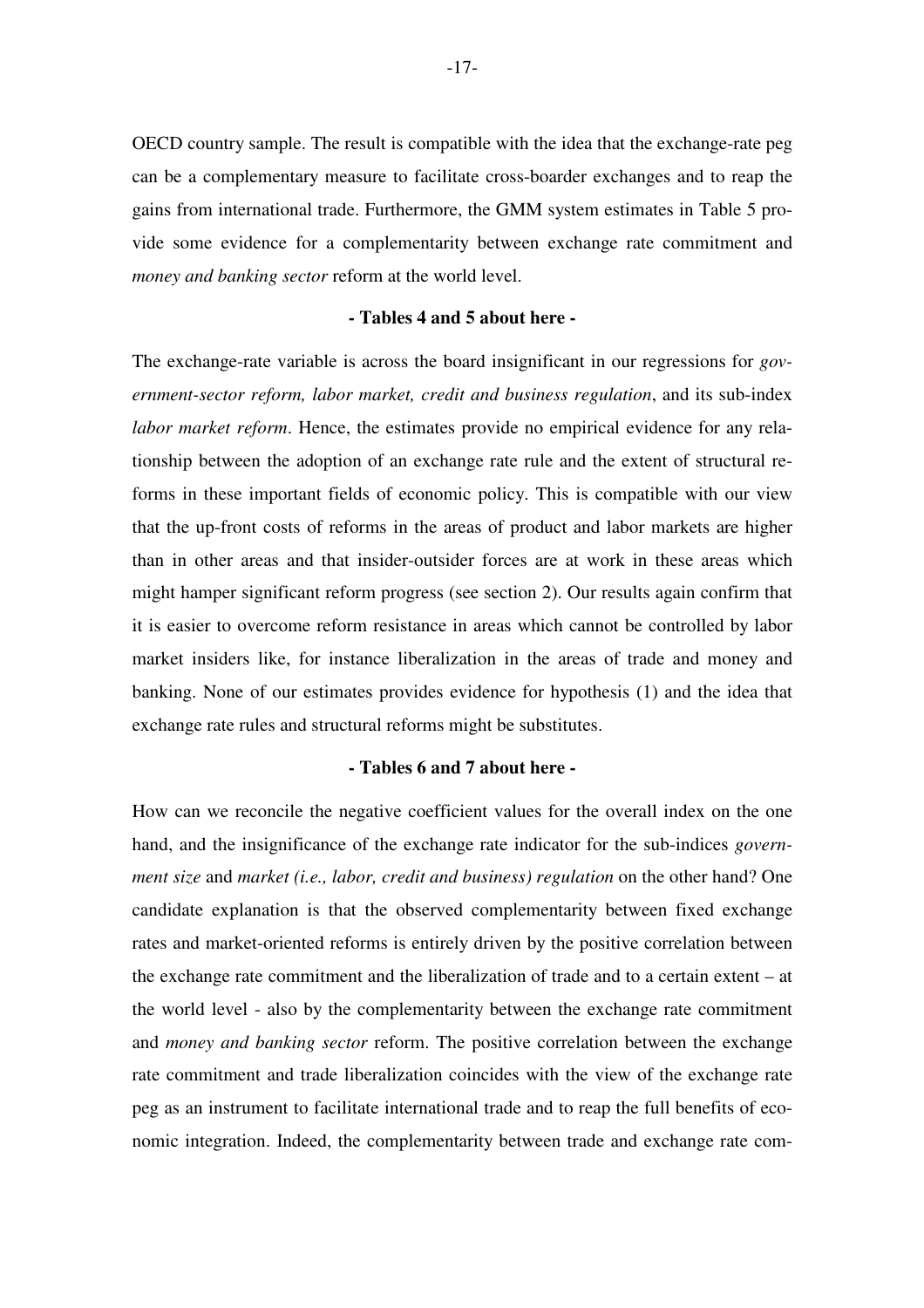mitment was a prominent argument in the context and in favor of European Monetary Union (Emerson et al. 1992). The complementary between the exchange rate commitment and *money and banking sector* reform can be related to the positive impact of the exchange rate commitment on price stability and the credibility of monetary policy. Low inflation is itself an important component of the reform sub-indicator. A sound banking system should strengthen the credibility and lower the risk of exchange rate crises. Given that the later argument applies especially for developing countries, it is not particularly surprising to see the nexus between exchange rate regime and financial system to vanish for the group of high-income OECD economies.

A second point to keep in mind is that, contrary to the overall indicator, the indices for *trade*, *money and banking*, *government* size, *market regulation* and *labor market reform* are not chain-linked. Missing data in the construction of these indicators may therefore distort their values. The latter will then distort the results and diminish the accuracy with which the extent of reforms is measured.<sup>19</sup>

Taken together, the finding of no positive correlation between exchange rate flexibility and structural reforms contradicts the hypothesis that the exchange rate commitment and reforms are substitutes. Instead, the robust negative correlation between exchange rate flexibility and *trade* liberalization as well as the negative relationship between exchange rate flexibility and both overall reform and *money and banking sector* reform at the world level point to a complementarity of the exchange rate commitment and structural reforms in several areas of economic policy. The exchange rate indicator is insignificant for *government sector* reform, *market regulation*, and *labor market regulation*, indicating that the exchange rate regime plays no particular role in these areas of structural reform. Note however that the non chain-linked nature of our sub-indicator data may bias our results in the direction of finding no significant relationship.

Concerning the other control variables, we find a significant negative impact of the initial level of economic freedom on subsequent reforms, except for labor market regulation and for banking and government sector reform in the OECD. For the world sample we furthermore find a positive impact of political constraints on overall reform and trade liberalization and a negative impact of government instability on overall liberalization, *government size* and *money and banking sector* reform. The macroeconomic con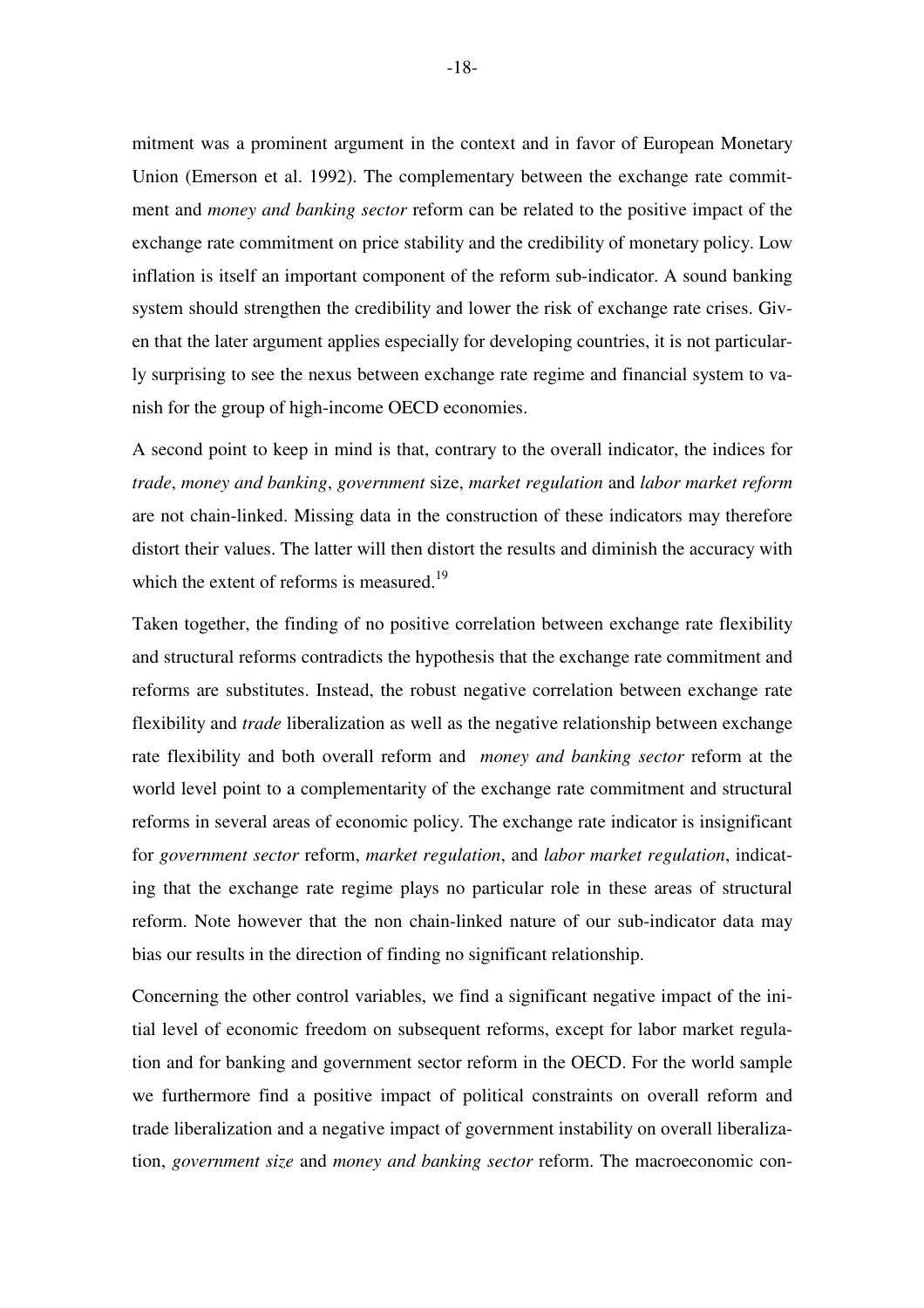trol variables play only a limited role in our regressions. High inflation and economic growth both have a robust and positive impact on *money and banking sector* reform in the world sample, but not in the high-income OECD economies. Within the world sample a ten percentage-point higher inflation is associated with an additional improvement in the reform index of about 0.02-point. In contrast, economic growth does not seem to promote a further liberalization of international trade. The negative impact of initial percapita income on overall liberalization and public sector reform as well as the positive impact on money and banking sector reform and the reduction of trade and market regulation in the world sample are not robust across the estimators. Also the positive impact of growth on overall reform and the negative impact of openness on *trade* liberalization are not robust. GMM in differences gives a negatively significant coefficient for openness on overall liberalization, a negatively significant coefficient for openness, inflation and initial income levels on *regulatory* reform, and a negative impact on openness on *money and banking sector* reform for OECD countries. The GMM system estimator does not confirm their significance however.

Since we control for the endogeneity of our four proxies of reform pressure by introducing them as lagged values we are also testing for Granger-causality. Inflation, economic growth and openness are not robustly significant in many of our specifications. Hence, they do not appear to Granger-cause economic freedom. The only notable exception is the robust positive impact of inflation and growth on *money and banking sector* reform at the world level. A detailed discussion of similar results in a different model context can be found in Herz and Vogel (2005) and Pitlik (2004).

In a companion paper (Belke, Herz and Vogel, 2006), we focus more specifically on labor market reforms and a limited sample of OECD countries. The structural reforms are again proxied by the Economic Freedom of the World index whereas the monetary policy constraint is measured by a monetary commitment index. In that paper, we also find no evidence for the Calmfors hypothesis, which claims a positive relationship between exchange rate flexibility and structural reforms. The result is entirely compatible with our findings in this section.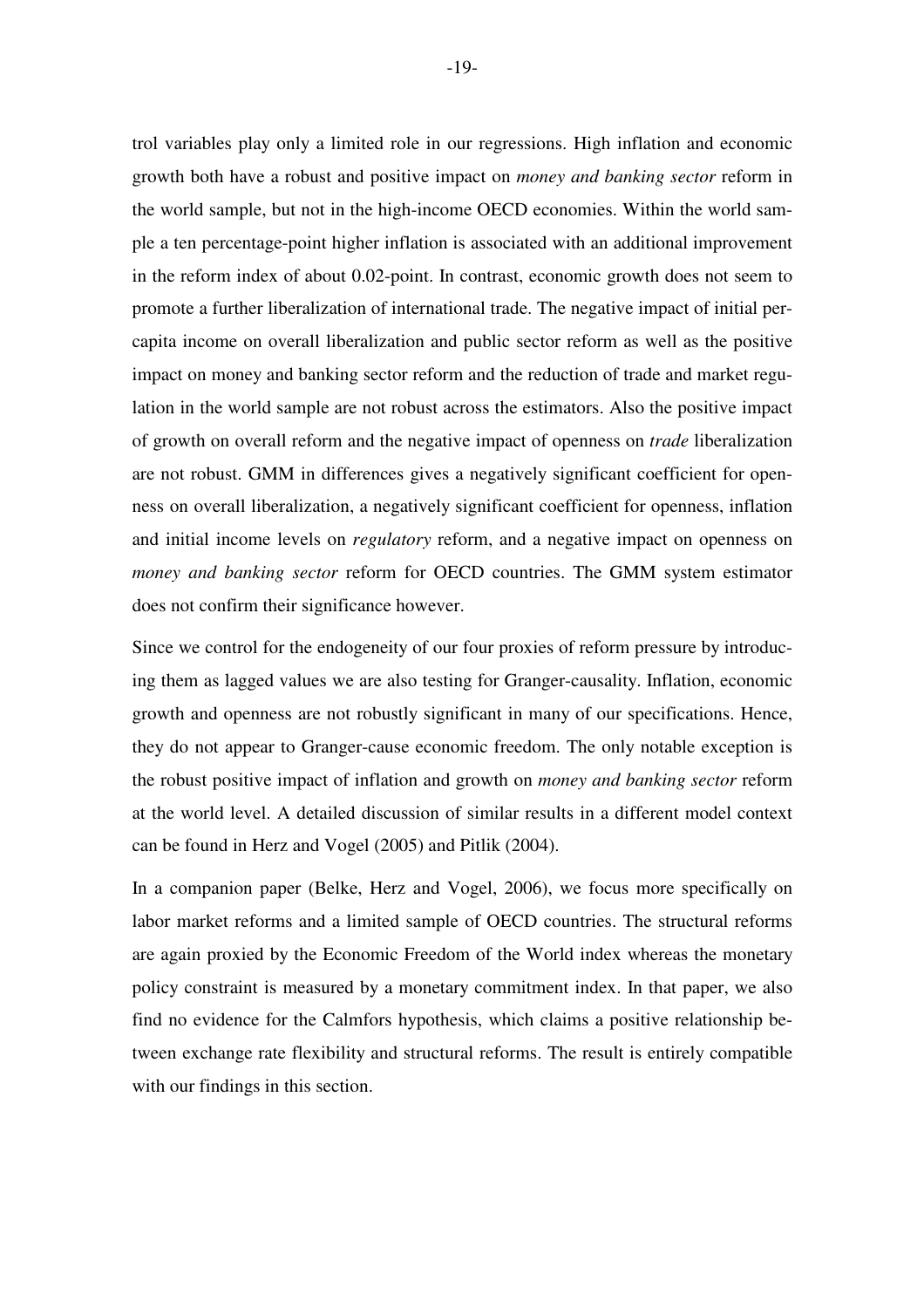#### **4.3.3 Robustness Checks**

As already mentioned we have checked the robustness of our results by applying both the GMM difference and the GMM system estimator to our dynamic panel equation. The complementarity of exchange rate commitment and structural reforms for *overall*  liberalization and *trade* liberalization is robust across both estimators, as is the insignificant exchange-rate coefficient in the regressions for *government-sector* and *marketregulation* and *labor-market* reform. The only differences appear for *overall* reform in the OECD. Again, none of the estimators suggests a positive relationship between exchange rate flexibility and structural reform.

A second robustness check relates to the heterogeneity in the world sample of 123 economies. The countries included in the sample differ a lot with respect to their economical, political and institutional conditions. The OECD economies present a much more homogenous sub-sample. To check the robustness of our broad-sample estimates we rerun the regressions for another data set where we excluded all countries with less than one million inhabitants. This way, we should reduce the noise introduced by very small and "atypical" political entities. We drop the 18 countries and end up with a sample of 105 economies. The estimates for the reduced sample are presented in columns 3 and 4 of tables 3 to 8. They are very similar to the full 123-country sample. Most importantly, they reach the same conclusions on the relationship between the exchange rate regime and structural reforms as the full world sample. There is one notable exception only. The negative relationship between exchange rate flexibility and banking sector reform turns insignificant once we remove the 18 smallest countries from our world-wide sample. Furthermore, the introduction of lagged per-capita income and economic openness in our regression already accounts for important sources of structural heterogeneity within our broad country sample and legitimates the use of the latter.

In its original formulation, the Calmfors hypothesis focuses on regulatory and especially on labor market reform. The results in table 8 do not support the conjectured relationship. Neither do they provide evidence for the TINA argument. Surprisingly, not only the exchange rate, but all other economic and institutional variables are insignificant. Labor market reform thus seems to follow a kind of random walk. One important variable, unemployment, has been neglected, however. The reason is little availability and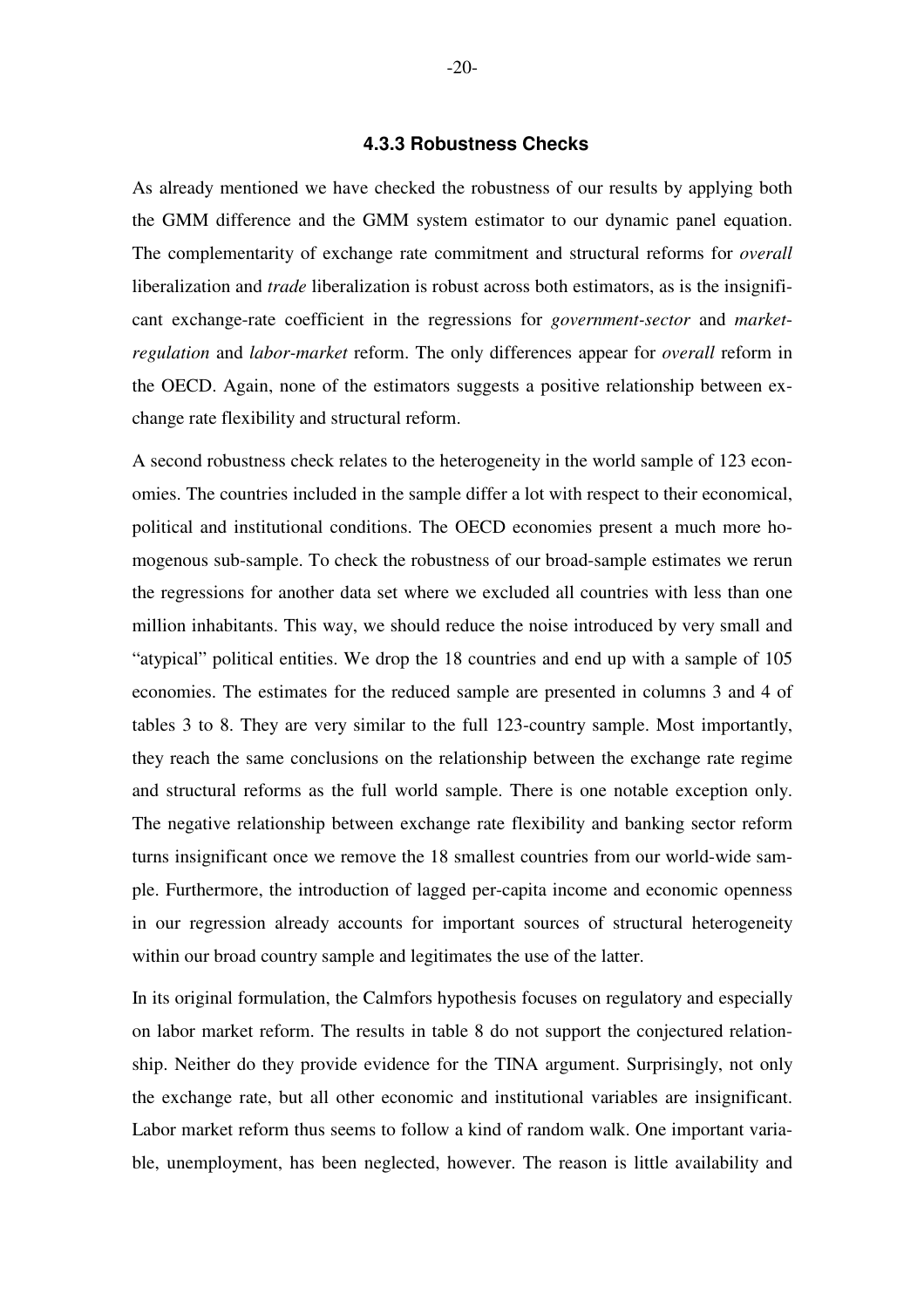poor quality of unemployment data at the world level. For better comparability we have excluded unemployment from the regressors also in the OECD estimates of our baseline equation in tables 3 to 8. None the less, we have rerun the regressions for the OECD country sample including the initial rate of unemployment and its change, once at a time, among the regressors and using standardized unemployment rates from the OECD *Economic Outlook* (OECD 2006) database. The results are robust and suggestive. Unemployment has no significant effect on overall reform, trade liberalization, money and financial sector and government sector reform, but it affects market regulation. An *increase* in unemployment apparently weakens overall regulatory reform, without affecting the reform of labor markets.<sup>20</sup>

## **5. Conclusions**

In this paper, we have investigated the relationship between the exchange rate regime and the degree of structural reforms using panel data techniques. We looked at a broad sample of countries (the "world sample") and a sample of OECD economies. As dependent variable we have used the degree of market-oriented reforms. As independent variables we have introduced an indicator of exchange rate flexibility and a number of control variables, such as economic performance, to account for reform pressures and for the institutional impediments to reform.

Our empirical results suggest a positive contemporaneous correlation between the adoption of an exchange rate rule and the degree of both overall structural reforms and trade liberalization, in particular. The finding applies to both the world and the OECD country sample. From this perspective, the exchange rate rule and structural reforms have been complements rather than alternative policy choices. The finding of a negative correlation between exchange rate flexibility and reforms in the monetary and banking sector is less robust. Finally, we do not find any significant coefficient for the government sector and market regulation. In this sense, our results are strikingly similar to the huge amount of non-results that Duval and Elmeskov (2005) obtain in their analysis of the impact of EMU on labor market reform. None of our estimates indicates a negative correlation between exchange rate rules and the amount of structural reforms, however.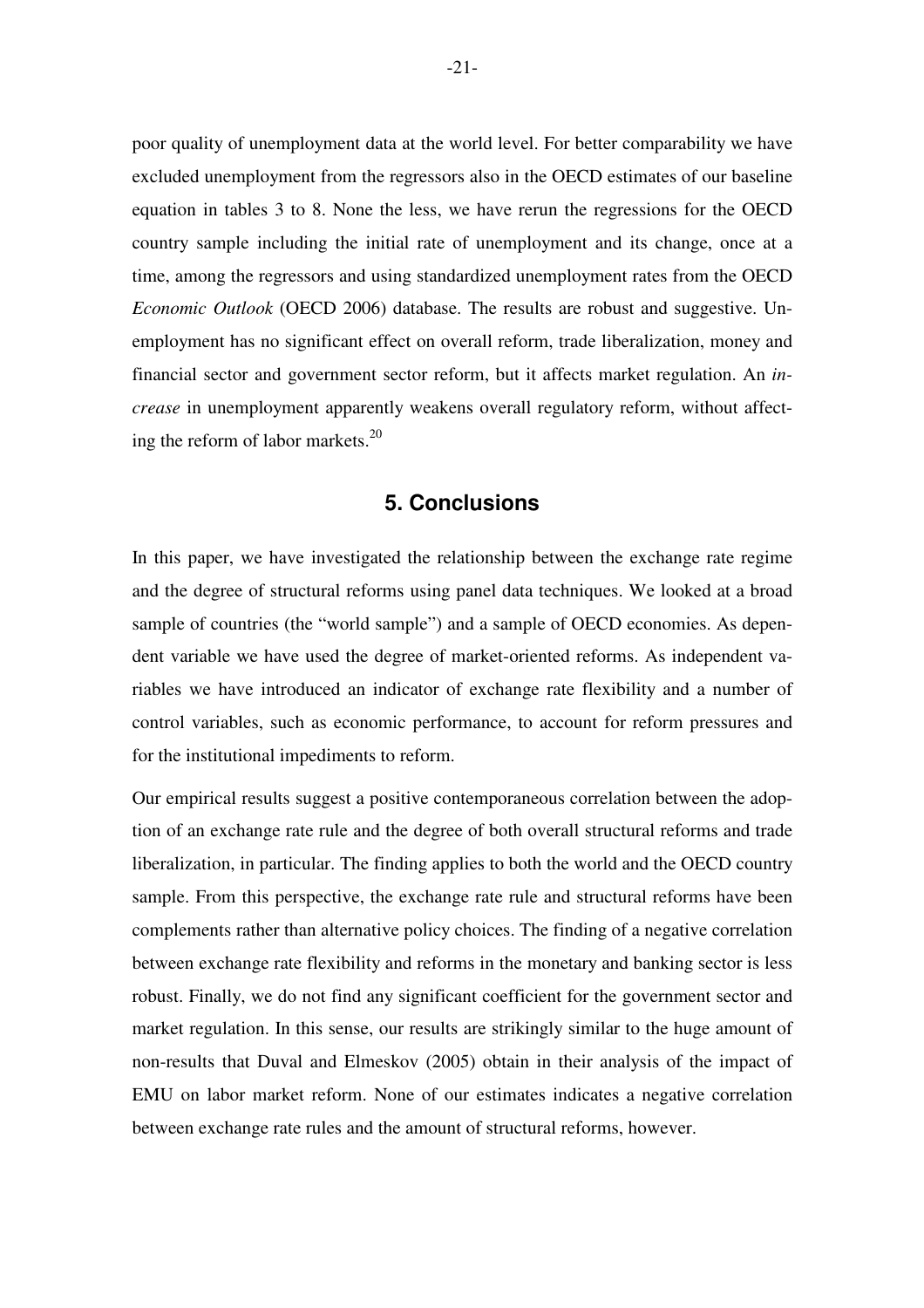Taken together, our results do not back the hypothesis that exchange rate rules and structural reforms might be substitutes. Some of our estimates are, in contrast, compatible with a complementary relationship between the exchange rate commitment and structural reforms. Limiting monetary autonomy via an exchange rate rule on average strengthens liberalization in certain fields. However, the positive correlation is not replicated for labor and product market reforms. It is especially in these areas, however, that we would expect the exchange rate commitment to induce the strongest pressure and the largest incentives for painful, but in the long run beneficial structural change.

Our analysis thus leaves us with two results. Firstly, it provides no evidence for monetary commitment and structural reforms being substitutes or alternative policy choices. Secondly, one should not exaggerate the complementarity of exchange rate rules and the degree of structural reforms in view of the large status-quo bias and the pathdependence of the political process. The results provide no empirical justification to favor monetary autonomy in open economies on the ground of its allegedly positive impact on structural reforms, however. In our view, this insight constitutes the most robust empirical result of the analysis.

## **Endnotes**

-

 The IMF (2004) looks at the impact of a range of factors including macroeconomic conditions, political institutions, reform design and variables aimed to capture attitudes towards structural reform on different policy areas across OECD countries from the mid-1970s up to the late 1990s. It finds that EU membership leads to faster moves towards liberalization of product markets. However, it does not clarify whether this represents an effect of EMU and/or policies to prepare for EMU. See also Duval and Elmeskov (2005), p. 10.

- 2 For a recent survey of the arguments and further specific references see Duval and Elmeskov (2005) and Hochreiter and Tavlas (2005).
- 3 See, Bean (1998), Calmfors (1998: 28); Duval and Elmeskov (2005: 5) and Saint-Paul and Bentolila (2000).
- 4 Consistent with the implications of the imperfect competition/bargaining model of Blanchard and Giavazzi (2003) the estimates by Nicoletti and Scarpetta (2005) suggest that restric-

<sup>1</sup> Van Poeck and Borghijs (2001) argue that the prospect of qualifying for EMU should provide as big an incentive for labor-market reform as EMU membership itself. They conclude that EMU countries did not reform more than other countries and, unlike elsewhere, their progress on reform seemed unrelated to the initial level of unemployment. For a period from the early nineties up to 1999, Bertola and Boeri (2001), they only focus cash transfers to people of working age (unemployment benefits) and on job protection. They arrive at exactly opposite conclusions: reforms accelerated more in the euro area than outside.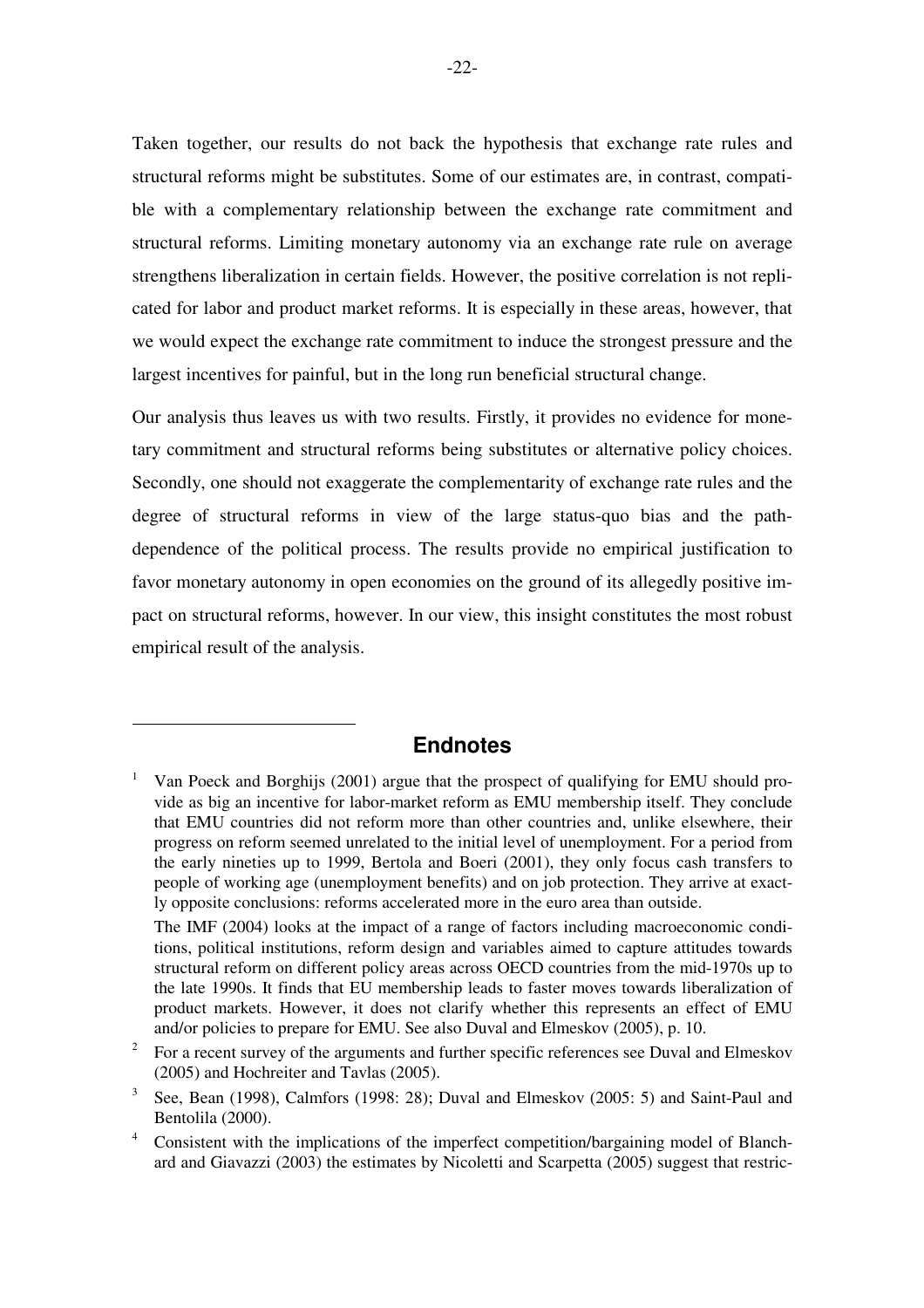tive regulations have curbed employment rates significantly in countries where no product market reforms were implemented. These effects appear to have been magnified by the interaction of such regulations with labour market settings that provide a strong bargaining power to insiders, suggesting that rent sharing tends to depress employment. The implication is that significant employment gains can be obtained by deregulating product markets in overly regulated countries. Moreover, these employment gains are likely to be higher in countries that have rigid labour markets.

- 5 A possible explanation is that, in the wake of liberalisation, employment is boosted both by the expansion of activity and entry and by a shrinking wage-productivity gap, as insiders lose their leverage on rents. When labour markets are more flexible, employment gains are smaller because they are obtained only through the first channel. This evidence is consistent with recent computable general equilibrium studies showing that the employment effects of deregulation are stronger in centralised bargaining settings than in decentralised ones.
- 6 Since we do not exclude complementarities among reforms ex ante, we see a clear need of controlling the starting institutional conditions in each country – the need for reforms.
- 7 See Alogoskoufis, Lockwood and Philippopoulos (1992: 1384) and Ellis and Thoma (1990: 17 and 24).
- 8 See Alesina and Roubini (1992: 673-674), Alogoskoufis and Philippopoulos (1992: 397), Alogoskoufis, Lockwood and Philippopoulos (1992: 1370-1371) and Annett (1993: 25 and 33).
- 9 See Simmons (1994: 59), Ellis and Thoma (1990) estimate rational partisan theory approaches for open economies. In their study, party-specific inflation rates lead to party specific differences in exchange rate movements.
- $10$  The 23 OECD economies correspond to the category high-income industrialized countries in the World Development Indicators database (World Bank, 2002) and cover Australia, Canada, the former EU-15, Iceland, Japan, New Zealand, Norway, Switzerland and the United States.
- $11$  One might ask whether it makes sense to model the impact of exchange rate flexibility on reforms as a contemporaneous and not as a lagged one, for instance with an eye on the wellknown political decision and implementation lags of reforms. If one interprets EXR flexibility as a imminent restriction or incentive to reform, the use of the contemporaneous realisation of exchange rate flexibility makes more sense than the use of a lag. A statistically significant impact of exchange rate policy which is lagged 5 to 10 years on contemporaneous reform effort is clearly less convincing. Only if we had annual time series of reform indicators, the exchange rate variability variable could be implemented with lags.
- <sup>12</sup> We use the chain-weighted EFW index (Gwartney et al., 2003), which corrects for the limited availability of some components over time. This chain-linked index is only available for the summary indicator, however. For the sub areas *government size* and *market regulation* we have to rely on uncorrected data.
- <sup>13</sup> The *de facto* measure improves on the *de jure* classification of IMF (2003) since it takes into account that de jure exchange rate regimes are not necessarily applied in practice (see Hochreiter and Tavlas (2005).
- <sup>14</sup> Reinhart and Rogoff (2002) include freely falling rates as an additional category. We add the cases of freely falling rates to the free-float category, however.
- <sup>15</sup> We have applied panel unit root test to the different samples and find see no strong indication for spurious correlations to drive our results. Furthermore, none of the tests indicates unit roots in first differences of any sample variable.

-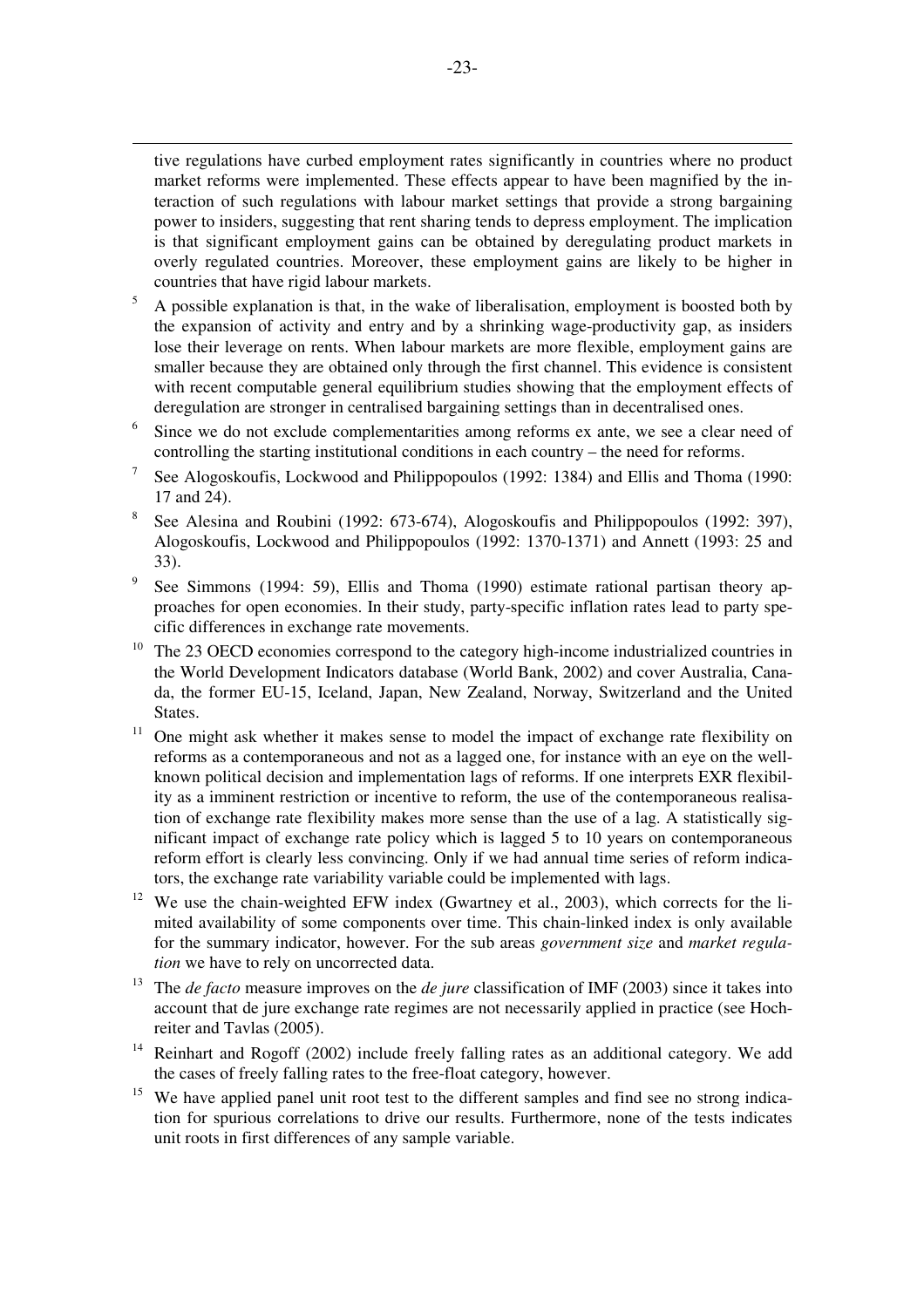- <sup>16</sup> There is an additional argument speaking against reverse causality. In what way should a supranational variable like exchange rate flexibility be influenced by a national variable as the change in the EFW index at all? As far as at least two parties are necessary to agree upon a peg, this appears to be a good argument in favour of an at least partial exogeneity of exchange rate policy.
- <sup>17</sup> It is important to note that the absence of  $AR(2)$  is the necessary condition for unbiased and efficient estimation with GMM-DIFF and GMM-SYS, but not of AR(1). First order residual autocorrelation in the starting equation is no problem since both estimators work with first differences. Hence, the significance of AR(1) does not limit the validity of our results.
- <sup>18</sup> In the case of the 1-step estimators, heteroskedasticity tends to strengthen the bias towards the significance of the Sargan test. Hence, one could readily interpret our results as evidence of heteroskedasticity. However, both estimators (GMM-DIFF and GMM-SYS) use heteroscedasticity-robust standard errors. This should make the estimated coefficients quite robust.
- <sup>19</sup> For labor market regulation data availability is limited almost entirely to the OECD country sample. The world sample coverage thus converges towards the OECD country group in this case.

 $20$  The estimates are not reported here, but available upon request.

-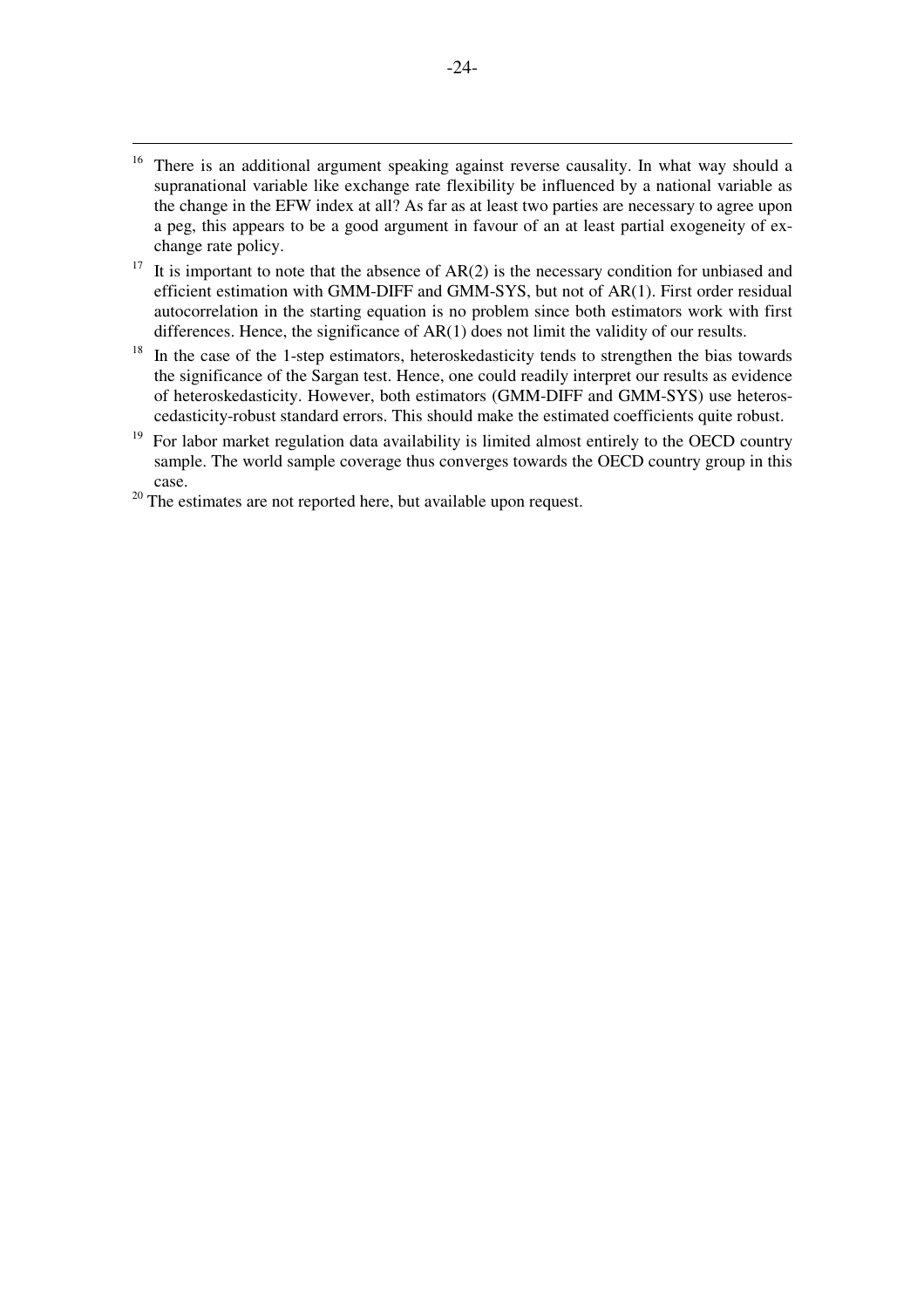## **References**

- Alesina, A. (1992). Political Models of Macroeconomic Policy and Fiscal Reform. Policy Research Working Papers, The World Bank, WPS 970.
- Alesina, A. and Rosenthal, H. (1989). Partisan Cycles in Congressional Elections and the Macroeconomy. *American Political Science Review* 83: 373-398.
- Alesina, A. and Roubini, N. (1992). Political Cycles in OECD Economies. Review of *Economic Studies* 59: 663-688.
- Alogoskoufis, G.S. (1994). On Inflation, Unemployment and the Optimal Exchange Rate Regime. In F. van der Ploeg (Ed.), *The Handbook of International Macroeconomics*, 192-223. Cambridge, Oxford: Blackwell.
- Alogoskoufis, G.S. and Philippopoulos, A. (1992). Inflationary Expectations, Electoral Uncertainty and the Exchange Rate Regime - Greece 1958-1989. *European Journal of Political Economy* 8(3): 375-399.
- Alogoskoufis, G.S., Lockwood, B., and Philippopoulos, A. (1992). Wage Inflation, Electoral Uncertainty and the Exchange Rate Regime – Theory and UK Evidence. *Economic Journal* 102: 1370-1394.
- Annett, A.M. (1993). Elections and Macroeconomic Outcomes in Ireland 1948-1991. *The Economic and Social Review* 25: 21-47.
- Arellano, M. and Bond, S. (1991). Some Tests of Specification for Panel Data: Monte Carlo Evidence and an Application to Employment Equations. *Review of Economic Studies* 58: 277-297.
- Arellano, M. and Bover, O. (1995). Another Look at the Instrumental Variables Estimation of Error-Component Models. *Journal of Econometrics* 68: 29-51.
- Baltagi, B. (2005). *Econometric Analysis of Panel Data*, Chichester: John Wiley and sons.
- Barro, R.J. and Gordon, D.B. (1983). Rules, Discretion and Reputation in a Model of Monetary Policy. *Journal of Monetary Economics* 12(1): 101-121.
- Barro, R.J. and Gordon, D.B. (1983a). A Positive Theory of Monetary Policy in a Natural Rate Model. *Journal of Political Economy* 91: 589-610.
- Bean, C. (1998). The Interaction of Aggregate-demand Policies and Labor-market Reform. *Swedish Economic Policy Review 5(2):* 353-382.
- Beck, T., Clarke, G., Groff, A., Keefer, P. and Walsh, P. (2001). New Tools in Comparative Political Economy: The Database of Political Institutions. *World Bank Economic Review* 15(1): 165-176.
- Beetsma, R. and Bovenberg, L. (1998). The Optimality of a Monetary Union without a Fiscal Union. *CEPR Discussion Paper* 1975, September. London.
- Belke, A. and Goecke, M. (2005): Real Options Effects on Employment: Does Exchange Rate Uncertainty Matter for Aggregation?. *German Economic Review* 6(2): 185-203.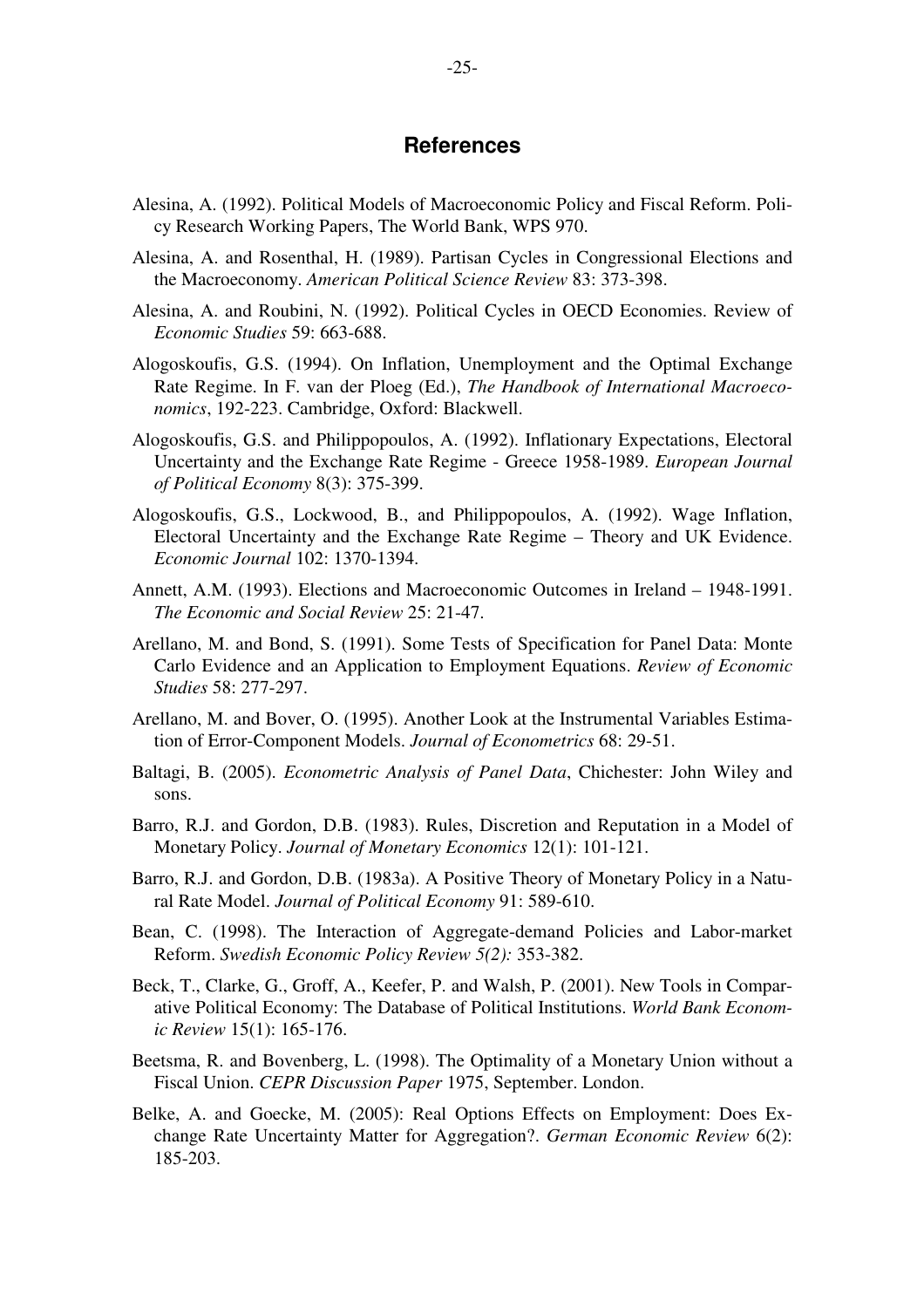- Belke, A. and Gros, D. (1999). Estimating the Costs and Benefits of EMU: The Impact of External Shocks on Labor Markets. *Weltwirtschaftliches Archiv* 135: 1-48.
- Belke, A. and Gros, D. (2001). Real Impacts of Intra-European Exchange Rate Variability: A Case for EMU?. *Open Economies Review* 12(3): 231-264
- Belke, A. and Gros, D. (2002). Monetary Integration in the Southern Cone. *North American Journal of Economics and Finance* 13: 323-349.
- Belke, A. and Gros, D. (2002a). Designing EU-US Monetary Relations: The Impact of Exchange Rate Variability on Labor Markets on Both Sides of the Atlantic. *The World Economy* (25/6): 789-813.
- Belke, A. and Kaas, L. (2004). Exchange Rate Movements and Employment Growth: An OCA Assessment of the CEE Economies. *Empirica* 31(2-3): 247-280.
- Belke, A., Herz, B. and Vogel, L. (2006). Reforms, Exchange Rates and Monetary Commitment: A Panel Analysis for OECD Countries. Paper presented at the 10<sup>th</sup> International Conference on Macroeconomic Analysis and International Finance, Session "Foreign Exchange Markets", May 25 to 27, 2006 in Rethymno/Greece.
- Berthold, N. and Fehn, R. (2006). Unemployment in Germany Reasons and Remedies, in: Werding, M. (ed.), Unemployment in Europe, CESifo Seminar Series, MIT Press.
- Bertola, G. and Boeri, T. (2001). *EMU Labor Markets Two Years On: Microeconomic Tensions and Institutional Evolution*. Paper presented at the Workshop "The Functioning of EMU: Challenges of the Early Years" organized by the Directorate General for Economic and Financial Affairs, European Commission, Brussels, 21-22 March 2001, April 27th 2001 version.
- Blanchard, O. (2006). European Unemployment The Evolution of Facts and Ideas. *Economic Policy* 45: 5-47.
- Blanchard, O. and Giavazzi, F. (2003). Macroeconomic Effects of Regulations and Deregulation in Goods and Labour Markets. *Quarterly Journal of Economics* 118(3): 879-907.
- Blundell, R. and Bond, S. (1999). Initial Conditions and Moment Restrictions in Dynamic Panel Data Models. *Journal of Econometrics* 87: 115-143.
- Buscher, H., Dreger, C., Ramos, R. and Surinach, J. (2005). The Impact of Institutions on the Employment Performance in European Labour Markets. *IZA Discussion Paper* 1732, Institute for the Study of Labor, Bonn.
- Calmfors, L. (1997). Unemployment, Labor-Market Reform and EMU. IIES Seminar *Paper* 639. Institute for International Economic Studies, Stockholm.
- Calmfors, L. (1998). Macroeconomic Policy, Wage Setting and Employment What Difference Does the EMU Make?. *Oxford Economic Policy Review* 14: 125-151.
- Calmfors, L. (2001). Unemployment, Labor-Market Reform and Monetary Union. *Journal of Labor Economics* 19(2): 265-289.
- Calmfors, L. and Holmlund, B. (2000). Unemployment and Economic Growth: a Partial Survey. *Swedish Economic Review* 7: 107-153.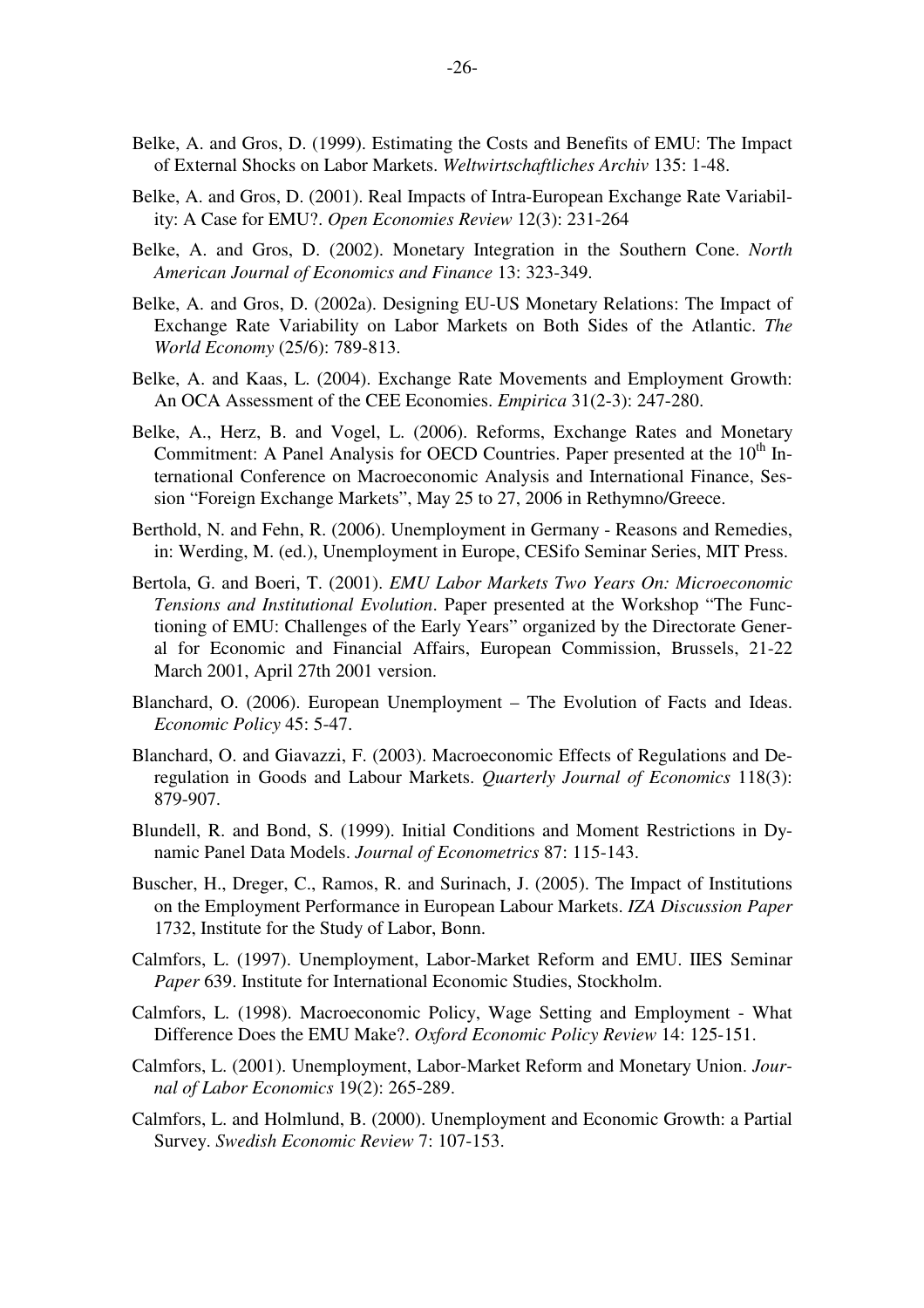- Castrén, O., Takalo, T. and Wood, G. (2004). Labor Market Reform and the Sustainability of Exchange Rate Pegs. *ECB Working Paper Series* No. 406, November. European Central Bank, Frankfurt.
- Dornbusch, R. and Favero, C.A. (1998). A Red Letter Day?. *CEPR Discussion Paper* 1804, February. London.
- Duval, R. and Elmeskov, J. (2005). The Effects of EMU on Structural Reforms in Labor and Product Markets. *OECD Economics Department Working Papers* 438.
- Ebell, M. and Haefke, C. (2003). Product Market Deregulation and Labour Market Outcomes. *Swiss National Bank Working Papers* 02.08.
- Ellis, C.J. and Thoma, M.A. (1990). The Implications for an Open Economy of Partisan Political Business Cycles: Theory and Evidence. University of Oregon. *Department of Economics Working Paper* 90/2.
- Emerson, M., Gros, D., Italianer, A., Pisani-Ferry, J. and Reichenbach, H.: One Market, One Money. An Evaluation of the Potential Benefits and Costs of Forming an Economic and Monetary Union, Osford University Press, 1992.
- Freytag, A. (2005). The Credibility of Monetary Reform: New Evidence. *Public Choice* 124(3): 391-409.
- Gruener, H.S. and Hefeker, C. (1996). Militant Labor and Inflation Aversion The Impact of EMU on Labor Union Interaction. University Bonn, *SFB 303 Discussion Paper A-539*.
- Gwartney, J. and Lawson, R. (2003). The Concept and Measurement of Economic Freedom. *European Journal of Political Economy* 19(3): 405–430.
- Gwartney, J., Lawson, R., Park, W. and Skipton, C. (2006). Economic Freedom of the World: 2003 Annual Report. Fraser Institute, Vancouver.
- Haffner, R.C.G., Nickell, S., Nicoletti, G., Scarpetta, S., Zoega, G. (2000). *European Integration, Liberalisation and Labor Market Performance*: Report for the Fondazione Rodolfo DeBenedetti.
- Henisz, W. (2000). The Institutional Environment for Economic Growth. *Economics and Politics* 12(1): 1-31.
- Henisz, W. (2002). The Institutional Environment for Infrastructure Investment. *Industrial and Corporate Change* 11(2): 355-389.
- Herz, B. and Vogel, L. (2005). Determinants of Market-Oriented Policy Reforms: An Empirical Analysis. Mimeo.
- Hochreiter, E. and Tavlas, G.S. (2005). The Two Roads to the Euro: The Monetary Experiences of Austria and Greece. In S. Schadler (Ed.), *Euro Adoption in Central and Eastern Europe – Opportunities and Challenges*. Washington/DC: International Monetary Fund.
- Hsiao, C. (2003). *Analysis of Panel Data*. Cambridge: Cambridge University Press.
- IMF (2003). International Financial Statistics. CD-ROM. International Monetary Fund, Washington DC.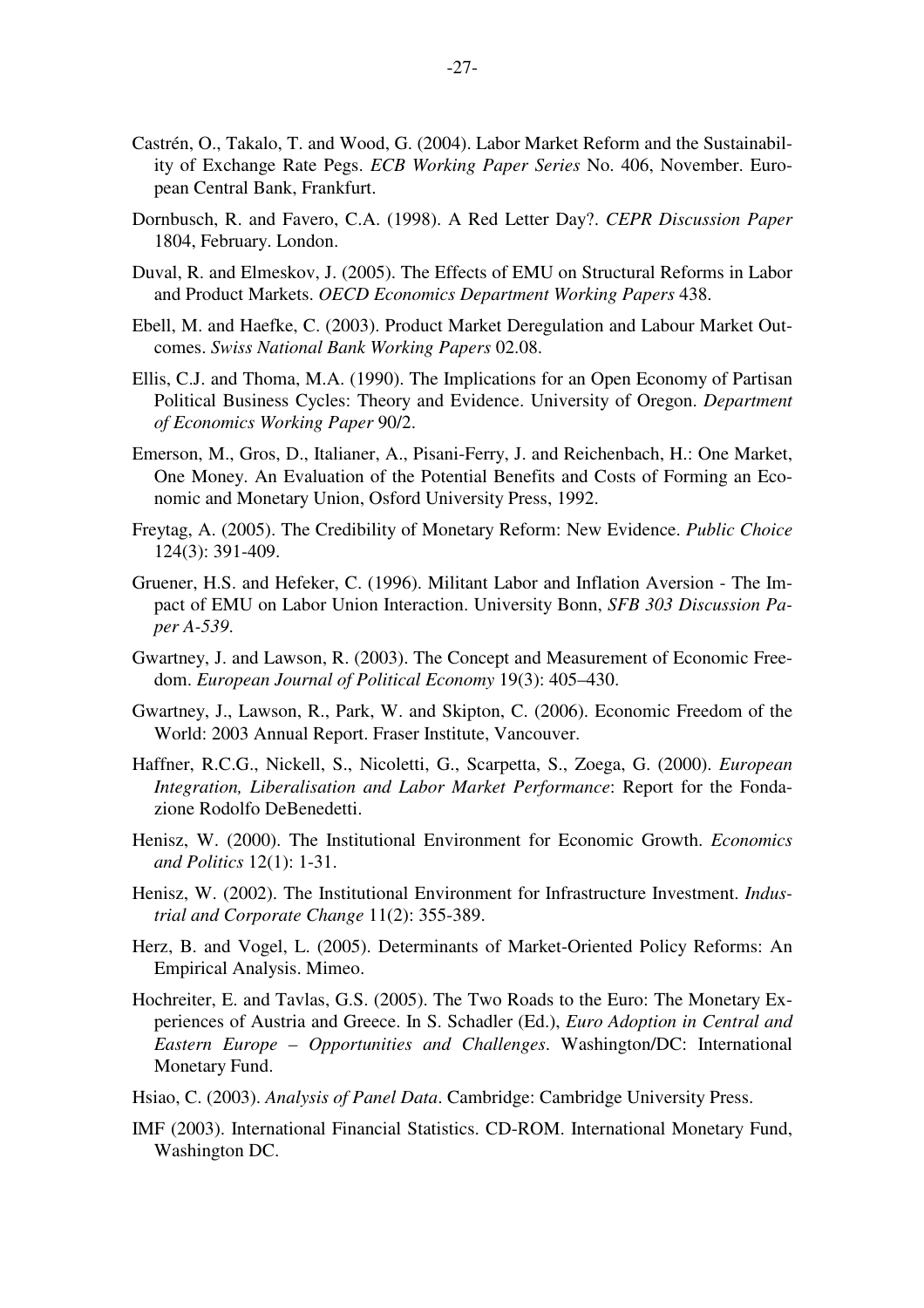- IMF (2004). *Fostering Structural Reforms in Industrial Countries*. Chapter III in World Economic Outlook. Advancing Structural Reforms, International Monetary Fund, Washington D.C.
- Jimeno, J. (2005), Comments on Duval, R., Elmeskov, J. "*The Effects of EMU on Structural Reforms in Labor and Product Markets*," Paper prepared for the Conference on "What Effects is EMU Having on the Euro Area and its Member Countries?" organised by the European Central Bank in Frankfurt. June.
- Katzenstein, P. (1985). *Small States in World Markets*. Ithaca: Cornell University Press.
- Krugman, P. and Obstfeld, M. (2003). *International Economics Theory and Policy*, Boston, Mass.: Addison Wesley.
- Koeniger, W. and A. Vindigni (2003). Employment Protection and Product Market Regulation, *WZB Economics Seminar Series*, Wissenschaftszentrum Berlin.
- Kugler, A. and Pica, G. (2004). Effects of Employment Protection and Product Market Regulation on the Italian Labor Market. Paper presented at the CEPR/ECB Workshop, June.
- Kydland, F.E. and Prescott, E.C. (1977). Rules Rather than Discretion: The Inconsistency of Optimal Plans. *Journal of Political Economy 85*: 473-491.
- Lindbeck, A., and Snower, D. (1997). Centralized Bargaining, Multi-Tasking and Work Incentives. *CEPR Discussion Paper* 1563, Center for Economic Policy Research, London.
- Lohmann, S. (1993). Electoral Cycles and International Policy Coordination. *European Economic Review* 37(7): 1373-1391.
- Lora, E. (2000). What Makes Reforms Likely? Timing and Sequencing of Structural Reforms in Latin America. *Inter-American Development Bank Working Paper* 424. Washington.
- Mélitz, J. (1997). The Evidence about the Costs and Benefits of EMU. *Swedish Economic Policy Review* 4(2): 191-234.
- Nicoletti, G. and Scarpetta, S. (2005). Product Market Reforms and Employment in OECD Countries. *OECD Economics Department Working Paper* 472, Paris.
- Nicoletti G., Golub, S., Hajkova, D., Mirza, D. and Yoo, K.-Y. (2003). Policies and International Integration: Influences on Trade and Foreign Direct Investment. *OECD Economics Department Working Papers* 359.
- Nickell, S. (2005). Comments on Duval, R., Elmeskov, J. "The Effects of EMU on Structural Reforms in Labor and Product Markets,". Mimeo. Paper prepared for the Conference on "What Effects is EMU Having on the Euro Area and its Member Countries?" organised by the European Central Bank in Frankfurt. June.
- OECD (2005). *Economic Policy Reforms. Going for Growth.* Paris: OECD.
- OECD (2006). *Economic Outlook 79 Database*. Paris: OECD.
- Persson, T. and Tabellini, G. (1993). Designing Institutions for Monetary Stability. *Carnegie-Rochester Conference Series on Public Policy* 39: 53-84.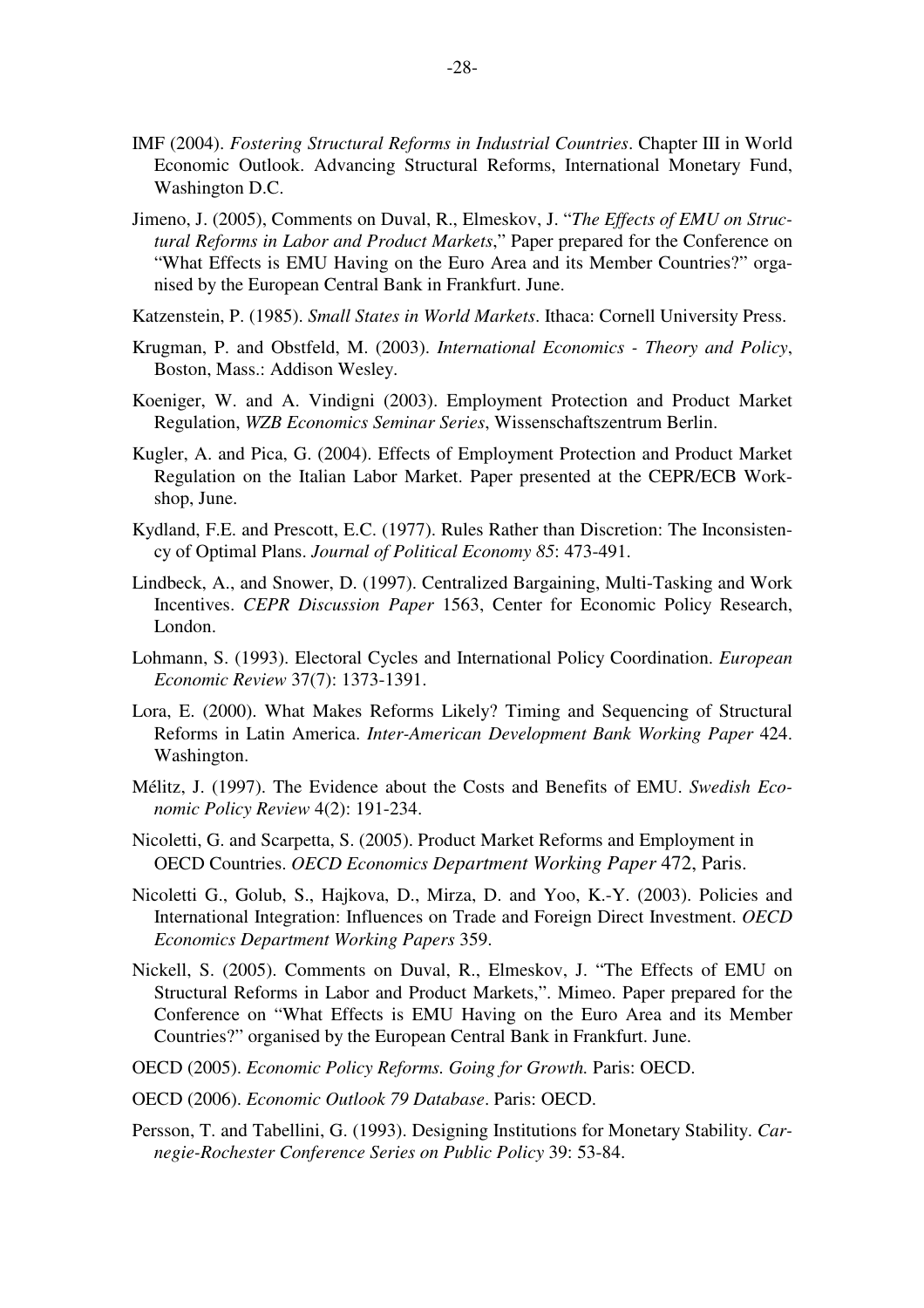- Pitlik, H. and Wirth, S. (2003). Do Crises Promote the Extent of Economic Liberalization?. *European Journal of Political Economy* 19(3): 565-581.
- Pitlik, H. (2004). Are Less Constrained Governments Really More Successful in Executing Market-Oriented Policy Changes?. Diskussionsbeiträge aus dem Institut für Volkswirtschaftslehre der Universität Hohenheim 255/2005. University Hohenheim, Stuttgart.
- Reinhart, C.M. and Rogoff, K.S. (2002). The Modern History of Exchange Rate Regime Arrangements: A Reinterpretation. *NBER Working Paper* 8963, National Bureau of Economic Research. Cambridge, Mass.
- Rodrik, D. (1996). Understanding Economic Policy Reform. *Journal of Economic Literature* 34(1): 9-41.
- Rodrik, D. (1998).Why Do More Open Economies Have Bigger Governments? *Journal of Political Economy*, 106(5): 997-1032.
- Saint-Paul, G. and Bentolila, S. (2000). Will EMU Increase Eurosclerosis?, International Macroeconomics and Labor Economics, *CEPR Discussion Paper* 2423, April, London.
- Sibert, A.C. and Sutherland, A. (1997). Monetary Regimes and Labor Market Reform. *CEPR Discussion Paper* 1731, November. London.
- Simmons, B.A. (1994). *Who Adjusts? Domestic Sources of Foreign Economic Policy During the Interwar Years*. Princeton: Princeton University Press.
- Svensson, L. (1997). Optimal Inflation Targets, "Conservative" Central Banks, and Linear Inflation Contracts. *American Economic Review* 87: 98-114.
- van Poeck, A., Borghijs, A. (2001). *EMU and Labor Market Reform: Needs, Incentives and Realisations*. Oxford: Blackwell Publishers.
- Walsh, C. (1995). Optimal Contracts for Independent Central Bankers. *American Economic Review* 85: 150-167.
- Windmeijer, F. (2000). A Finite Sample Correction for the Variance of Linear Two-Step GMM Estimators. *IFS Working Paper* W00/ 19.
- World Bank (2002). *World Development Indicators*. Washington, DC: World Bank Publications.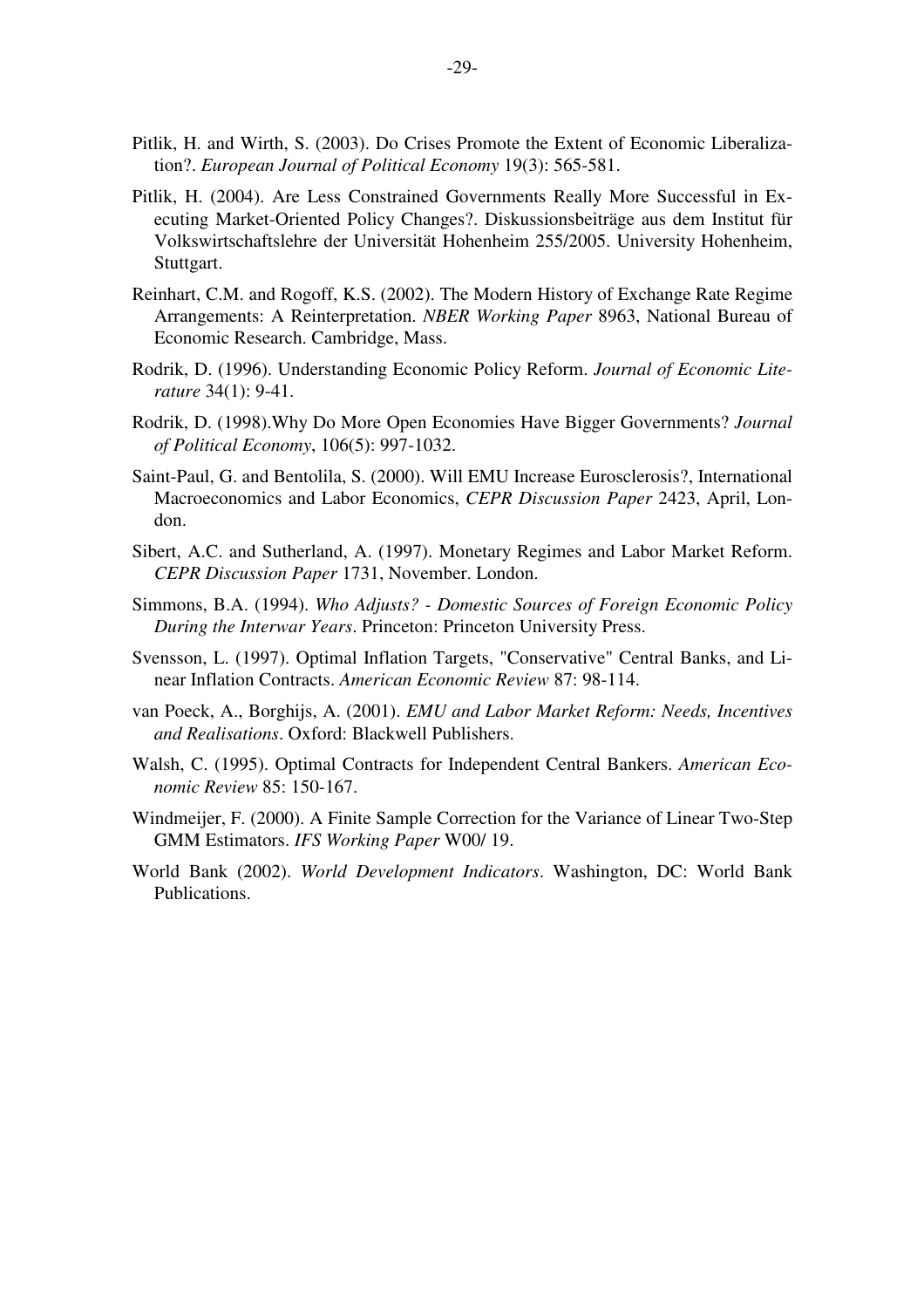# **Data and Variables**

| <b>Variable</b>                    | Source                         |
|------------------------------------|--------------------------------|
| Economic freedom                   |                                |
| - Summary indicator                |                                |
| - Money and banking system         | Gwartney et al. (2003)         |
| - Government size                  |                                |
| - Regulation                       |                                |
| Exchange rate regime               | Reinhart and Rogoff (2002)     |
| Monetary commitment                | Freytag (2005)                 |
| Inflation                          | OECD (2002), World Bank (2002) |
| Economic growth                    | OECD (2002), World Bank (2002) |
| Economic openness (trade/GDP)      | OECD (2002), World Bank (2002) |
| Political constraints (POLCON5)    | Henisz (2000, 2002)            |
| Number of government changes (GOV- | Beck et al. (2001)             |
| <b>CHANGES</b> )                   |                                |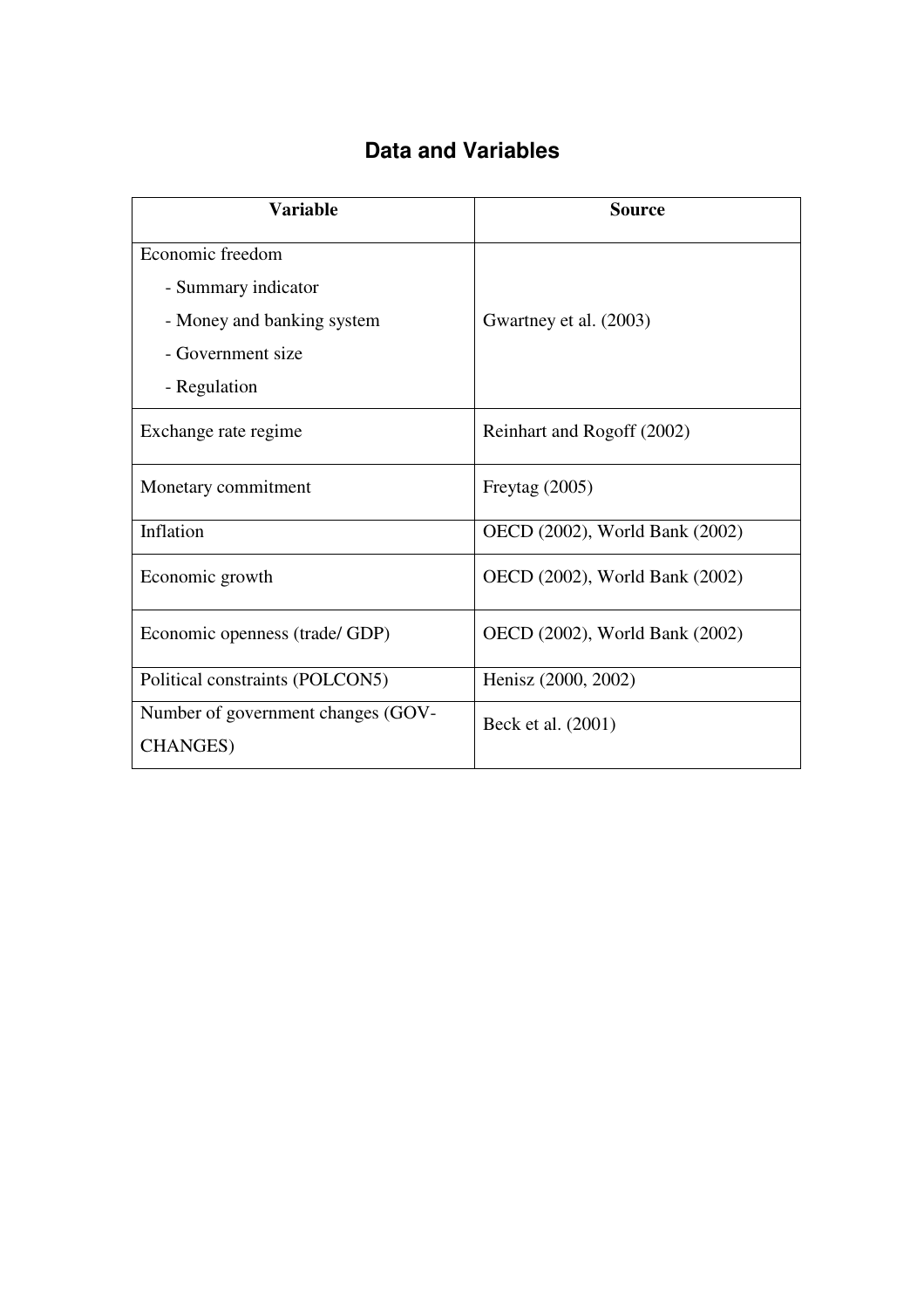# **Tables**

| Degree of openness (Trade/GDP) | Average | <b>Median</b> | <b>Observations</b> |
|--------------------------------|---------|---------------|---------------------|
| < 0.25                         | 2.69    | 3.00          | 57                  |
| $0.25 - 0.75$                  | 2.30    | 2.00          | 446                 |
| $0.75 - 1.25$                  | 1.84    | 2.00          | 142                 |
| > 1.25                         | 1.50    | 1.00          | 43                  |

Table 1. Economic openness and exchange rate regimes 1970-2000

Sources: The data on exchange rate flexibility are taken from Reinhart and Rogoff (2002). We measure economic openness as the sum of exports plus imports relative to GDP). The data are extracted from the World Development Indicators database (World Bank 2002).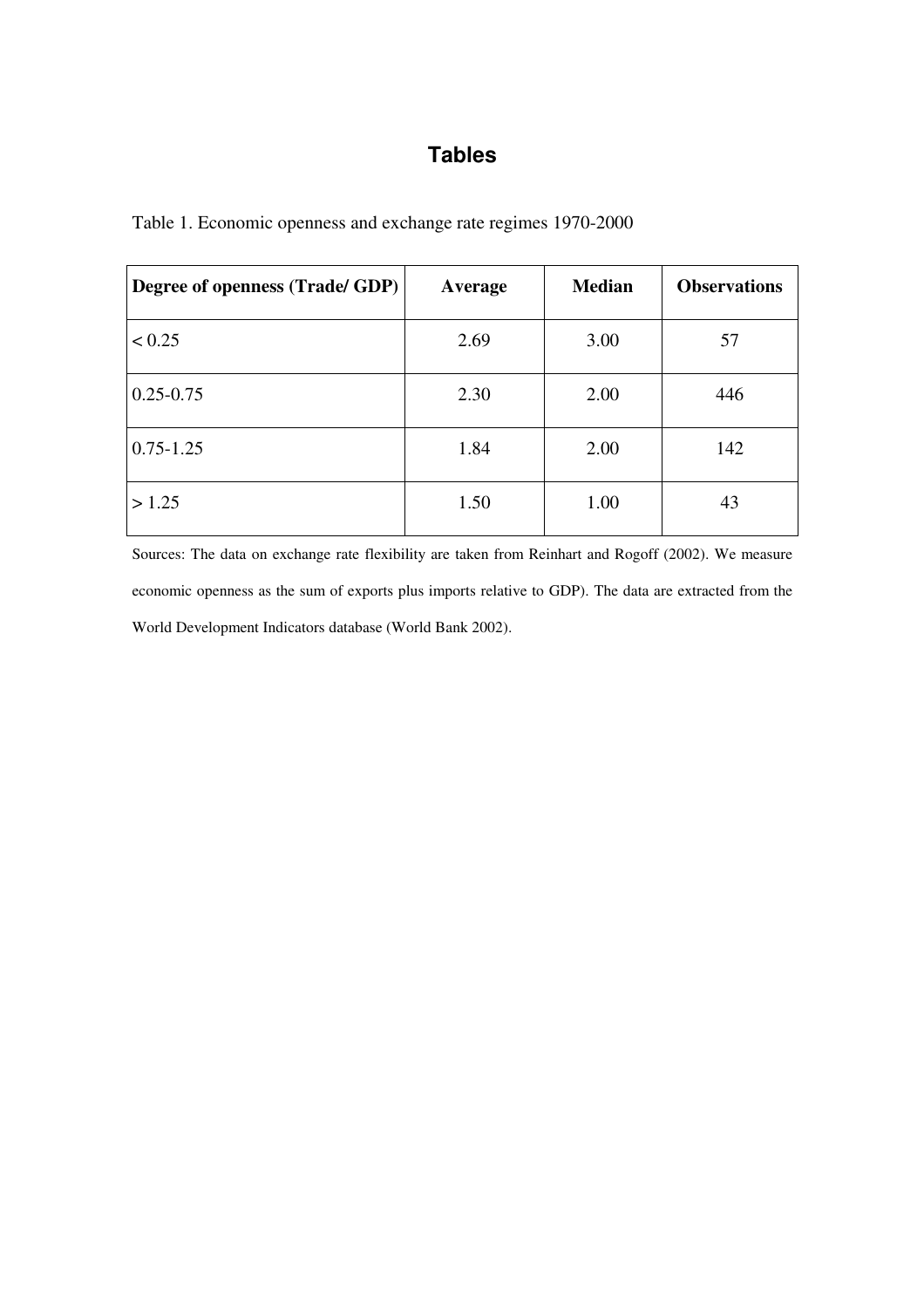|                                                    |                                 |       | Change of reform and exchange rate indicator |      |  |  |  |
|----------------------------------------------------|---------------------------------|-------|----------------------------------------------|------|--|--|--|
| <b>Sample</b>                                      | <b>Indicator</b>                | $= 0$ | > 0                                          | < 0  |  |  |  |
|                                                    | <b>Overall reform index</b>     | 0.00  | 0.68                                         | 0.32 |  |  |  |
|                                                    | <b>Government sector reform</b> | 0.00  | 0.52                                         | 0.48 |  |  |  |
|                                                    | <b>Monetary sector reform</b>   | 0.01  | 0.55                                         | 0.44 |  |  |  |
| All 123 countries                                  | <b>Trade policy reform</b>      | 0.01  | 0.64                                         | 0.35 |  |  |  |
|                                                    | <b>Regulatory reform</b>        | 0.03  | 0.56                                         | 0.41 |  |  |  |
|                                                    | Labour market reform            | 0.08  | 0.44                                         | 0.48 |  |  |  |
|                                                    | <b>Exchange rate regime</b>     | 0.53  | 0.27                                         | 0.20 |  |  |  |
|                                                    | <b>Overall reform index</b>     | 0.00  | 0.67                                         | 0.33 |  |  |  |
|                                                    | <b>Government sector reform</b> | 0.00  | 0.53                                         | 0.47 |  |  |  |
| (more than 1 mio.<br>105 countries<br>inhabitants) | <b>Monetary sector reform</b>   | 0.01  | 0.56                                         | 0.43 |  |  |  |
|                                                    | Trade policy reform             | 0.01  | 0.64                                         | 0.36 |  |  |  |
|                                                    | <b>Regulatory reform</b>        | 0.02  | 0.56                                         | 0.41 |  |  |  |
|                                                    | Labour market reform            | 0.08  | 0.44                                         | 0.48 |  |  |  |
|                                                    | <b>Exchange rate regime</b>     | 0.51  | 0.28                                         | 0.21 |  |  |  |
|                                                    | <b>Overall reform index</b>     | 0.00  | 0.75                                         | 0.25 |  |  |  |
|                                                    | Government sector reform        | 0.00  | 0.45                                         | 0.55 |  |  |  |
|                                                    | <b>Monetary sector reform</b>   | 0.00  | 0.59                                         | 0.41 |  |  |  |
| 23 OECD countries                                  | <b>Trade policy reform</b>      | 0.00  | 0.69                                         | 0.31 |  |  |  |
|                                                    | <b>Regulatory reform</b>        | 0.02  | 0.63                                         | 0.35 |  |  |  |
|                                                    | Labour market reform            | 0.10  | 0.42                                         | 0.48 |  |  |  |
|                                                    | <b>Exchange rate regime</b>     | 0.55  | 0.26                                         | 0.20 |  |  |  |

Table 2. Summary statistics on economic reforms and exchange rate policy 1970-2000

 $\overline{\phantom{0}}$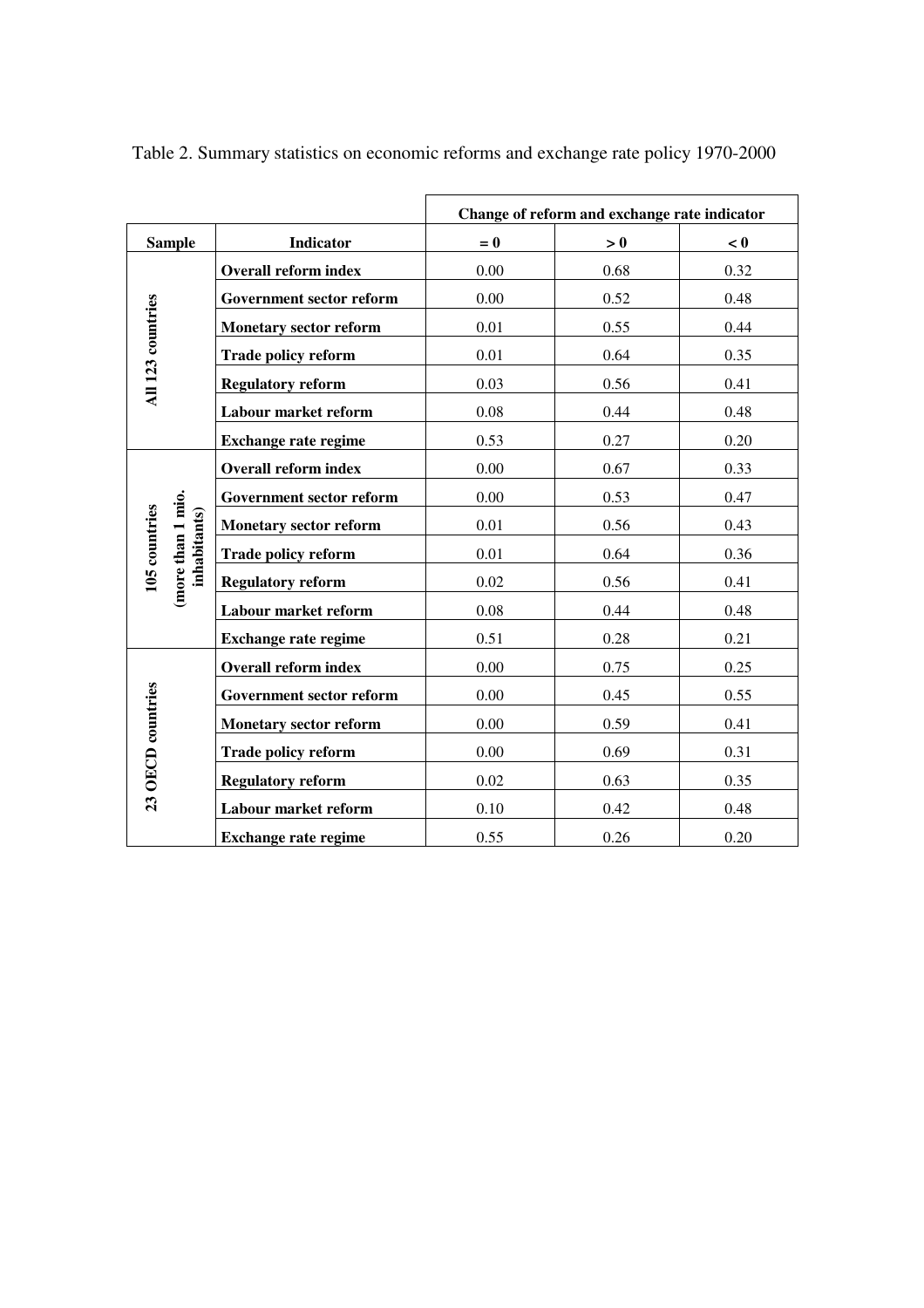|                        |                 | World sample   | Population $> 1.000.000$ |                | <b>OECD</b>     |                |
|------------------------|-----------------|----------------|--------------------------|----------------|-----------------|----------------|
|                        | <b>GMM-DIFF</b> | <b>GMM-SYS</b> | <b>GMM-DIFF</b>          | <b>GMM-SYS</b> | <b>GMM-DIFF</b> | <b>GMM-SYS</b> |
| <b>EXR</b> flexibility | $-0.32**$       | $-0.18**$      | $-0.28**$                | $-0.17**$      | $-0.17*$        | 0.02           |
|                        | $(-2.66)$       | $(-2.13)$      | $(-2.40)$                | $(-1.98)$      | $(-1.93)$       | (0.54)         |
| $EFW(t-1)$             | $-0.47***$      | $-0.22**$      | $-0.48***$               | $-0.22**$      | $-0.46***$      | $-0.42**$      |
|                        | $(-4.18)$       | $(-2.33)$      | $(-4.27)$                | $(-2.20)$      | $(-3.34)$       | $(-2.54)$      |
| Inflation $(t-1)$      | 0.04            | 0.06           | 0.04                     | 0.06           | 0.53            | 0.06           |
|                        | (1.17)          | (1.20)         | (1.18)                   | (1.35)         | (0.69)          | (0.07)         |
| Growth $(t-1)$         | 0.99            | 0.18           | 1.54                     | 0.46           | 1.58            | $-2.60$        |
|                        | (0.88)          | (0.15)         | (1.27)                   | (0.34)         | (0.39)          | $(-0.55)$      |
| Openness $(t-1)$       | $0.73*$         | $-0.17$        | $0.75*$                  | $-0.13$        | $-1.90***$      | 0.09           |
|                        | (1.78)          | $(-0.89)$      | (1.81)                   | $(-0.46)$      | $(-2.79)$       | (0.79)         |
| $LnRGDPpc$ (t-1)       | $-0.62***$      | 0.08           | $-0.74***$               | 0.09           | $-0.98$         | $-0.01$        |
|                        | $(-2.71)$       | (1.13)         | $(-2.99)$                | (1.12)         | $(-1.56)$       | $(-0.03)$      |
| <b>POLCONV</b>         | $0.79***$       | $0.72***$      | $0.83***$                | $0.72***$      | 0.41            | $1.26**$       |
|                        | (3.41)          | (3.42)         | (3.42)                   | (2.94)         | (0.64)          | (2.36)         |
| <b>GOVCHANGES</b>      | $-0.16***$      | $-0.13***$     | $-0.18***$               | $-0.15***$     | $-0.11$         | $-0.04$        |
|                        | $(-4.08)$       | $(-2.94)$      | $(-4.83)$                | $(-3.71)$      | $(-1.55)$       | $(-0.65)$      |
| Constant               | 0.04            | $0.90*$        | 0.04                     | $0.85*$        | 0.08            | 1.97           |
|                        | (0.48)          | (1.90)         | (0.40)                   | (1.73)         | (0.96)          | (0.80)         |
| Time effects           | $28.2***$       | $17.4***$      | $32.7***$                | $21.3***$      | $30.3***$       | $17.6***$      |
| AR(1)                  | $-3.46***$      | $-4.27***$     | $-3.21***$               | $-4.01***$     | $-3.31***$      | $-2.87***$     |
| AR(2)                  | $-1.29$         | $-0.76$        | $-1.56$                  | $-1.04$        | $-0.94$         | $-0.95$        |
| Sargan test (p-value)  | $0.02**$        | 0.15           | $0.02**$                 | 0.13           | $0.02**$        | 0.72           |
| Observations           | 326             | 420            | 304                      | 392            | 89              | 112            |

Table 3. Panel estimates for overall liberalization (t-values in parentheses, significance levels: 10% \*, 5% \*\*, 1% \*\*\*)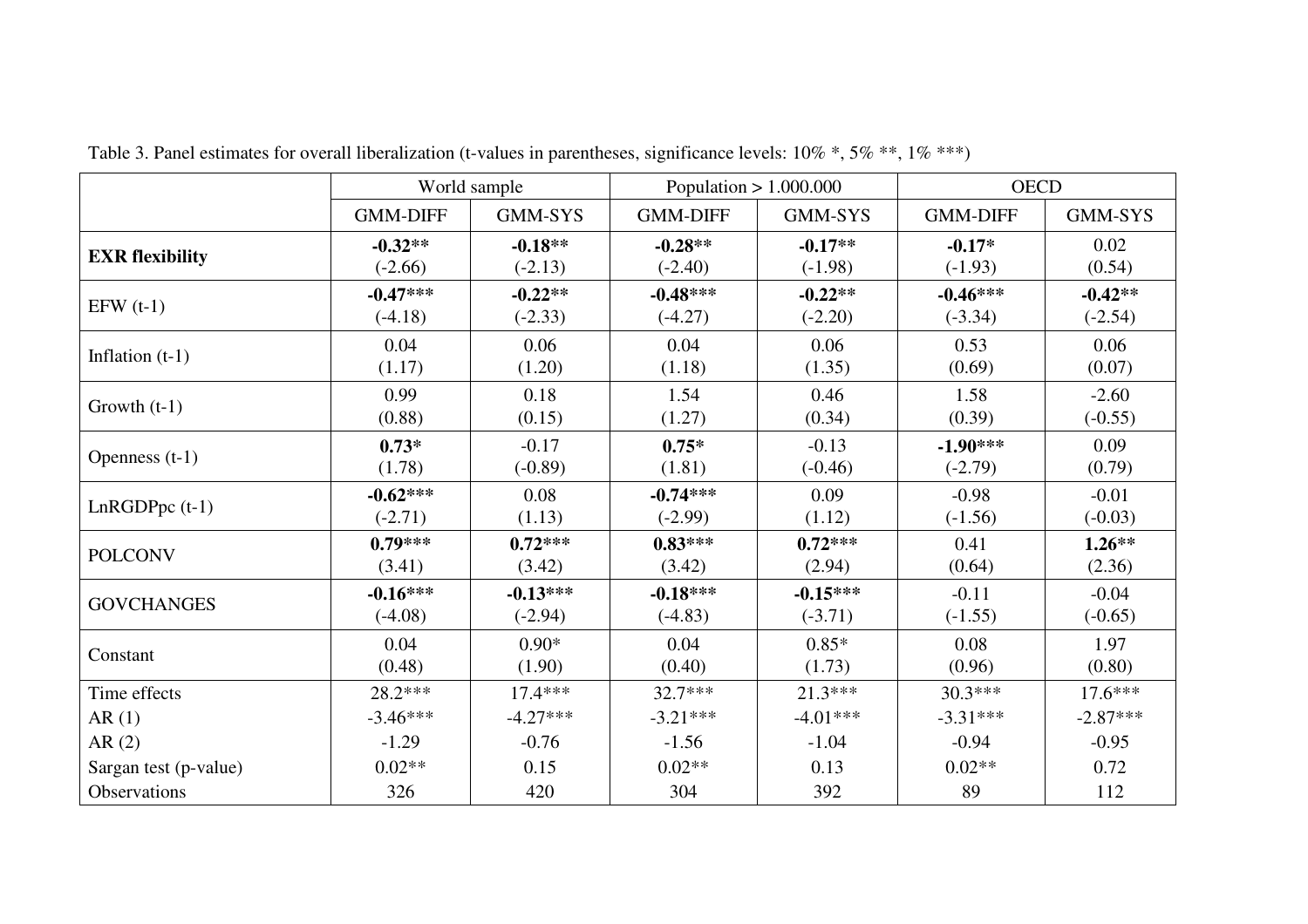|                        |                 | World sample | Population $> 1.000.000$ |                | <b>OECD</b>     |                |
|------------------------|-----------------|--------------|--------------------------|----------------|-----------------|----------------|
|                        | <b>GMM-DIFF</b> | GMM-SYS      | <b>GMM-DIFF</b>          | <b>GMM-SYS</b> | <b>GMM-DIFF</b> | <b>GMM-SYS</b> |
| <b>EXR</b> flexibility | $-0.42**$       | $-0.34***$   | $-0.43**$                | $-0.40***$     | $-0.32**$       | $-0.10*$       |
|                        | $(-2.35)$       | $(-3.15)$    | $(-2.36)$                | $(-3.58)$      | $(-2.15)$       | $(-1.86)$      |
| $T(t-1)$               | $-0.60***$      | $-0.58***$   | $-0.59***$               | $-0.55***$     | $-0.67***$      | $-0.37*$       |
|                        | $(-6.60)$       | $(-6.82)$    | $(-6.05)$                | $(-6.31)$      | $(-4.07)$       | $(-1.80)$      |
| Inflation $(t-1)$      | $-0.02$         | $-0.05$      | $-0.02$                  | $-0.05$        | $-1.36$         | $-1.23$        |
|                        | $(-0.49)$       | $(-1.05)$    | $(-0.49)$                | $(-1.16)$      | $(-1.39)$       | $(-1.15)$      |
| Growth $(t-1)$         | $-3.60$         | $-4.30**$    | $-4.45*$                 | $-5.11**$      | 1.65            | $-6.77$        |
|                        | $(-1.54)$       | $(-2.08)$    | $(-1.77)$                | $(-2.25)$      | (0.31)          | $(-1.01)$      |
| Openness $(t-1)$       | $-1.78***$      | $-0.13$      | $-2.08***$               | $-0.18$        | $-1.48$         | 0.22           |
|                        | $(-2.77)$       | $(-0.41)$    | $(-3.05)$                | $(-0.43)$      | $(-1.44)$       | (1.03)         |
| $LnRGDPpc$ (t-1)       | 0.11            | $0.24**$     | 0.28                     | $0.29***$      | $-1.28$         | $-0.34$        |
|                        | (0.28)          | (2.18)       | (0.64)                   | (2.58)         | $(-1.06)$       | $(-0.65)$      |
| <b>POLCONV</b>         | $0.83**$        | $1.01***$    | $0.89**$                 | $0.77***$      | 1.85            | 1.28           |
|                        | (2.21)          | (3.48)       | (2.20)                   | (2.68)         | (1.18)          | (1.07)         |
| <b>GOVCHANGES</b>      | $-0.10$         | $-0.03$      | $-0.12$                  | $-0.06$        | $-0.11*$        | $-0.03$        |
|                        | $(-1.23)$       | $(-0.39)$    | $(-1.45)$                | $(-0.80)$      | $(-1.83)$       | $(-0.64)$      |
| Constant               | $-0.02$         | $2.17***$    | $-0.05$                  | $1.91**$       | 0.11            | 5.85           |
|                        | $(-0.18)$       | (2.74)       | (0.36)                   | (2.30)         | (0.63)          | (1.12)         |
| Time effects           | $20.6***$       | $22.2***$    | $18.7***$                | $22.3***$      | $9.42*$         | 24.8***        |
| AR(1)                  | $-3.77***$      | $-3.60***$   | $-3.68***$               | $-3.55***$     | $-2.18**$       | $-2.45**$      |
| AR(2)                  | 0.70            | 0.19         | 0.54                     | 0.15           | $-0.89$         | $-0.50$        |
| Sargan test (p-value)  | $0.01***$       | 0.45         | $0.01***$                | 0.35           | 0.14            | 0.96           |
| Observations           | 334             | 426          | 311                      | 397            | 89              | 112            |

Table 4. Panel estimates for trade liberalization (t-values in parentheses, significance levels: 10% \*, 5% \*\*, 1% \*\*\*)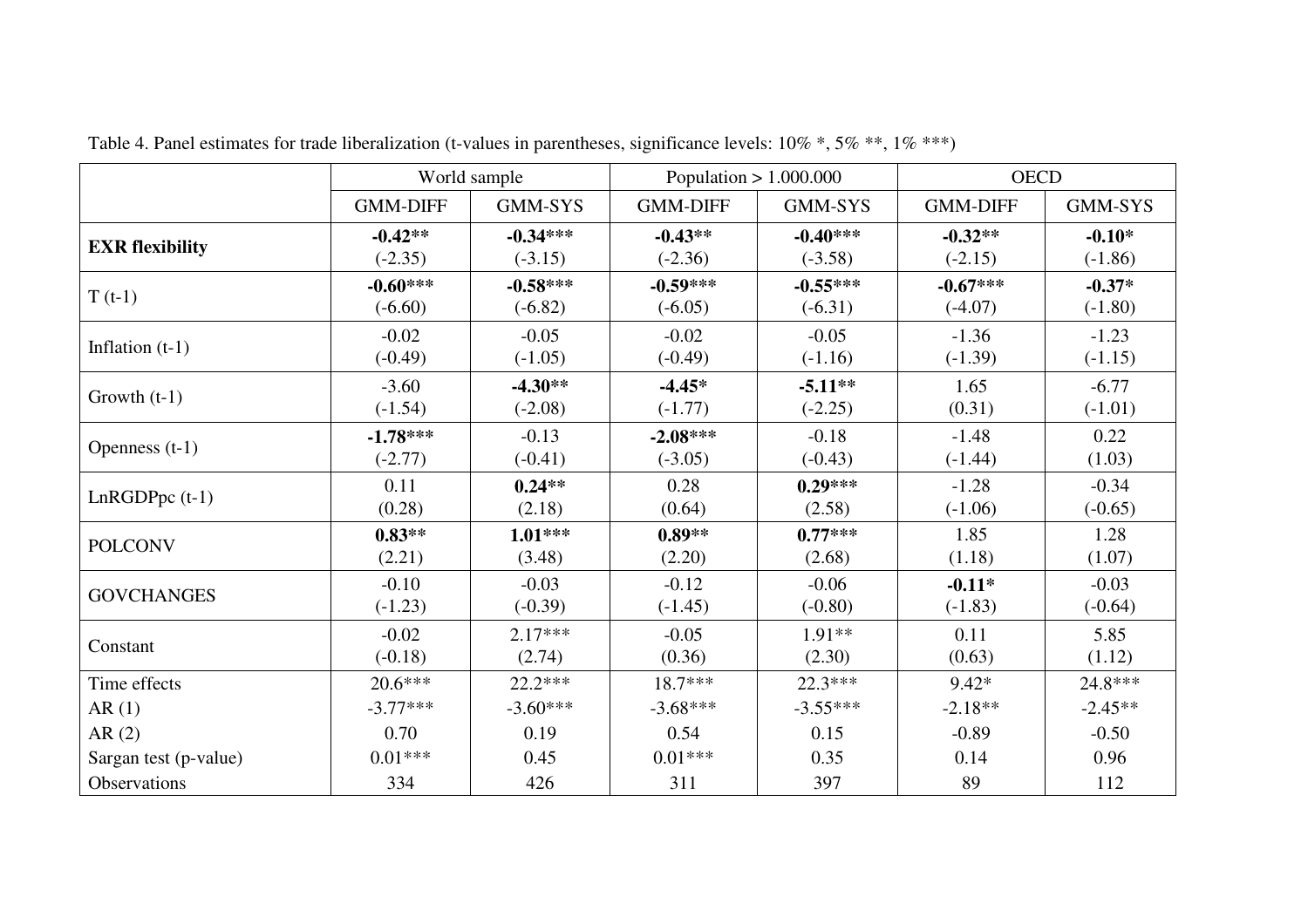|                        |                 | World sample   | Population $> 1.000.000$ |            | <b>OECD</b>     |                |
|------------------------|-----------------|----------------|--------------------------|------------|-----------------|----------------|
|                        | <b>GMM-DIFF</b> | <b>GMM-SYS</b> | <b>GMM-DIFF</b>          | GMM-SYS    | <b>GMM-DIFF</b> | <b>GMM-SYS</b> |
| <b>EXR</b> flexibility | $-0.46*$        | $-0.25*$       | $-0.26$                  | $-0.14$    | $-0.30$         | $-0.25$        |
|                        | $(-1.79)$       | $(-1.67)$      | $(-1.09)$                | $(-0.94)$  | $(-1.01)$       | $(-1.53)$      |
| $M(t-1)$               | $-0.26***$      | $-0.20***$     | $-0.36***$               | $-0.19***$ | $-0.20$         | $-0.01$        |
|                        | $(-2.61)$       | $(-2.70)$      | $(-3.61)$                | $(-2.49)$  | $(-1.41)$       | $(-0.04)$      |
| Inflation $(t-1)$      | $0.14***$       | $0.15***$      | $0.15***$                | $0.16***$  | 3.35            | 10.8           |
|                        | (2.62)          | (3.41)         | (2.61)                   | (2.82)     | (1.02)          | (1.28)         |
| Growth $(t-1)$         | $15.1***$       | 9.91***        | $15.9***$                | 9.77***    | $-0.27$         | 11.0           |
|                        | (4.64)          | (3.92)         | (4.60)                   | (3.25)     | $(-0.02)$       | (0.88)         |
| Openness $(t-1)$       | $2.75***$       | 0.14           | $3.69***$                | 0.37       | $-4.02*$        | $-0.47$        |
|                        | (2.49)          | (0.46)         | (2.88)                   | (0.78)     | $(-1.74)$       | $(-1.47)$      |
| $LnRGDPpc$ ( $t-1$ )   | $-2.76***$      | $-0.12$        | $-2.88***$               | $-0.11$    | 1.68            | $-1.24$        |
|                        | $(-4.64)$       | $(-0.78)$      | $(-4.18)$                | $(-0.64)$  | (0.91)          | $(-1.17)$      |
| <b>POLCONV</b>         | 1.21            | $1.56***$      | 1.19                     | $1.37***$  | 0.41            | 11.6           |
|                        | (1.61)          | (3.12)         | (1.61)                   | (2.81)     | (0.23)          | (1.56)         |
| <b>GOVCHANGES</b>      | $-0.52***$      | $-0.37***$     | $-0.54***$               | $-0.35***$ | $-0.18$         | 0.01           |
|                        | $(-3.99)$       | $(-3.13)$      | $(-4.15)$                | $(-2.76)$  | $(-0.79)$       | (0.05)         |
| Constant               | $0.32*$         | $2.36**$       | 0.22                     | 1.99*      | $-0.11$         | 2.93           |
|                        | (1.66)          | (2.24)         | (1.08)                   | (1.76)     | $(-0.32)$       | (0.75)         |
| Time effects           | 25.8***         | $13.4***$      | 28.4 ***                 | $11.9**$   | $14.1***$       | $9.16*$        |
| AR(1)                  | $-5.54***$      | $-5.11***$     | $-5.14***$               | $-4.85***$ | $-3.17***$      | $-2.58***$     |
| AR(2)                  | $-1.29$         | $-1.61$        | $-1.28$                  | $-1.55$    | 1.57            | 1.10           |
| Sargan test (p-value)  | $0.02**$        | 0.30           | $0.01***$                | 0.18       | $0.04**$        | 0.65           |
| Observations           | 365             | 460            | 337                      | 425        | 89              | 112            |

Table 5. Panel estimates for money and banking sector reform (t-values in parentheses, significance levels: 10% \*, 5% \*\*, 1% \*\*\*)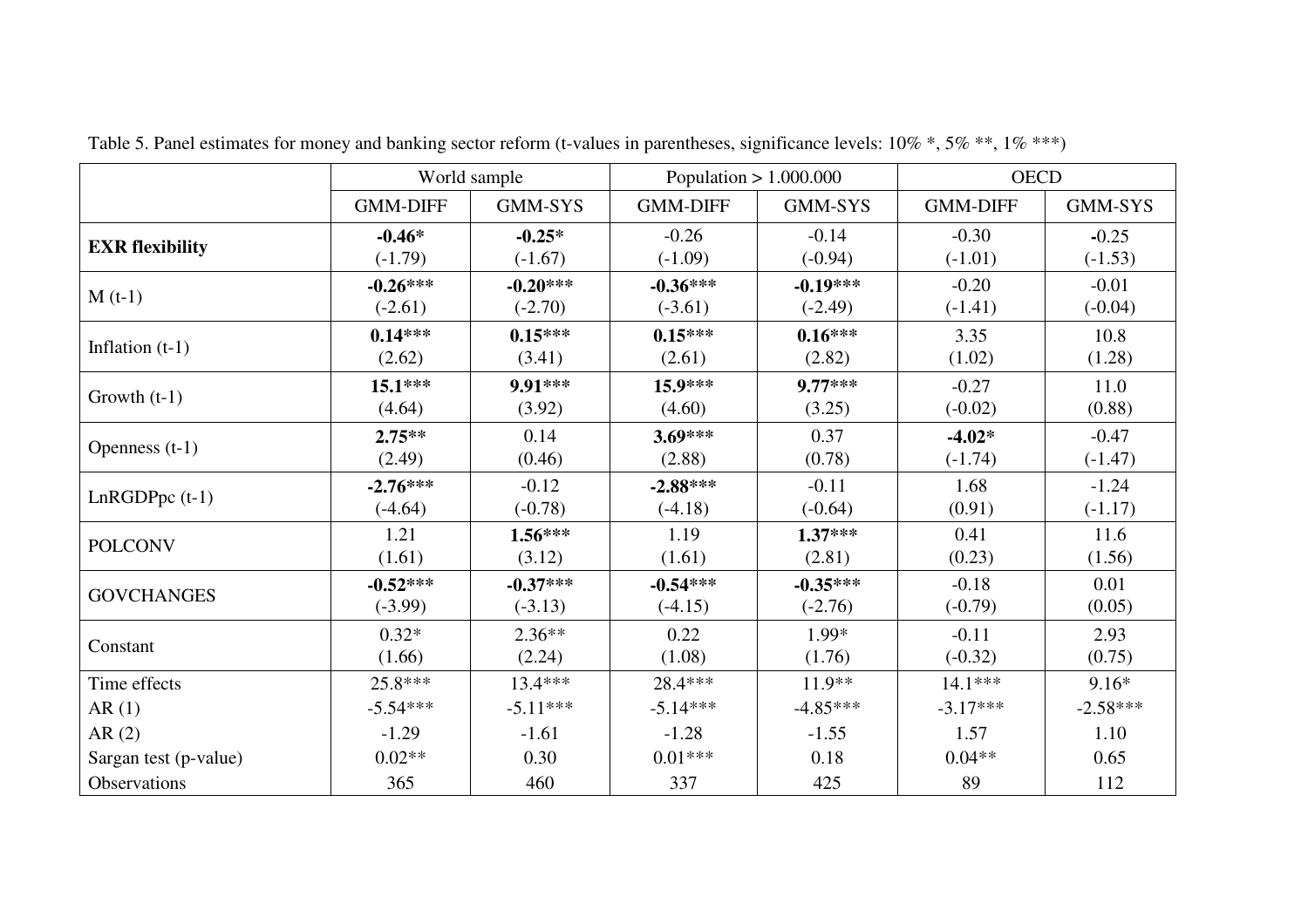|                        |                 | World sample   | Population $> 1.000.000$ |                | <b>OECD</b>     |                |
|------------------------|-----------------|----------------|--------------------------|----------------|-----------------|----------------|
|                        | <b>GMM-DIFF</b> | <b>GMM-SYS</b> | <b>GMM-DIFF</b>          | <b>GMM-SYS</b> | <b>GMM-DIFF</b> | <b>GMM-SYS</b> |
| <b>EXR</b> flexibility | $-0.21$         | $-0.08$        | $-0.16$                  | $-0.05$        | $-0.14$         | $-0.01$        |
|                        | $(-1.51)$       | $(-0.82)$      | $(-1.16)$                | $(-0.43)$      | $(-1.16)$       | $(-0.06)$      |
| $G(t-1)$               | $-0.58***$      | $-0.36***$     | $-0.64***$               | $-0.36***$     | $-0.61***$      | $-0.03$        |
|                        | $(-6.31)$       | $(-4.95)$      | $(-6.65)$                | $(-4.95)$      | $(-6.09)$       | $(-0.09)$      |
| Inflation $(t-1)$      | 0.01            | $0.03**$       | 0.01                     | 0.03           | 1.34            | 0.61           |
|                        | (0.34)          | (1.99)         | (0.37)                   | (1.32)         | (1.29)          | (0.38)         |
| Growth $(t-1)$         | $-1.29$         | $-0.36$        | $-1.27$                  | $-0.03$        | $-2.61$         | $-22.9$        |
|                        | $(-0.80)$       | $(-0.24)$      | $(-0.75)$                | $(-0.02)$      | $(-0.40)$       | $(-1.64)$      |
| Openness $(t-1)$       | 0.81            | $-0.39*$       | $1.40**$                 | $-0.33$        | $-2.34$         | $-0.16$        |
|                        | (1.48)          | $(-1.70)$      | (2.03)                   | $(-0.96)$      | $(-1.17)$       | $(-0.39)$      |
| $LnRGDPpc$ (t-1)       | $-0.11$         | $-0.18**$      | $-0.23$                  | $-0.22**$      | $-1.39$         | 0.60           |
|                        | $(-0.30)$       | $(-1.98)$      | $(-0.56)$                | $(-2.25)$      | $(-0.94)$       | (0.44)         |
| <b>POLCONV</b>         | 0.45            | $0.62**$       | 0.42                     | $0.65**$       | $-0.06$         | $-0.19$        |
|                        | (1.42)          | (2.16)         | (1.27)                   | (2.06)         | $(-0.05)$       | $(-0.12)$      |
| <b>GOVCHANGES</b>      | $-0.15**$       | $-0.09$        | $-0.18***$               | $-0.11*$       | $-0.17***$      | $-0.10$        |
|                        | $(-2.26)$       | $(-1.34)$      | $(-2.78)$                | $(-1.66)$      | $(-2.65)$       | $(-1.22)$      |
| Constant               | 0.20            | $3.21***$      | 0.07                     | $3.47***$      | $0.39**$        | $-5.24$        |
|                        | (1.34)          | (3.60)         | (0.48)                   | (3.57)         | (2.41)          | $(-0.39)$      |
| Time effects           | $21.8***$       | $62.0***$      | $26.7***$                | $70.3***$      | $7.91*$         | $12.1**$       |
| AR(1)                  | $-3.74***$      | $-3.16***$     | $-3.45***$               | $-2.93***$     | $-1.31$         | $-1.55$        |
| AR(2)                  | 0.44            | 0.63           | 0.51                     | 0.74           | $-1.24$         | $-0.95$        |
| Sargan test            | 0.92            | 0.73           | 0.77                     | 0.69           | 0.21            | 0.98           |
| Observations           | 360             | 455            | 332                      | 420            | 89              | 112            |

Table 6. Panel estimates for government-sector reform (t-values in parentheses, significance levels: 10% \*, 5% \*\*, 1% \*\*\*)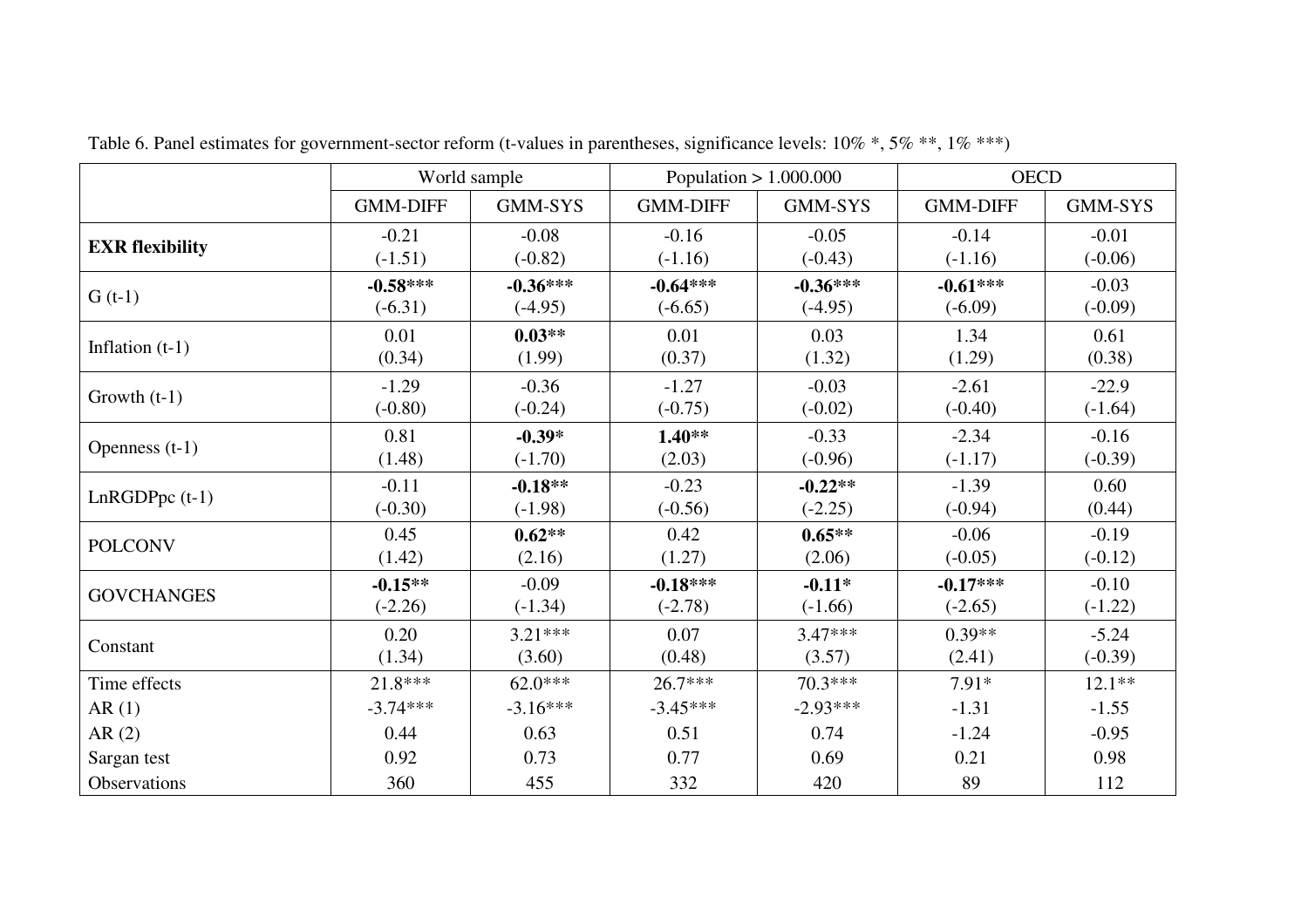|                        |                 | World sample   | Population $> 1.000.000$ |                | <b>OECD</b>     |                |
|------------------------|-----------------|----------------|--------------------------|----------------|-----------------|----------------|
|                        | <b>GMM-DIFF</b> | <b>GMM-SYS</b> | <b>GMM-DIFF</b>          | <b>GMM-SYS</b> | <b>GMM-DIFF</b> | <b>GMM-SYS</b> |
| <b>EXR</b> flexibility | $-0.08$         | 0.02           | $-0.06$                  | 0.03           | $-0.06$         | 0.17           |
|                        | $(-0.78)$       | (0.25)         | $(-0.57)$                | (0.43)         | $(-0.45)$       | (1.49)         |
| $R(t-1)$               | $-0.45***$      | $-0.30***$     | $-0.46***$               | $-0.30***$     | $-1.57***$      | $-0.80***$     |
|                        | $(-4.01)$       | $(-3.94)$      | $(-3.78)$                | $(-3.47)$      | $(-8.21)$       | $(-2.84)$      |
| Inflation $(t-1)$      | $0.07*$         | 0.05           | $0.06*$                  | 0.06           | $-1.21*$        | $-0.48$        |
|                        | (1.74)          | (1.30)         | (1.69)                   | (1.27)         | $(-1.81)$       | $(-0.66)$      |
| Growth $(t-1)$         | $-0.52$         | 0.06           | $-1.37$                  | $-0.40$        | $-2.38$         | $-13.3*$       |
|                        | $(-0.48)$       | (0.07)         | $(-1.28)$                | (0.46)         | $(-0.77)$       | $(-1.86)$      |
| Openness $(t-1)$       | 0.33            | 0.10           | 0.52                     | 0.20           | $-1.92**$       | 0.26           |
|                        | (0.84)          | (0.63)         | (1.21)                   | (0.95)         | $(-2.38)$       | (0.96)         |
| $LnRGDPpc$ (t-1)       | 0.08            | $0.16***$      | 0.17                     | $0.17***$      | $-2.59**$       | 0.18           |
|                        | (0.27)          | (3.22)         | (0.52)                   | (3.18)         | $(-2.58)$       | (0.27)         |
| <b>POLCONV</b>         | 0.14            | 0.23           | 0.11                     | 0.18           | $-2.01**$       | 0.69           |
|                        | (0.62)          | (1.61)         | (0.44)                   | (1.20)         | $(-2.59)$       | (0.60)         |
| <b>GOVCHANGES</b>      | $-0.05$         | $-0.03$        | $-0.06$                  | $-0.03$        | 0.07            | $-0.02$        |
|                        | $(-1.10)$       | $(-0.86)$      | $(-1.15)$                | $(-0.72)$      | (1.58)          | $(-0.32)$      |
| Constant               | $-0.00$         | 0.10           | $-0.06$                  | $-0.06$        | $0.54***$       | 2.09           |
|                        | $(-0.05)$       | (0.25)         | $(-0.70)$                | $(-0.16)$      | (4.46)          | (0.31)         |
| Time effects           | $54.2***$       | 74.8 ***       | 52.8 ***                 | 53.2 ***       | $112.7***$      | 44.7***        |
| AR(1)                  | $-3.79***$      | $-4.44***$     | $-3.52***$               | $-4.21***$     | 1.01            | $-1.23$        |
| AR(2)                  | 0.09            | $-0.33$        | 0.49                     | 0.01           | $-0.20$         | $-0.85$        |
| Sargan test            | 0.16            | 0.58           | 0.16                     | 0.58           | 0.81            | 0.97           |
| Observations           | 314             | 408            | 311                      | 380            | 89              | 112            |

Table 7. Panel estimates for market liberalization (t-values in parentheses, significance levels: 10% \*, 5% \*\*, 1% \*\*\*)